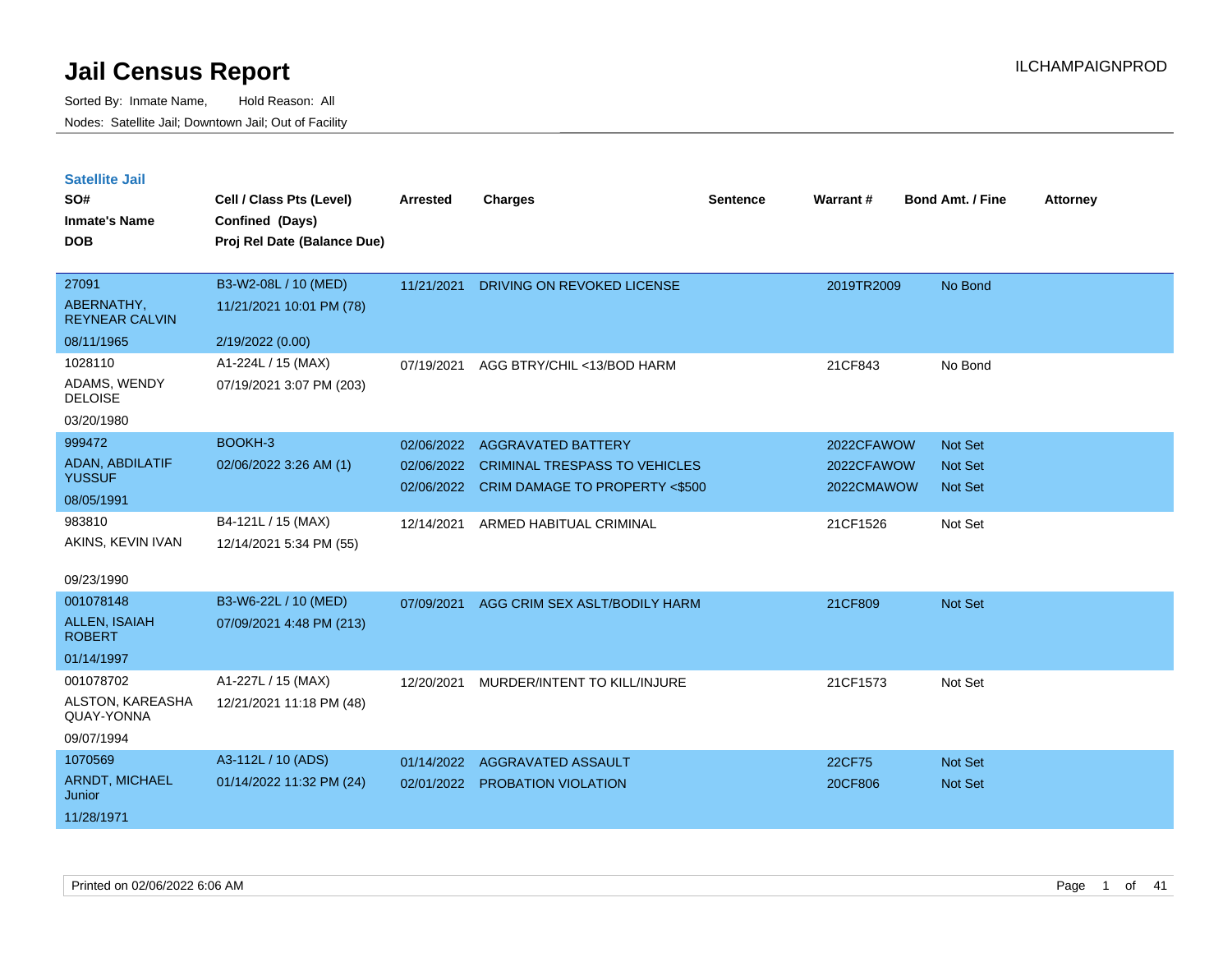| SO#<br><b>Inmate's Name</b><br><b>DOB</b>                            | Cell / Class Pts (Level)<br>Confined (Days)<br>Proj Rel Date (Balance Due) | <b>Arrested</b>                                                    | <b>Charges</b>                                                                                                                                                                                         | <b>Sentence</b> | Warrant#                                                               | <b>Bond Amt. / Fine</b>                                            | <b>Attorney</b> |
|----------------------------------------------------------------------|----------------------------------------------------------------------------|--------------------------------------------------------------------|--------------------------------------------------------------------------------------------------------------------------------------------------------------------------------------------------------|-----------------|------------------------------------------------------------------------|--------------------------------------------------------------------|-----------------|
| 001078565<br><b>BARBER, MARK</b><br><b>ANTHONY, Junior</b>           | B1-106L / 15 (MAX)<br>11/05/2021 7:40 AM (94)                              | 11/05/2021<br>11/05/2021<br>11/05/2021                             | POSSESSION OF STOLEN FIREARM<br>RECEIVE/POSS/SELL STOLEN VEH<br><b>BURGLARY</b>                                                                                                                        |                 | 21CF1366<br>2021CF1309<br>21CF1369                                     | Not Set<br>25000.00<br>Not Set                                     |                 |
| 09/24/2003                                                           |                                                                            |                                                                    |                                                                                                                                                                                                        |                 |                                                                        |                                                                    |                 |
| 518851<br>BARKER, ALEXANDER<br><b>MASSIE</b><br>09/24/1986           | B1-105U / 10 (MED)<br>01/11/2022 2:37 PM (27)                              | 01/11/2022<br>01/11/2022<br>01/11/2022<br>01/11/2022<br>01/11/2022 | FELON POSS/USE WEAPON/FIREARM<br>POSS AMT CON SUB EXCEPT(A)/(D)<br>BAD CHK/OBTAIN CON PROP/>150<br>BAD CHK/OBTAIN CON PROP/>150<br>01/11/2022 METH DELIVERY/15<100 GRAMS<br>DRIVING ON REVOKED LICENSE | 20y (DOC)       | 20CF361<br>2020CF863<br>20CF192<br>19CF1686<br>20CF1383<br>2020TR16539 | 15000.00<br>15000.00<br>15000.00<br>15000.00<br>No Bond<br>1500.00 |                 |
|                                                                      |                                                                            | 01/11/2022                                                         | OBSTRUCTING IDENTIFICATION                                                                                                                                                                             |                 | 2020CM222                                                              | 1500.00                                                            |                 |
| 1073281<br><b>BASLER, MONET</b><br><b>MARISA</b><br>08/17/1994       | A2-222U / 5 (MIN)<br>11/15/2021 11:08 PM (84)                              | 11/15/2021                                                         | DOM BTRY/CONTACT/1-2 PRECONV                                                                                                                                                                           |                 | 2021CF206                                                              | 5000.00                                                            |                 |
| 1072477<br>BEASLEY, KEVIN CORY 01/13/2022 8:47 PM (25)<br>06/16/2000 | A4-104U / 15 (ADS)                                                         |                                                                    | 01/13/2022 FELON POSS/USE WEAPON/FIREARM                                                                                                                                                               |                 | 22CF74                                                                 | Not Set                                                            |                 |
| 47897                                                                | A3-214U / 15 (ADS)                                                         | 01/19/2022                                                         | <b>VIOLATE ORDER PROTECTION</b>                                                                                                                                                                        |                 | 22CF85                                                                 | Not Set                                                            |                 |
| BRANAMAN,<br><b>CLIFFORD EARL</b>                                    | 01/19/2022 9:21 PM (19)                                                    | 01/19/2022                                                         | DRVG REVOKED/2+/PERS INJ/DEATH                                                                                                                                                                         |                 | 22CF84                                                                 | Not Set                                                            |                 |
| 03/09/1975                                                           |                                                                            |                                                                    |                                                                                                                                                                                                        |                 |                                                                        |                                                                    |                 |
| 923208<br>BREADY, ANDREW<br><b>NICHOLAS</b><br>06/08/1988            | A3-111L / 10 (ADS)<br>01/22/2022 7:43 PM (16)                              |                                                                    | 01/22/2022 CRIM TRES TO RES/PERS PRESENT                                                                                                                                                               |                 | 22CF92                                                                 | Not Set                                                            |                 |
| 51247<br><b>BROWN, DANTE</b><br><b>MAURICE</b><br>04/19/1979         | B1-202U / 10 (MED)<br>04/15/2021 6:24 PM (298)                             | 04/15/2021                                                         | FELON POSS/USE WEAPON/FIREARM                                                                                                                                                                          |                 | 21CF411                                                                | <b>Not Set</b>                                                     |                 |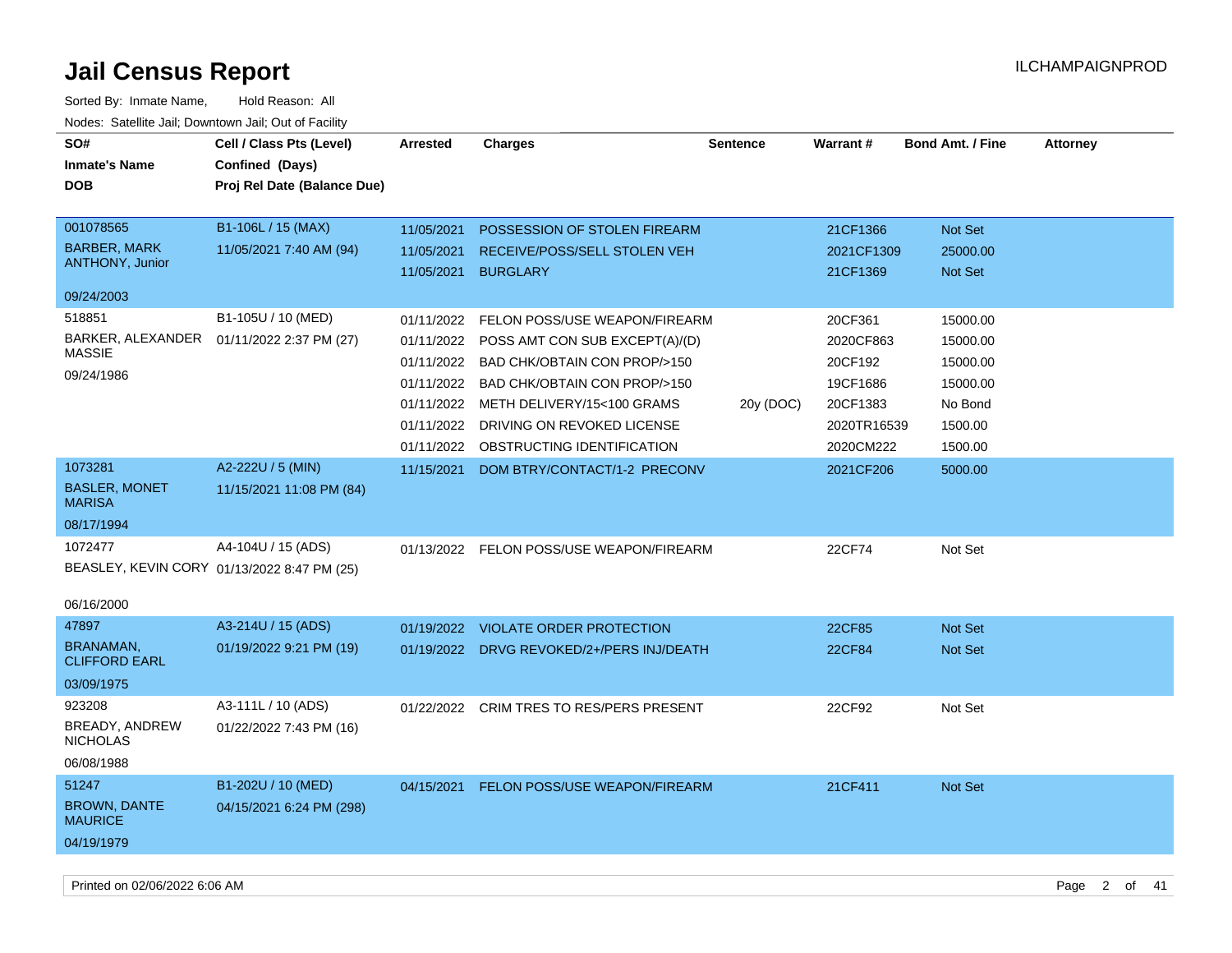| SO#                                         | Cell / Class Pts (Level)    | Arrested          | <b>Charges</b>                           | <b>Sentence</b> | Warrant#   | <b>Bond Amt. / Fine</b> | <b>Attorney</b> |
|---------------------------------------------|-----------------------------|-------------------|------------------------------------------|-----------------|------------|-------------------------|-----------------|
| <b>Inmate's Name</b>                        | Confined (Days)             |                   |                                          |                 |            |                         |                 |
| <b>DOB</b>                                  | Proj Rel Date (Balance Due) |                   |                                          |                 |            |                         |                 |
|                                             |                             |                   |                                          |                 |            |                         |                 |
| 990921                                      | A3-215L / 15 (ADS)          | 01/20/2022        | MFG/DEL 1<15 GR COCAINE/ANLG             |                 | 19CF369    | 25000.00                |                 |
| <b>BROWN, QUINTIN</b><br><b>MARSHAUN</b>    | 01/20/2022 7:19 PM (18)     |                   | 01/20/2022 ARMED HABITUAL CRIMINAL       |                 | 21CF935    | 750000.00               |                 |
| 09/26/1991                                  |                             |                   |                                          |                 |            |                         |                 |
| 29957                                       | B4-222L / 15 (MAX)          | 11/13/2021        | FELON POSS/USE WEAPON/FIREARM            |                 | 21CF1390   | Not Set                 |                 |
| BROWN, RODNEY<br>LOUIS                      | 11/13/2021 8:57 PM (86)     | 11/13/2021        | AGG CRIM SX AB/>5 YR OLDER VIC           |                 | 2019CF0718 | 250000.00               |                 |
| 01/07/1968                                  |                             |                   |                                          |                 |            |                         |                 |
| 001077945                                   | A1-224U / 10 (MED)          | 11/13/2021        | AGG ASLT PEACE OFF/FIRE/ER WRK           |                 | 2021CF637  | 1000.00                 |                 |
| <b>BROWN, SIDREA</b>                        | 11/13/2021 10:49 AM (86)    | 11/13/2021        | <b>BURGLARY</b>                          |                 | 2021CF543  | 50000.00                |                 |
| <b>RENEIA</b>                               |                             | 11/17/2021        | <b>BURGLARY</b>                          |                 | 21CF1264   | 1000.00                 |                 |
| 07/23/1992                                  |                             |                   |                                          |                 |            |                         |                 |
| 981645                                      | A3-117L / 15 (MAX)          | 01/27/2022 MURDER |                                          |                 | 22CF114    | 1000000.00              |                 |
| BRUMFIELD,<br>JONATHAN EZEKEIL              | 01/27/2022 8:15 PM (11)     |                   |                                          |                 |            |                         |                 |
| 08/03/1989                                  |                             |                   |                                          |                 |            |                         |                 |
| 001078739                                   | A2-122L / 5 (ADS)           |                   | 01/05/2022 CRIMINAL TRESPASS BUILDING    |                 | 2020CM392  | 1000.00                 |                 |
| BRYANT, JUDITH ANN                          | 01/05/2022 6:36 PM (33)     |                   |                                          |                 |            |                         |                 |
|                                             |                             |                   |                                          |                 |            |                         |                 |
| 10/22/1957                                  |                             |                   |                                          |                 |            |                         |                 |
| 001077954                                   | B3-W7-28L / 10 (MED)        | 12/21/2021        | <b>RESIDENTIAL BURGLARY</b>              |                 | 21CF1570   | Not Set                 |                 |
| CALKINS, STEVEN RAY 12/21/2021 6:35 AM (48) |                             |                   |                                          |                 |            |                         |                 |
|                                             |                             |                   |                                          |                 |            |                         |                 |
| 01/01/1992                                  |                             |                   |                                          |                 |            |                         |                 |
| 39474                                       | B1-101U / 10 (ADS)          | 07/06/2021        | MFG/DEL 15<100 GR HEROIN/ANLG            |                 | 21CF792    | <b>Not Set</b>          |                 |
| <b>CAMPBELL, AARON</b><br><b>JACOB</b>      | 07/06/2021 11:56 PM (216)   |                   |                                          |                 |            |                         |                 |
| 07/18/1974                                  |                             |                   |                                          |                 |            |                         |                 |
| 996275                                      | A4-106U / 15 (ADS)          |                   | 01/29/2022 AGG UUW/PERSON/LOADED FIREARM | 1y (DOC)        | 21CF1398   | No Bond                 |                 |
| CAMPBELL, JOHNNIE<br>LEE, Third             | 01/29/2022 9:42 AM (9)      |                   |                                          |                 |            |                         |                 |
| 04/02/1992                                  |                             |                   |                                          |                 |            |                         |                 |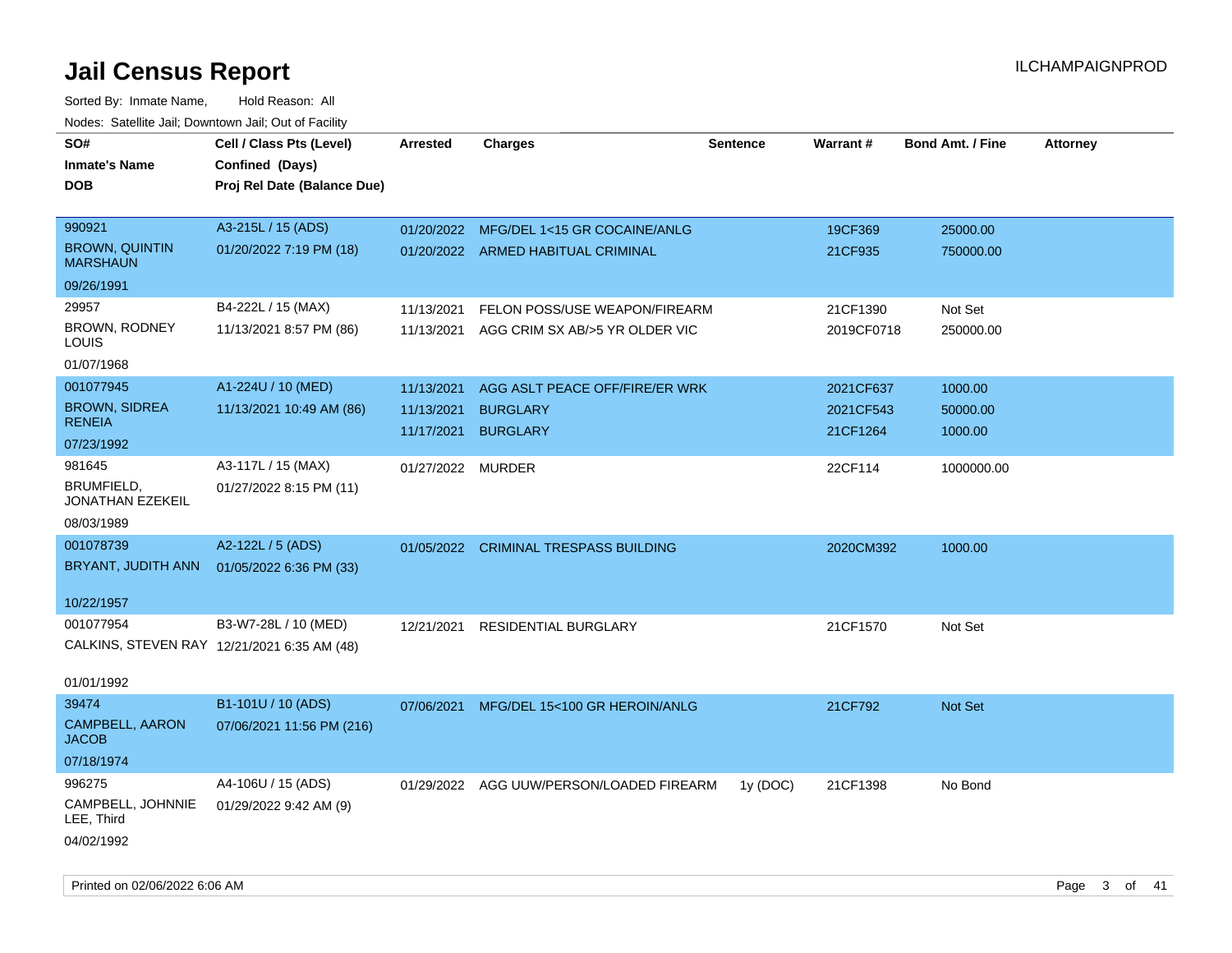Sorted By: Inmate Name, Hold Reason: All Nodes: Satellite Jail; Downtown Jail; Out of Facility

| SO#                                       | Cell / Class Pts (Level)                     | <b>Arrested</b> | <b>Charges</b>                           | <b>Sentence</b> | Warrant#   | <b>Bond Amt. / Fine</b> | <b>Attorney</b> |
|-------------------------------------------|----------------------------------------------|-----------------|------------------------------------------|-----------------|------------|-------------------------|-----------------|
| <b>Inmate's Name</b>                      | Confined (Days)                              |                 |                                          |                 |            |                         |                 |
| <b>DOB</b>                                | Proj Rel Date (Balance Due)                  |                 |                                          |                 |            |                         |                 |
|                                           |                                              |                 |                                          |                 |            |                         |                 |
| 1060436                                   | B1-106U / 10 (MED)                           | 01/06/2022      | AGGRAVATED UNLAWFUL RESTRAINT            |                 | 22CF29     | Not Set                 |                 |
| <b>CARTER, DERESHEO</b><br><b>DEWAYNE</b> | 01/06/2022 8:43 PM (32)                      |                 | 01/06/2022 FELON ESCAPE/PEACE OFFICER    |                 | 22CF28     | Not Set                 |                 |
| 09/10/1991                                |                                              |                 |                                          |                 |            |                         |                 |
| 1029088                                   | B1-201U / 10 (MED)                           | 12/21/2021      | FELON POSS/USE FIREARM PRIOR             |                 | 21CF1338   | 250000.00               |                 |
| CHAPPLE, MALIK<br><b>BIANCO</b>           | 12/22/2021 10:02 AM (47)                     |                 |                                          |                 |            |                         |                 |
| 10/25/1994                                |                                              |                 |                                          |                 |            |                         |                 |
| 001078812                                 | BOOKH-3                                      | 02/01/2022      | AGG VEH HIJACKING/WEAPON                 |                 | 22CFAWOW   | Not Set                 |                 |
| COBB, SINTRAE                             | 02/01/2022 8:33 PM (6)                       |                 | 02/01/2022 RECEIVE/POSS/SELL STOLEN VEH  |                 | 22CFAWOW   | <b>Not Set</b>          |                 |
| <b>SANCHEZ</b>                            |                                              | 02/01/2022      | RESIST/OBSTRUCTING A PEACE OFFICEI       |                 | 22CFAWOW   | <b>Not Set</b>          |                 |
| 07/05/2002                                |                                              |                 |                                          |                 |            |                         |                 |
| 1004799                                   | A4-102L / 10 (MED)                           | 01/31/2022      | UNLAWFUL USE OF A WEAPON                 |                 | 22CF139    | Not Set                 |                 |
| <b>COCHRANE, STORM</b><br><b>JAMES</b>    | 01/31/2022 9:22 AM (7)                       |                 |                                          |                 |            |                         |                 |
| 10/28/1992                                |                                              |                 |                                          |                 |            |                         |                 |
| 001077485                                 | A2-222L / 15 (MAX)                           | 12/21/2021      | MURDER/INTENT TO KILL/INJURE             |                 | 2021CF1282 | 1000000.00              |                 |
| <b>COLBERT, ARIEANA</b><br><b>FELICIA</b> | 12/21/2021 2:08 PM (48)                      |                 |                                          |                 |            |                         |                 |
| 12/13/2000                                |                                              |                 |                                          |                 |            |                         |                 |
| 34805                                     | B4-227U / 15 (MAX)                           | 10/01/2021      | DOMESTIC BATTERY                         |                 | 21CF1183   | Not Set                 |                 |
|                                           | CONERLY, KIN JOSEPH 10/01/2021 1:53 AM (129) | 10/01/2021      | ARMED HABITUAL CRIMINAL                  |                 | 21CF1184   | Not Set                 |                 |
|                                           |                                              | 10/06/2021      | POSS STOLEN VEHICLE > \$25,000           |                 | 19CF1786   | Not Set                 |                 |
| 11/16/1971                                |                                              |                 |                                          |                 |            |                         |                 |
| 983955                                    | BOOKH-8                                      | 02/05/2022      | DRVG UNDER INFLUENCE OF DRUG             |                 | 2022DTAWOW | 1000.00                 |                 |
| <b>COOK, PHILLIP</b><br><b>ANDREW</b>     | 02/05/2022 3:28 PM (2)                       | 02/05/2022      | POSSESSING A CONTROLLED SUBSTANC         |                 | 2022CFAWOW | Not Set                 |                 |
| 07/29/1989                                |                                              |                 |                                          |                 |            |                         |                 |
| 958936                                    | A2-220L / 10 (ADS)                           | 01/11/2022      | FELON FAIL/RETURN FRM FURLOUGH           |                 | 21CF1351   | 150000.00               |                 |
| COWAN, CAPRICE<br><b>CASHAY</b>           | 01/11/2022 7:04 PM (27)                      |                 | 01/12/2022 AGG BATTERY/USE DEADLY WEAPON | $2y/6m$ (DOC)   | 18CF1571   | No Bond                 |                 |

07/19/1988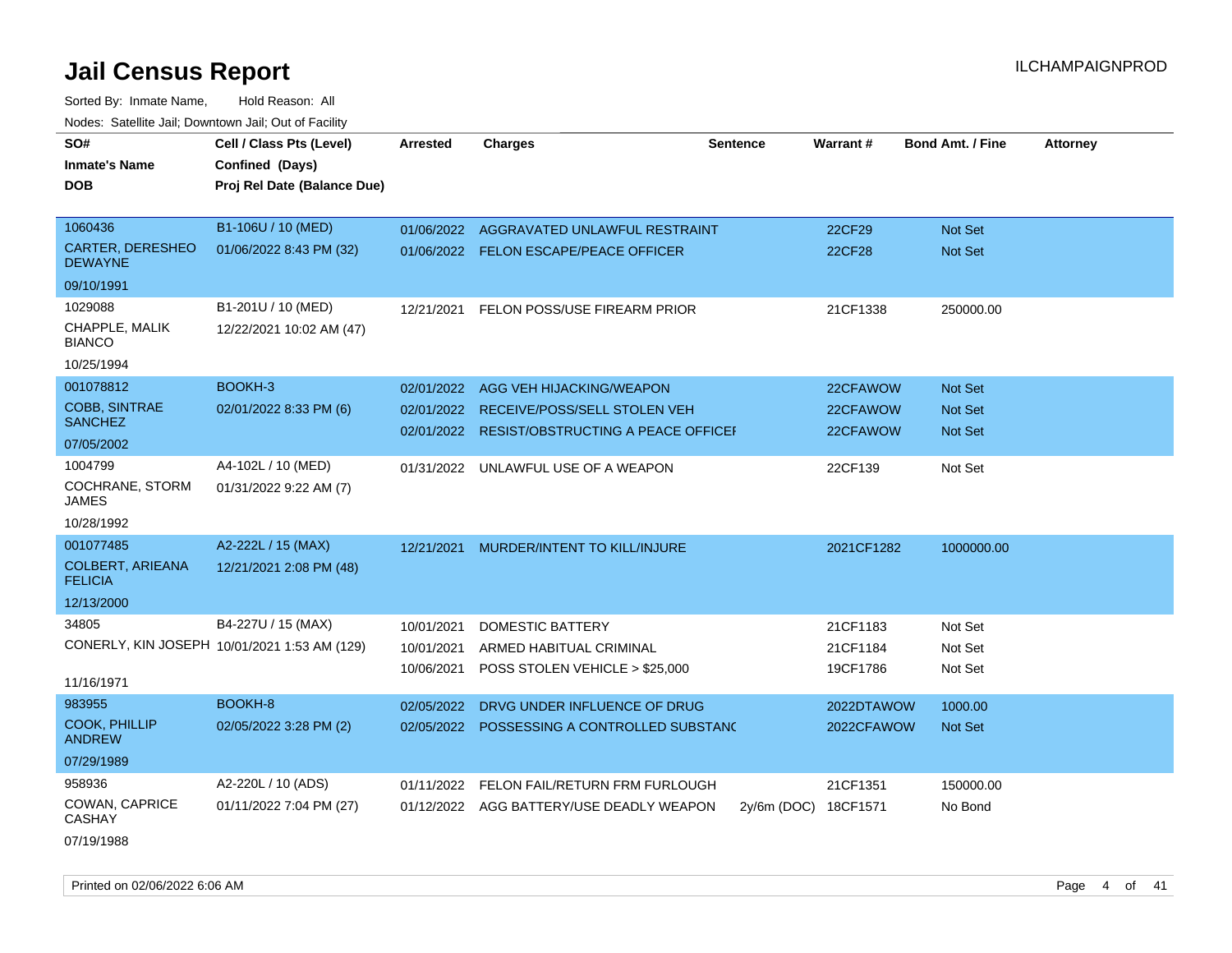Sorted By: Inmate Name, Hold Reason: All Nodes: Satellite Jail; Downtown Jail; Out of Facility

| <u>Houcs.</u> Oatchite Jail, Downtown Jail, Out of Facility |                             |                 |                                         |                 |            |                         |                 |
|-------------------------------------------------------------|-----------------------------|-----------------|-----------------------------------------|-----------------|------------|-------------------------|-----------------|
| SO#                                                         | Cell / Class Pts (Level)    | <b>Arrested</b> | <b>Charges</b>                          | <b>Sentence</b> | Warrant#   | <b>Bond Amt. / Fine</b> | <b>Attorney</b> |
| <b>Inmate's Name</b>                                        | Confined (Days)             |                 |                                         |                 |            |                         |                 |
| <b>DOB</b>                                                  | Proj Rel Date (Balance Due) |                 |                                         |                 |            |                         |                 |
|                                                             |                             |                 |                                         |                 |            |                         |                 |
| 1072673                                                     | BOOKH-3                     |                 | 02/04/2022 CRIM DMG TO PROP \$500-10K   |                 | 2022CFAWOW | <b>Not Set</b>          |                 |
| <b>COWART, WILL</b><br><b>SIMEON</b>                        | 02/04/2022 4:51 PM (3)      |                 |                                         |                 |            |                         |                 |
| 02/18/1999                                                  |                             |                 |                                         |                 |            |                         |                 |
| 1074319                                                     | B1-104L / 15 (MAX)          | 10/12/2021      | AGGRAVATED CRUELTY TO ANIMALS           |                 | 21CF1238   | Not Set                 |                 |
| CRAIG, DAVUCCI<br><b>DAVION</b>                             | 10/12/2021 11:36 AM (118)   | 10/14/2021      | <b>MURDER</b>                           |                 | 21CF1239   | Not Set                 |                 |
| 08/02/2001                                                  |                             |                 |                                         |                 |            |                         |                 |
| 001077549                                                   | B2-T3-10L / 10 (SPH)        | 12/22/2020      | <b>PRED CRIM SEX ASLT/VICTIM &lt;13</b> |                 | 2020CF1469 | <b>Not Set</b>          |                 |
| CRISTOBAL-MATEO,<br><b>CRISTOBAL</b>                        | 12/22/2020 1:17 PM (412)    |                 |                                         |                 |            |                         |                 |
| 12/02/1988                                                  |                             |                 |                                         |                 |            |                         |                 |
| 1076848                                                     | A4-103L / 15 (ADS)          |                 | 01/18/2022 AGG BATTERY/PUBLIC PLACE     |                 | 20CF1491   | No Bond                 |                 |
| <b>CROSS, STEED</b><br><b>GATHON</b>                        | 01/18/2022 4:02 PM (20)     |                 |                                         |                 |            |                         |                 |
| 10/11/1974                                                  |                             |                 |                                         |                 |            |                         |                 |
| 988538                                                      | A3-113L / 10 (MED)          | 12/21/2021      | AGGRAVATED DOMESTIC BATTERY             |                 | 21CF1564   | <b>Not Set</b>          |                 |
| DAVIDSON, HARLEY<br><b>KYLE SCOTT</b>                       | 12/21/2021 5:45 AM (48)     |                 |                                         |                 |            |                         |                 |
| 08/05/1990                                                  |                             |                 |                                         |                 |            |                         |                 |
| 1023587                                                     | B1-203U / 15 (MAX)          | 09/24/2021      | MFG/DEL CANNABIS/2.5-10 GRAMS           |                 | 21CF1155   | Not Set                 |                 |
| DAVIS, MARTIN<br><b>DENNIS</b>                              | 09/24/2021 9:38 PM (136)    | 09/24/2021      | ARMED HABITUAL CRIMINAL                 |                 | 2021-CF681 | 500000.00               |                 |
| 12/02/1994                                                  |                             |                 |                                         |                 |            |                         |                 |
| 001078538                                                   | B1-205L / 10 (MED)          | 10/26/2021      | <b>CRIM SEX ASSAULT/FORCE</b>           |                 | 21CF1301   | Not Set                 |                 |
| DAWKINS, LEN                                                | 10/26/2021 8:18 PM (104)    |                 |                                         |                 |            |                         |                 |
| 03/23/1987                                                  |                             |                 |                                         |                 |            |                         |                 |
| 56972                                                       | B3-W8-32L / 10 (MED)        | 08/30/2021      | POSS STOLEN VEHICLE > \$25,000          |                 | 21CF1044   | Not Set                 |                 |
| DAY, DANIEL JOSEPH                                          | 08/30/2021 3:07 PM (161)    | 09/04/2021      | <b>BURGLARY</b>                         |                 | 21CF1054   | Not Set                 |                 |

10/16/1982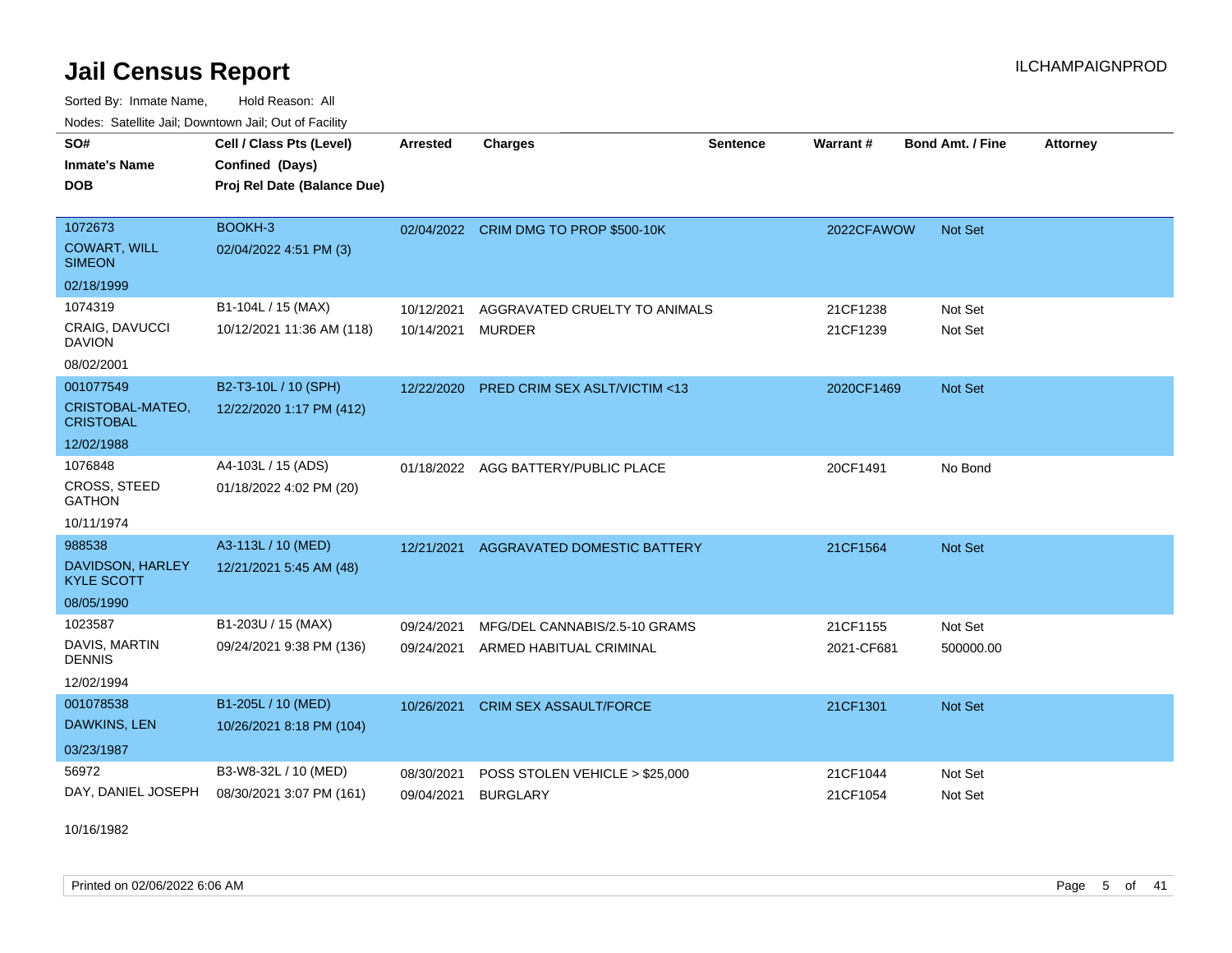| roaco. Catolino cali, Downtown cali, Out of Fability |                             |                 |                                          |                 |                 |                         |                 |
|------------------------------------------------------|-----------------------------|-----------------|------------------------------------------|-----------------|-----------------|-------------------------|-----------------|
| SO#                                                  | Cell / Class Pts (Level)    | <b>Arrested</b> | Charges                                  | <b>Sentence</b> | <b>Warrant#</b> | <b>Bond Amt. / Fine</b> | <b>Attorney</b> |
| <b>Inmate's Name</b>                                 | Confined (Days)             |                 |                                          |                 |                 |                         |                 |
| <b>DOB</b>                                           | Proj Rel Date (Balance Due) |                 |                                          |                 |                 |                         |                 |
|                                                      |                             |                 |                                          |                 |                 |                         |                 |
| 25659                                                | B4-125L / 15 (MAX)          | 06/15/2021      | <b>RESIDENTIAL BURGLARY</b>              |                 | 2020CF1218      | 50000.00                |                 |
| DORRIS, LORENZO                                      | 06/15/2021 6:17 AM (237)    | 06/15/2021      | <b>BURGLARY</b>                          |                 | 21CF689         | Not Set                 |                 |
| 07/19/1966                                           |                             |                 |                                          |                 |                 |                         |                 |
| 1024895                                              | B3-DR / 10 (MED)            | 12/15/2021      | MFG/DEL 100<400 GR COCA/ANLG             |                 | 21CF1535        | Not Set                 |                 |
| EDWARDS, GEORGE<br><b>CORTEZ</b>                     | 12/15/2021 12:26 PM (54)    | 12/15/2021      | <b>AGGRAVATED BATTERY</b>                |                 | 21CF1536        | Not Set                 |                 |
| 06/19/1994                                           |                             |                 |                                          |                 |                 |                         |                 |
| 1074720                                              | A4-104L / 15 (ADS)          | 01/19/2022      | PRED CRIM SEX ASLT/VICTIM <13            |                 | 21CF1414        | 500000.00               |                 |
| ELVIR-REYES, JORGE<br><b>LEONARDO</b>                | 01/19/2022 1:43 PM (19)     |                 |                                          |                 |                 |                         |                 |
| 06/03/1988                                           |                             |                 |                                          |                 |                 |                         |                 |
| 1069992                                              | B1-202L / 10 (MED)          |                 | 01/14/2022 VIO BAIL BOND/CLASS 4 OFFENSE |                 | 22CM19          | Not Set                 |                 |
| EMBEYA, CRISTAVI<br><b>TSHOMBA</b>                   | 01/14/2022 5:19 PM (24)     |                 |                                          |                 |                 |                         |                 |
| 03/19/1999                                           |                             |                 |                                          |                 |                 |                         |                 |
| 43977                                                | B2-T1-02L / 5 (SPH)         | 12/20/2021      | AGG FLEEING POLICE/21 MPH OVER           |                 | 21CF1566        | Not Set                 |                 |
| <b>EMKES, DOUGLAS</b><br>ALAN                        | 12/20/2021 9:59 AM (49)     | 12/20/2021      | PAROLE REVOCATION                        |                 |                 | No Bond                 |                 |
| 06/08/1959                                           |                             |                 |                                          |                 |                 |                         |                 |
| 987328                                               | A2-121L / 10 (MED)          | 12/11/2021      | AGG ASLT PEACE OFF/FIRE/ER WRK           |                 | 21CF1515        | Not Set                 |                 |
| ERVIN, DEIDRA ANN<br>RUTH                            | 12/11/2021 8:48 PM (58)     |                 |                                          |                 |                 |                         |                 |
| 04/15/1991                                           |                             |                 |                                          |                 |                 |                         |                 |
| 961999                                               | A4-201U / 5 (ADS)           |                 | 01/31/2022 DRIVING ON REVOKED LICENSE    |                 | 18CF819         | No Bond                 |                 |
| EVANS, ANTHONY RAY 01/31/2022 3:32 PM (7)            |                             |                 |                                          |                 |                 |                         |                 |
| 08/01/1983                                           | 2/9/2022 (0.00)             |                 |                                          |                 |                 |                         |                 |
| 1026175                                              | BOOKH-3                     | 02/06/2022      | FELON FAIL/RETURN FRM FURLOUGH           |                 | 2021CF1554      | No Bond                 |                 |
| FALCONER, AVERY<br>FOX                               | 02/06/2022 4:49 AM (1)      |                 | 02/06/2022 CITY OV ARREST                |                 | 2021OV65        | 1000.00                 |                 |
| 04/07/1989                                           |                             |                 |                                          |                 |                 |                         |                 |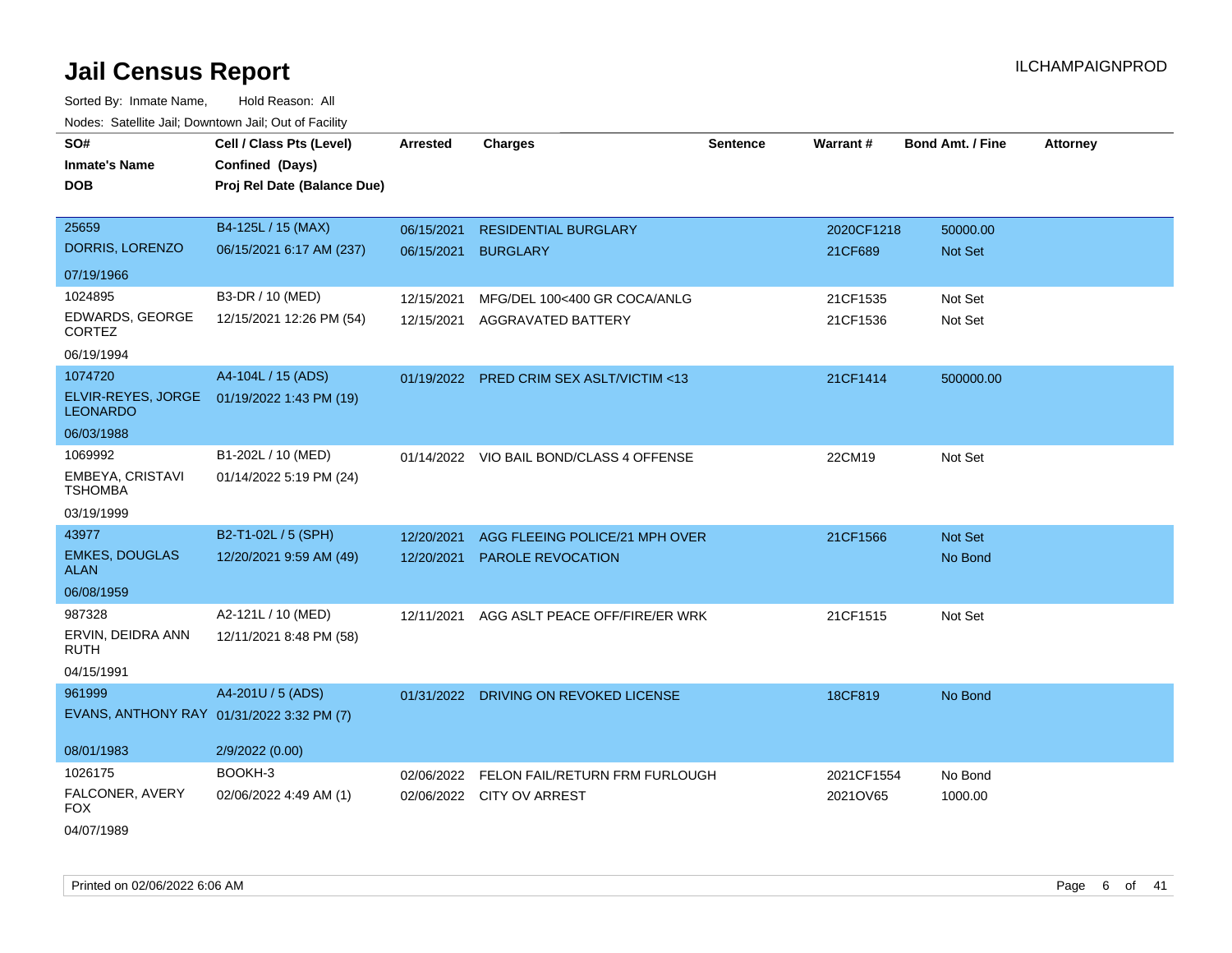| ivouss. Satellite Jali, Downtown Jali, Out of Facility |                                             |            |                                          |          |              |                         |                 |
|--------------------------------------------------------|---------------------------------------------|------------|------------------------------------------|----------|--------------|-------------------------|-----------------|
| SO#                                                    | Cell / Class Pts (Level)                    | Arrested   | <b>Charges</b>                           | Sentence | Warrant#     | <b>Bond Amt. / Fine</b> | <b>Attorney</b> |
| <b>Inmate's Name</b>                                   | Confined (Days)                             |            |                                          |          |              |                         |                 |
| <b>DOB</b>                                             | Proj Rel Date (Balance Due)                 |            |                                          |          |              |                         |                 |
|                                                        |                                             |            |                                          |          |              |                         |                 |
| 527081                                                 | B3-W6-24L / 10 (MED)                        | 09/06/2021 | ARSON/REAL/PERSONAL PROP>\$150           |          | 2021 CF 797  | 25000.00                |                 |
| <b>FERGUSON,</b><br><b>CHRISTOPHER</b>                 | 09/06/2021 1:18 PM (154)                    |            |                                          |          |              |                         |                 |
| 12/21/1981                                             |                                             |            |                                          |          |              |                         |                 |
| 1039744                                                | B4-224U / 15 (MAX)                          | 12/06/2021 | <b>MURDER</b>                            |          | 20CF959      | 1000000.00              |                 |
| FONVILLE, TREVOY<br><b>JERMAINE</b>                    | 12/06/2021 10:52 AM (63)                    |            |                                          |          |              |                         |                 |
| 01/13/1996                                             |                                             |            |                                          |          |              |                         |                 |
| 518395                                                 | B2-T3-12L / 15 (SPH)                        | 07/07/2020 | <b>CRIMINAL SEXUAL ASSAULT</b>           |          | 2020-CF735   | 250000.00               |                 |
|                                                        | FRANDLE, MARK RYAN 07/07/2020 3:42 PM (580) |            |                                          |          |              |                         |                 |
| 09/10/1985                                             |                                             |            |                                          |          |              |                         |                 |
| 001077934                                              | A1-125L / 10 (MED)                          | 08/22/2021 | AGG DUI/ACCIDENT/DEATH                   |          | 21CF1024     | Not Set                 |                 |
| FREED, LOGAN<br><b>SUZANNE</b>                         | 08/22/2021 11:45 PM (169)                   | 08/22/2021 | DOMESTIC BATTERY                         |          | 21 CM 172    | 10000.00                |                 |
| 08/18/1996                                             |                                             |            |                                          |          |              |                         |                 |
| 001078290                                              | A1-125U / 10 (ADS)                          | 08/19/2021 | MACHINE GUN/AUTO WEAPON/VEH              |          | 21CF1012     | <b>Not Set</b>          |                 |
| <b>FREEMAN, ANGEL</b><br><b>JANILA KAY</b>             | 08/19/2021 1:26 AM (172)                    |            |                                          |          |              |                         |                 |
| 12/25/1995                                             |                                             |            |                                          |          |              |                         |                 |
| 1068917                                                | <b>BOOKH-1 / 5 (MIN)</b>                    | 08/11/2021 | VIO ORDER/PRIOR VIO OF ORDER             |          | 21CF965      | Not Set                 |                 |
| GARCIA, JUAN<br>CARLOS                                 | 08/11/2021 9:24 PM (180)                    |            |                                          |          |              |                         |                 |
| 10/21/1997                                             |                                             |            |                                          |          |              |                         |                 |
| 001078154                                              | B4-121U / 10 (MED)                          | 01/09/2022 | DRVG UNDER INFLU OF ALCOHOL              |          | 2021 DT 182  | 5000.00                 |                 |
| <b>GENTRY, DAMON</b><br><b>LIONEL</b>                  | 01/09/2022 4:41 PM (29)                     |            | 01/09/2022 AGG DOMESTIC BATTERY/STRANGLE |          | 2021 CF 1396 | 50000.00                |                 |
| 12/25/1971                                             |                                             |            |                                          |          |              |                         |                 |
| 1003785                                                | A4-205L / 5 (ADS)                           |            | 01/31/2022 THEFT CON INTENT <\$500 PRIOR | 4y (DOC) | 19CF1558     | No Bond                 |                 |
| <b>GENTRY, SIDNEY</b><br>RAYNARD                       | 01/31/2022 8:44 AM (7)                      |            |                                          |          |              |                         |                 |
| 05/27/1971                                             |                                             |            |                                          |          |              |                         |                 |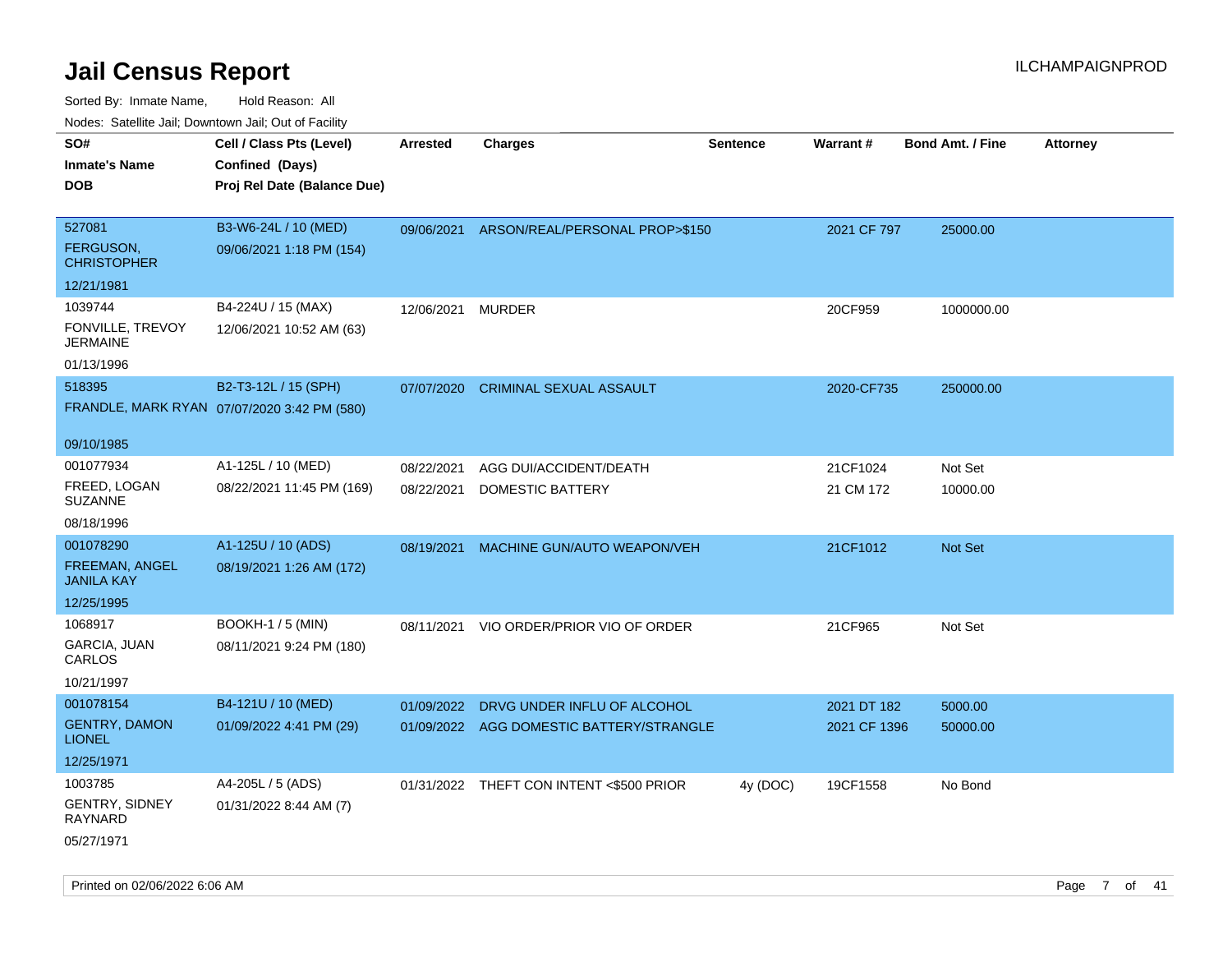| SO#<br><b>Inmate's Name</b><br><b>DOB</b> | Cell / Class Pts (Level)<br>Confined (Days)<br>Proj Rel Date (Balance Due) | <b>Arrested</b> | <b>Charges</b>                           | Sentence | Warrant#               | <b>Bond Amt. / Fine</b> | <b>Attorney</b> |
|-------------------------------------------|----------------------------------------------------------------------------|-----------------|------------------------------------------|----------|------------------------|-------------------------|-----------------|
| 001078633                                 | B2-DR / 25 (SPH)                                                           | 12/01/2021      | <b>PRED CRIM SEX ASLT/VICTIM &lt;13</b>  |          | 21CF1416               | 250000.00               |                 |
| GONZALEZ-GUILLEN,<br><b>EDWARD</b>        | 12/01/2021 12:08 PM (68)                                                   |                 |                                          |          |                        |                         |                 |
| 08/25/2002                                |                                                                            |                 |                                          |          |                        |                         |                 |
| 001078607                                 | B4-221L / 15 (MAX)                                                         | 11/22/2021      | FELON POSS/USE FIREARM/PAROLE            |          | 21CF1437               | Not Set                 |                 |
| GRAY, WILLIAM<br>DA'VON                   | 11/22/2021 2:57 PM (77)                                                    |                 | 11/22/2021 ATTEMPT (FIRST DEGREE MURDER) |          | 21CF1435               | Not Set                 |                 |
| 04/18/1984                                |                                                                            |                 |                                          |          |                        |                         |                 |
| 56342                                     | B1-206L / 10 (MED)                                                         | 10/21/2021      | THEFT CONTROL INTENT <\$500              |          | 17CF1451               | 10000.00                |                 |
| <b>GRIFFIN, NATHAN</b>                    | 10/21/2021 4:20 PM (109)                                                   | 10/21/2021      | DRIVING ON REVOKED LICENSE               |          | 20TR1979               | 3000.00                 |                 |
| <b>EUGENE</b>                             |                                                                            | 10/21/2021      | <b>ARMED HABITUAL CRIMINAL</b>           |          | 21CF1279               | <b>Not Set</b>          |                 |
| 02/24/1969                                |                                                                            |                 |                                          |          |                        |                         |                 |
| 1003270                                   | A4-106L / 10 (ADS)                                                         | 01/31/2022      | UNLAWFUL USE OF A WEAPON                 |          | 2y/6m/0d (DOI 20CF1347 | No Bond                 |                 |
| <b>HAMILTON, DARIUS</b><br><b>DEJAUN</b>  | 01/31/2022 9:52 AM (7)                                                     |                 |                                          |          |                        |                         |                 |
| 12/06/1992                                |                                                                            |                 |                                          |          |                        |                         |                 |
| 987254                                    | A3-115L / 10 (ADS)                                                         |                 | 01/12/2022 DOMESTIC BATTERY/OTHER PRIOR  | 6y (DOC) | 20CF356                | No Bond                 |                 |
| HAYES, CARL DONJO                         | 01/12/2022 5:20 PM (26)                                                    |                 |                                          |          |                        |                         |                 |
| 03/02/1963                                |                                                                            |                 |                                          |          |                        |                         |                 |
| 001078488                                 | B2-DR / 15 (SPH)                                                           | 10/14/2021      | <b>PRED CRIM SEX ASLT/VICTIM &lt;13</b>  |          | 21CF1232               | 500000.00               |                 |
| HERNANDEZ-LOPEZ,<br><b>ERNESTO</b>        | 10/14/2021 3:15 PM (116)                                                   | 10/14/2021      | <b>FUGITIVE FROM JUSTICE</b>             |          | 21CF1246               | Not Set                 |                 |
| 11/28/1975                                |                                                                            |                 |                                          |          |                        |                         |                 |
| 975293                                    | B2-T4-14L / 10 (SPH)                                                       | 07/21/2021      | <b>STALKING</b>                          |          | 2021CF863              | Not Set                 |                 |
| <b>HILL, JACOB MILES</b>                  | 07/21/2021 8:43 PM (201)                                                   | 07/21/2021      | VIO ORDER/PRIOR VIO OF ORDER             |          | 21CF914                | No Bond                 |                 |
|                                           |                                                                            | 07/25/2021      | PAROLE REVOCATION                        |          | CH2104646              | Not Set                 |                 |
| 02/06/1988                                |                                                                            | 08/18/2021      | <b>HARASS WITNESS/FAMILY MBR/REP</b>     |          | 21CF992                | <b>Not Set</b>          |                 |
|                                           |                                                                            | 09/09/2021      | AGG STALKING/BODILY HARM                 |          | 21CF1073               | Not Set                 |                 |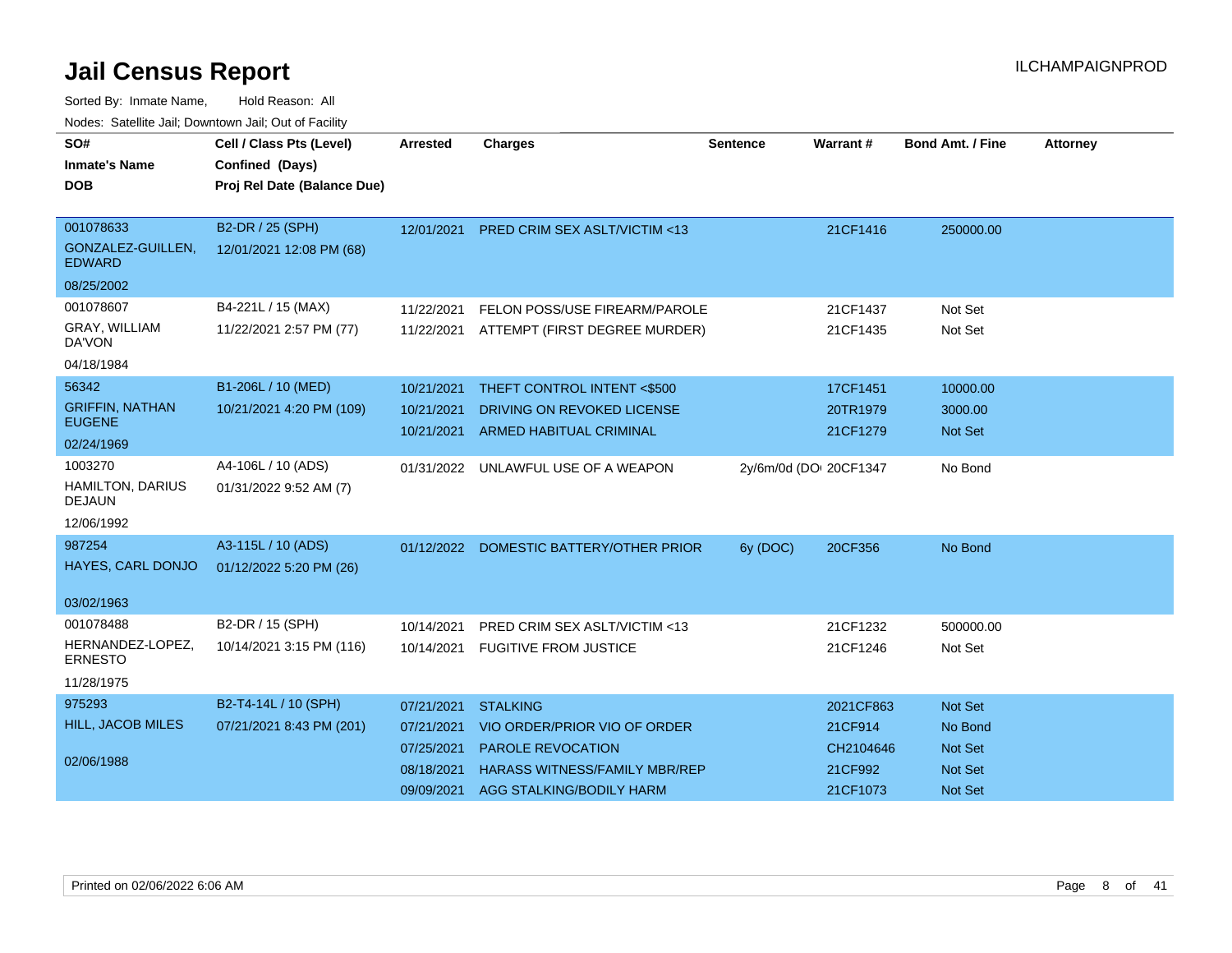| SO#<br>Inmate's Name<br>DOB                         | Cell / Class Pts (Level)<br>Confined (Days)<br>Proj Rel Date (Balance Due) | Arrested                               | <b>Charges</b>                                                                                              | <b>Sentence</b> | Warrant#            | <b>Bond Amt. / Fine</b>        | <b>Attorney</b> |
|-----------------------------------------------------|----------------------------------------------------------------------------|----------------------------------------|-------------------------------------------------------------------------------------------------------------|-----------------|---------------------|--------------------------------|-----------------|
| 48471<br>HILL, RAMESH<br><b>JERMAINE</b>            | B1-207L / 15 (MAX)<br>08/08/2021 4:45 AM (183)                             |                                        | 08/08/2021 AGG BATTERY/DISCHARGE FIREARM                                                                    |                 | 21CF946             | Not Set                        |                 |
| 12/11/1978                                          |                                                                            |                                        |                                                                                                             |                 |                     |                                |                 |
| 980939<br>HILL, XAVIER<br>LENSHAUN                  | A4-205U / 10 (ADS)<br>01/30/2022 3:51 AM (8)                               |                                        | 01/30/2022 VIOLATE SEX OFFENDER REGIS                                                                       |                 | 22CF129             | No Bond                        |                 |
| 06/18/1988                                          |                                                                            |                                        |                                                                                                             |                 |                     |                                |                 |
| 1043704<br><b>HOUSTON, STEVEN</b><br><b>CORDELL</b> | B4-223L / 15 (MAX)<br>07/13/2021 5:56 AM (209)                             | 07/13/2021                             | ARMED ROBBERY/ARMED W/FIREARM                                                                               | 12y (DOC)       | 21CF815             | <b>Not Set</b>                 |                 |
| 01/24/1989                                          |                                                                            |                                        |                                                                                                             |                 |                     |                                |                 |
| 999198<br>HOWARD, BRION LIN                         | B4-226L / 15 (MAX)<br>11/30/2021 10:41 AM (69)                             | 11/30/2021                             | FELON POSS/USE FIREARM PRIOR                                                                                |                 | 21CF1377            | 500000.00                      |                 |
| 06/10/1992                                          |                                                                            |                                        |                                                                                                             |                 |                     |                                |                 |
| 1061996<br>HUBBARD, REBEKIAH<br>DIONA               | A1-225L / 5 (MIN)<br>10/30/2021 1:37 PM (100)                              | 10/30/2021<br>10/30/2021<br>10/31/2021 | DRVG UNDER INFLUENCE OF DRUG<br><b>RETAIL THEFT/DISP MERCH/&lt;\$300</b><br>USE FORGED CR/DEBIT CARD/<\$300 | 2y (DOC)        | 2018CF1302          | No Bond<br>20000.00<br>No Bond |                 |
| 04/08/1998                                          | 1/26/2022(0.00)                                                            |                                        |                                                                                                             |                 |                     |                                |                 |
| 953555<br>12/29/1987                                | B4-122L / 15 (MAX)<br>HUNT, TAVARIS EARL 03/10/2021 4:58 AM (334)          | 03/10/2021<br>04/14/2021               | <b>CRIM TRESPASS TO RESIDENCE</b><br>AGG FLEEING POLICE/21 MPH OVER                                         | 3y(DOC)         | 21CF272<br>2020CF94 | Not Set<br>10000.00            |                 |
| 518711                                              | A3-217L / 5 (ADS)                                                          |                                        |                                                                                                             |                 |                     |                                |                 |
| <b>INGERSON, LUCUS</b><br>JAMES                     | 01/30/2022 4:57 PM (8)                                                     | 01/30/2022<br>01/30/2022 THEFT         | THFT/TRANS MERCH/<\$300/PRECONV                                                                             |                 | 19CF767<br>22CF133  | 690.00<br><b>Not Set</b>       |                 |
| 09/16/1979                                          |                                                                            |                                        |                                                                                                             |                 |                     |                                |                 |
| 38993<br>JACKSON, LAMONT<br>JEREMIE<br>07/31/1973   | B4-126L / 15 (MAX)<br>02/13/2021 7:45 AM (359)                             |                                        | 02/13/2021 ATTEMPT (FIRST DEGREE MURDER)                                                                    |                 | 21CF181             | Not Set                        |                 |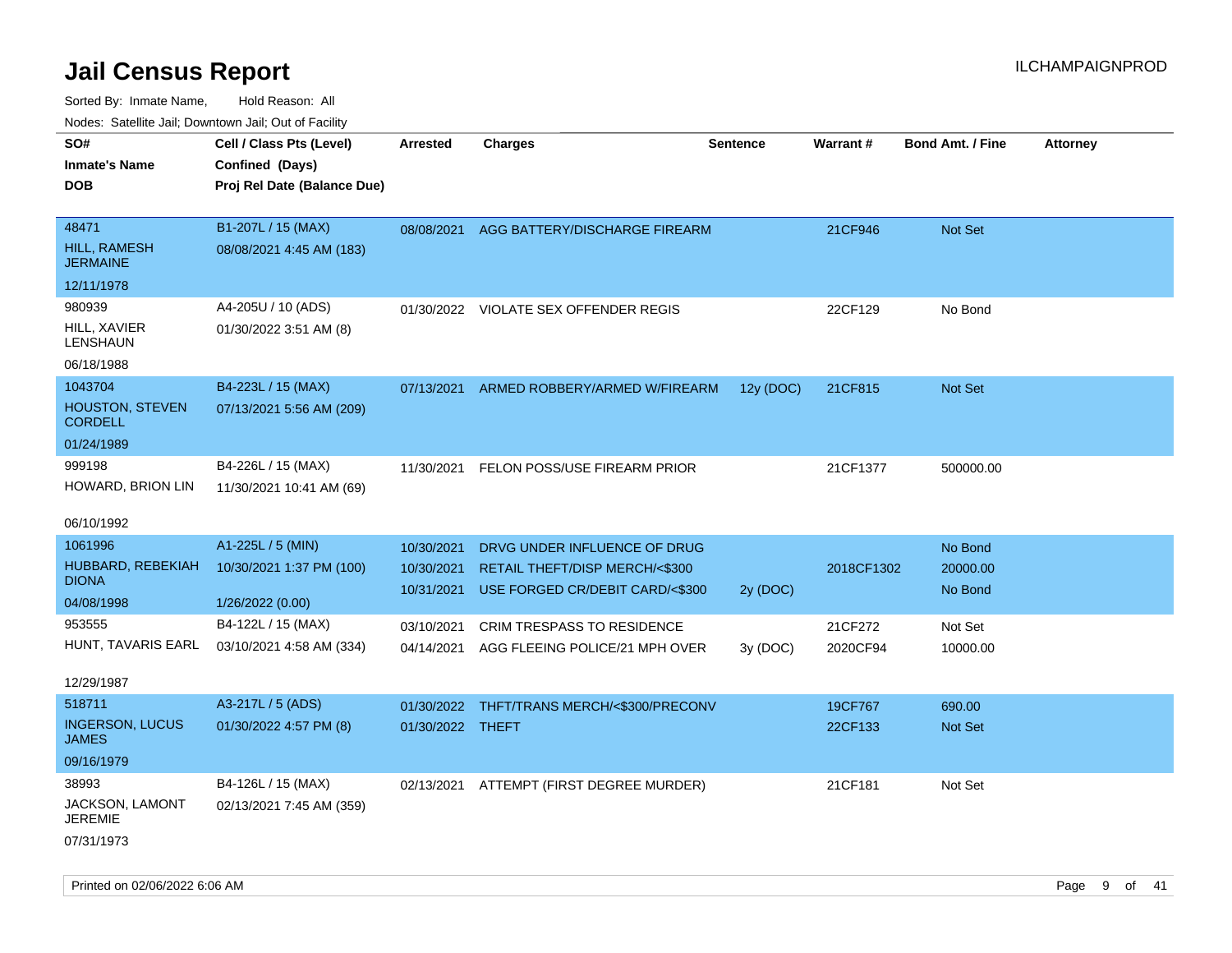| rouco. Calcillo Jali, Downtown Jali, Out of Facility |                                            |                 |                                                          |                 |              |                         |                 |
|------------------------------------------------------|--------------------------------------------|-----------------|----------------------------------------------------------|-----------------|--------------|-------------------------|-----------------|
| SO#                                                  | Cell / Class Pts (Level)                   | <b>Arrested</b> | <b>Charges</b>                                           | <b>Sentence</b> | Warrant#     | <b>Bond Amt. / Fine</b> | <b>Attorney</b> |
| <b>Inmate's Name</b>                                 | Confined (Days)                            |                 |                                                          |                 |              |                         |                 |
| <b>DOB</b>                                           | Proj Rel Date (Balance Due)                |                 |                                                          |                 |              |                         |                 |
|                                                      |                                            |                 |                                                          |                 |              |                         |                 |
| 001078689                                            | B1-201L / 15 (MAX)                         | 12/17/2021      | FIREARM/FOID INVALID/NOT ELIG                            |                 | 21CF1551     | No Bond                 |                 |
| <b>JACKSON, PRENTISS</b><br><b>MANSION DEWAYNE</b>   | 12/18/2021 12:39 AM (51)                   | 12/17/2021      | POSS STOLEN VEHICLE > \$25,000                           |                 | 21JD37       | <b>Not Set</b>          |                 |
| 09/02/2003                                           | 1/30/2022 (0.00)                           |                 |                                                          |                 |              |                         |                 |
| 001077487                                            | B3-W8-30L / 10 (MED)                       | 12/03/2020      | FELON POSS/USE WEAPON/FIREARM                            |                 | 20CF1377     | Not Set                 |                 |
| JACKSON, TERRELL<br>DANDRE                           | 12/03/2020 10:18 AM (431)                  | 11/09/2021      | AGG DISCHARGE FIREARM/OCC VEH                            |                 | 21CR0331401  | No Bond                 |                 |
| 08/11/1990                                           |                                            |                 |                                                          |                 |              |                         |                 |
| 001077864                                            | B1-103L / 15 (MAX)                         | 04/18/2021      | <b>FELON POSS/USE WEAPON/FIREARM</b>                     |                 | 21CF428      | Not Set                 |                 |
| D.                                                   | JAMERSON, ANTHONY 04/18/2021 7:21 PM (295) |                 |                                                          |                 |              |                         |                 |
| 01/26/1990                                           |                                            |                 |                                                          |                 |              |                         |                 |
| 63110                                                | A3-213U / 15 (ADS)                         |                 | 01/29/2022 CRIM DMG TO PROP \$500-10K                    |                 | 2021CF001548 | 410.00                  |                 |
| <b>JAMES, DOMINIQUE</b><br>JULIUS                    | 01/29/2022 5:48 PM (9)                     |                 |                                                          |                 |              |                         |                 |
| 03/04/1983                                           |                                            |                 |                                                          |                 |              |                         |                 |
| 001078703                                            | A1-227U / 15 (ADS)                         | 12/20/2021      | MURDER/INTENT TO KILL/INJURE                             |                 | 21CF1574     | <b>Not Set</b>          |                 |
| <b>JOHNS, SHANIQUH</b><br><b>THERESA</b>             | 12/22/2021 6:41 AM (47)                    |                 |                                                          |                 |              |                         |                 |
| 04/03/1992                                           |                                            |                 |                                                          |                 |              |                         |                 |
| 001078788                                            | A4-207U / 5 (ADS)                          |                 | 01/21/2022 AGGRAVATED BATTERY                            |                 | 22CF93       | Not Set                 |                 |
| JOHNSON, BRENTON Z 01/21/2022 8:33 PM (17)           |                                            |                 |                                                          |                 |              |                         |                 |
|                                                      |                                            |                 |                                                          |                 |              |                         |                 |
| 08/07/1987                                           |                                            |                 |                                                          |                 |              |                         |                 |
| 53058<br>JOHNSON, DEMARIO                            | A4-201L / 5 (ADS)                          |                 | 01/31/2022 DELIVERY OF OR POSSESSION OF W/IN15y/6m (DOC) |                 |              | <b>Not Set</b>          |                 |
| <b>LACONTE</b>                                       | 01/31/2022 11:12 AM (7)                    |                 |                                                          |                 |              |                         |                 |
| 06/14/1981                                           |                                            |                 |                                                          |                 |              |                         |                 |
| 1071536                                              | B4-127L / 15 (MED)                         | 06/17/2021      | UNLAWFUL RESTRAINT                                       | 2y (DOC)        | 21CF702      | Not Set                 |                 |
| JOHNSON, ZACHERY<br>EDWARD                           | 06/17/2021 2:00 AM (235)                   |                 |                                                          |                 |              |                         |                 |
| 10/30/1987                                           |                                            |                 |                                                          |                 |              |                         |                 |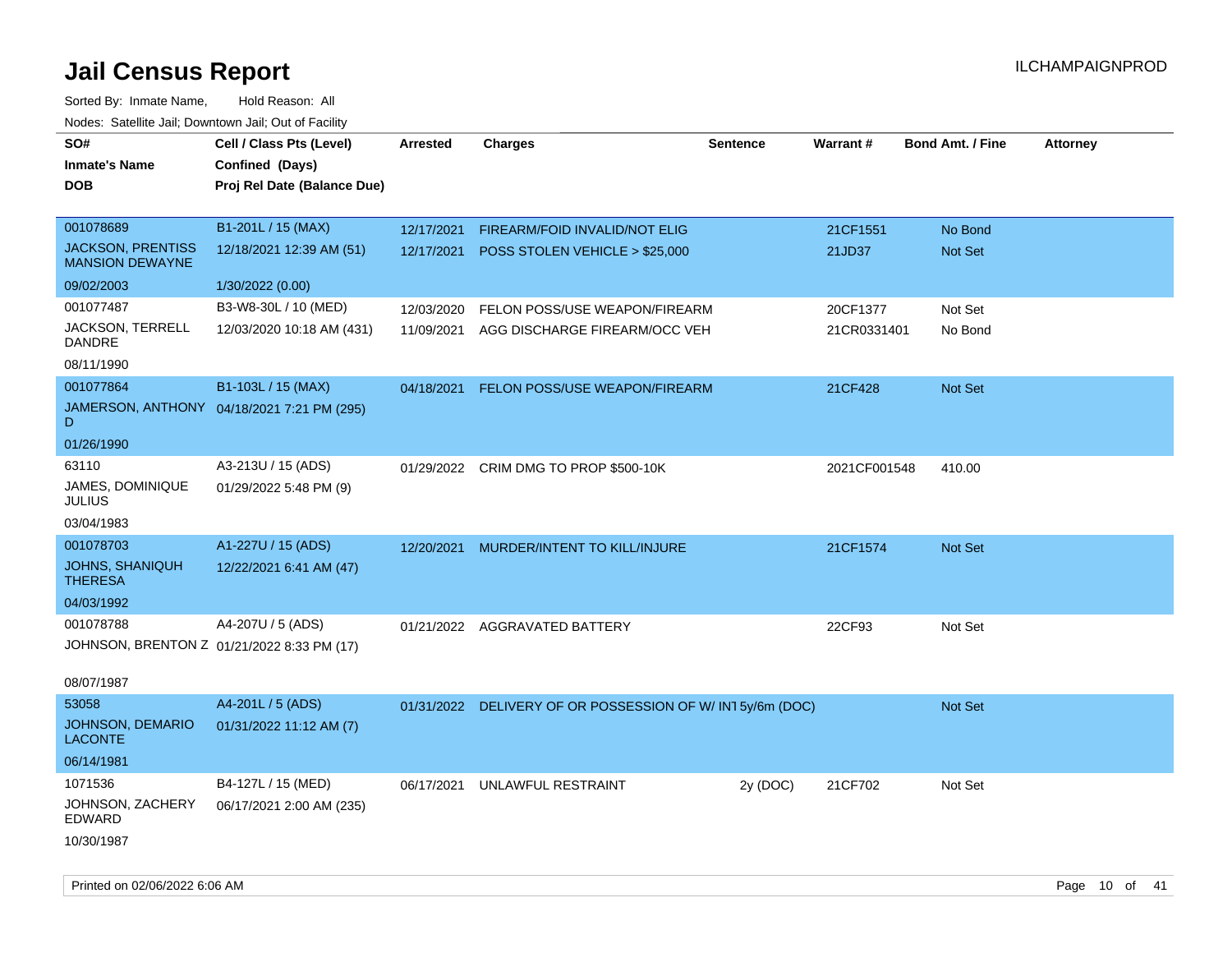| 110a00. Odtomto odm, Domntonn odm, Odt or I domt,<br>SO#<br><b>Inmate's Name</b><br><b>DOB</b> | Cell / Class Pts (Level)<br>Confined (Days)<br>Proj Rel Date (Balance Due) | <b>Arrested</b> | <b>Charges</b>                     | <b>Sentence</b> | Warrant#     | <b>Bond Amt. / Fine</b> | <b>Attorney</b> |
|------------------------------------------------------------------------------------------------|----------------------------------------------------------------------------|-----------------|------------------------------------|-----------------|--------------|-------------------------|-----------------|
|                                                                                                |                                                                            |                 |                                    |                 |              |                         |                 |
| 001078645                                                                                      | B4-222U / 10 (MED)                                                         | 12/02/2021      | AGG DISCHARGE FIREARM              |                 | 21CF1478     | No Bond                 |                 |
| JONES, KELVIN<br><b>KHYRIC</b>                                                                 | 12/02/2021 6:56 PM (67)                                                    |                 |                                    |                 |              |                         |                 |
| 02/27/2001                                                                                     |                                                                            |                 |                                    |                 |              |                         |                 |
| 956822                                                                                         | B1-205U / 15 (MAX)                                                         | 11/25/2021      | AGGRAVATED DOMESTIC BATTERY        |                 | 21CF1442     | Not Set                 |                 |
| JONES, MARIO                                                                                   | 11/25/2021 10:37 AM (74)                                                   | 11/25/2021      | PAROLE REVOCATION                  |                 | CH2106361    | No Bond                 |                 |
| NATHANIEL                                                                                      |                                                                            | 11/25/2021      | UNLAWFUL RESTRAINT                 |                 | 21CF1443     | Not Set                 |                 |
| 10/27/1987                                                                                     |                                                                            |                 |                                    |                 |              |                         |                 |
| 1008468                                                                                        | B4-226U / 10 (MED)                                                         | 12/01/2021      | FELON POSS/USE WEAPON/FIREARM      |                 | 21CF1472     | Not Set                 |                 |
| <b>JONES, MARTEZ</b><br><b>LAMONTE</b>                                                         | 12/01/2021 1:28 PM (68)                                                    | 12/01/2021      | <b>VIO BAIL BOND/FAMILY MEMBER</b> |                 | <b>22CM9</b> | <b>Not Set</b>          |                 |
| 06/22/1993                                                                                     |                                                                            | 12/02/2021      | <b>PROBATION VIOLATION</b>         |                 | 20CF1151     | <b>Not Set</b>          |                 |
|                                                                                                |                                                                            |                 |                                    |                 |              |                         |                 |
| 506244                                                                                         | B1-204L / 15 (MAX)                                                         | 07/15/2021      | ARMED ROBBERY/ARMED W/FIREARM      |                 | 2021CF791    | 250000.00               |                 |
| JOSLIN, JASON LEE                                                                              | 07/15/2021 4:38 AM (207)                                                   |                 |                                    |                 |              |                         |                 |
| 12/22/1985                                                                                     |                                                                            |                 |                                    |                 |              |                         |                 |
| 001078818                                                                                      | BOOKH-7                                                                    | 02/04/2022      | <b>DOMESTIC BATTERY</b>            |                 | 2022CMAWOW   | <b>Not Set</b>          |                 |
| KINSEL, EVERAL                                                                                 | 02/04/2022 7:37 PM (3)                                                     |                 |                                    |                 |              |                         |                 |
| <b>MICHAEL WILLIAM</b>                                                                         |                                                                            |                 |                                    |                 |              |                         |                 |
| 10/16/1985                                                                                     |                                                                            |                 |                                    |                 |              |                         |                 |
| 66662                                                                                          | B3-W5-20L / 10 (MED)                                                       | 12/05/2021      | POSS AMT CON SUB EXCEPT(A)/(D)     | 2y (DOC)        | 18CF597      | 200000.00               |                 |
| KINTNER, WESLEY J                                                                              | 12/05/2021 1:57 PM (64)                                                    |                 |                                    |                 |              |                         |                 |
|                                                                                                |                                                                            |                 |                                    |                 |              |                         |                 |
| 04/15/1986                                                                                     |                                                                            |                 |                                    |                 |              |                         |                 |
| 001078693                                                                                      | B3-W4-14L / 5 (MIN)                                                        | 12/19/2021      | <b>RETAIL THEFT</b>                |                 | 20CF422      | 20000.00                |                 |
|                                                                                                | LARGE, JOSHUA DALE 12/19/2021 4:54 AM (50)                                 | 12/19/2021      | RECEIVE/POSS/SELL STOLEN VEH       |                 | 21CF1555     | Not Set                 |                 |
| 10/27/1985                                                                                     |                                                                            | 12/19/2021      | <b>RETAIL THEFT</b>                |                 | 2021CM216    | 5000.00                 |                 |
| 1070011                                                                                        | B4-124U / 15 (MAX)                                                         | 08/03/2021      | AGG DISCH FIREARM/1ST AID PERS     |                 | 21CF929      | Not Set                 |                 |
| LAWS, WILLIAM<br>ZARAK, Third                                                                  | 08/03/2021 3:53 PM (188)                                                   |                 |                                    |                 |              |                         |                 |
| 07/06/1999                                                                                     |                                                                            |                 |                                    |                 |              |                         |                 |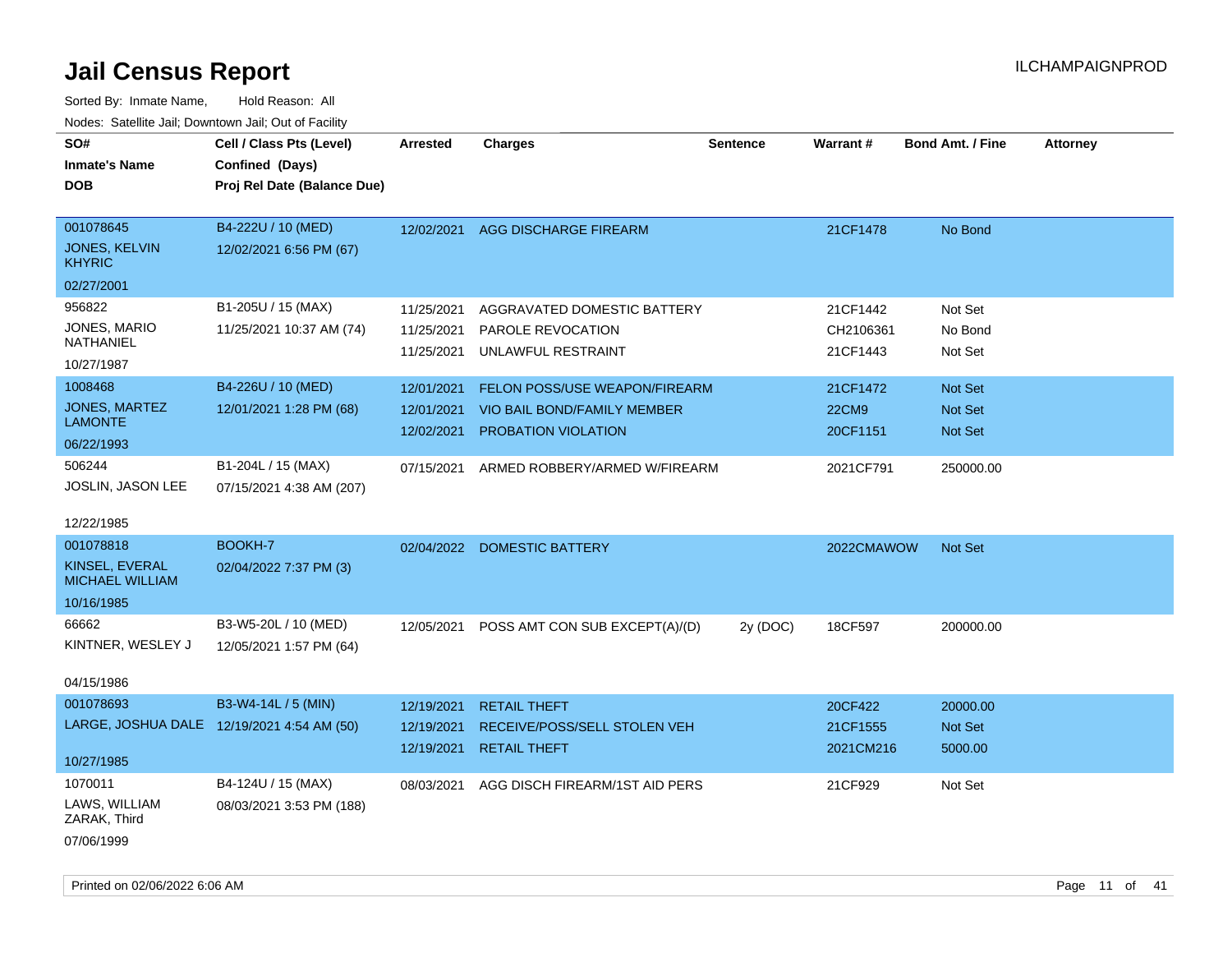| SO#<br><b>Inmate's Name</b><br><b>DOB</b> | Cell / Class Pts (Level)<br>Confined (Days)<br>Proj Rel Date (Balance Due) | <b>Arrested</b>          | <b>Charges</b>                                               | <b>Sentence</b> | Warrant#                     | <b>Bond Amt. / Fine</b> | <b>Attorney</b> |
|-------------------------------------------|----------------------------------------------------------------------------|--------------------------|--------------------------------------------------------------|-----------------|------------------------------|-------------------------|-----------------|
| 001078797<br>LEVIN, DANIEL DAVID          | A4-204L / 5 (MIN)<br>01/26/2022 3:00 PM (12)                               |                          | 01/26/2022 VIO STALKING NO CONTACT ORDER                     |                 | 22CM31                       | Not Set                 |                 |
| 08/08/1984                                |                                                                            |                          |                                                              |                 |                              |                         |                 |
| 548089                                    | B1-204U / 15 (MAX)                                                         | 12/04/2020               | ATTEMPT (FIRST DEGREE MURDER)                                |                 | 20CF1378                     | Not Set                 |                 |
| LEWIS, LAWRENCE<br>PAUL, Third            | 12/04/2020 4:42 AM (430)                                                   | 12/04/2020<br>12/04/2020 | METH DELIVERY/100<400 GRAMS<br>AGG DOMESTIC BATTERY/STRANGLE |                 | 20CF1481<br>18CF1507         | Not Set<br>10000.00     |                 |
| 02/08/1993                                |                                                                            |                          |                                                              |                 |                              |                         |                 |
| 001077524                                 | B2-DR / 10 (SPH)                                                           | 12/14/2020               | AGG BATTERY/JUDGE/EMT                                        |                 | 2020-CF-1212                 | 10000.00                |                 |
| LEWIS, TREVOR<br><b>DANIEL</b>            | 12/14/2020 5:16 PM (420)                                                   | 12/14/2020<br>12/14/2020 | <b>RESIDENTIAL ARSON</b><br>AGG BATTERY/PUBLIC PLACE         |                 | 2020-CF-1388<br>2020-CF-1231 | 150000.00<br>50000.00   |                 |
| 06/03/2002                                |                                                                            | 12/14/2020               | AGG BATTERY/PEACE OFFICER                                    |                 | 2020-CF-1211                 | 10000.00                |                 |
| 63639                                     | A3-212L / 5 (ADS)                                                          | 01/28/2022               | ESC OF FELON FROM PENAL INST                                 |                 | 22CF110                      | No Bond                 |                 |
| LINDSEY, ANTHONY<br><b>MARTEZ</b>         | 01/28/2022 10:06 PM (10)                                                   |                          | 01/31/2022 FELON POSS/USE WEAPON/FIREARM                     | 5y(DOC)         | 22CF110                      | No Bond                 |                 |
| 03/18/1985                                |                                                                            |                          |                                                              |                 |                              |                         |                 |
| 001078817                                 | BOOKH-3                                                                    |                          | 02/03/2022 CARRY/POSSESS FIREARM/1ST                         |                 | 2022CFAWOW                   | Not Set                 |                 |
| LIPSCOMB, LADAROL<br><b>ANTHONY</b>       | 02/03/2022 11:33 PM (4)                                                    |                          |                                                              |                 |                              |                         |                 |
| 10/01/2000                                |                                                                            |                          |                                                              |                 |                              |                         |                 |
| 1065002<br>LOVELESS, DUSTIN<br><b>DEE</b> | B3-W7-26L / 10 (MED)<br>11/16/2021 11:41 AM (83)                           | 11/16/2021               | DOMESTIC BTRY/CONTACT/VIO O/P                                |                 | 2019CF001781                 | 25000.00                |                 |
| 06/17/1982                                |                                                                            |                          |                                                              |                 |                              |                         |                 |
| 48792                                     | B4-225U / 10 (MED)                                                         | 11/19/2021               | AGG BATTERY/DISCHARGE FIREARM                                |                 | 21CF1425                     | Not Set                 |                 |
| <b>MCCLAIN, HURCHEL</b><br><b>JOSEPH</b>  | 11/20/2021 4:11 AM (79)                                                    |                          |                                                              |                 |                              |                         |                 |
| 05/01/1979                                |                                                                            |                          |                                                              |                 |                              |                         |                 |
| 001077938                                 | BOOKH-2 / 15 (ADS)                                                         | 05/10/2021               | AGG KIDNAPING DISCH FIR/HARM                                 |                 | 21CF532                      | Not Set                 |                 |
| MCGAHA,<br>CHRISTOPHER D                  | 05/10/2021 7:02 PM (273)                                                   | 05/11/2021<br>05/27/2021 | <b>MURDER</b><br>ESCAPE FROM DEPT OF CORRECTION              |                 | 2021-CF-215<br>21CF600       | No Bond<br>Not Set      |                 |
| 07/27/1991                                |                                                                            |                          |                                                              |                 |                              |                         |                 |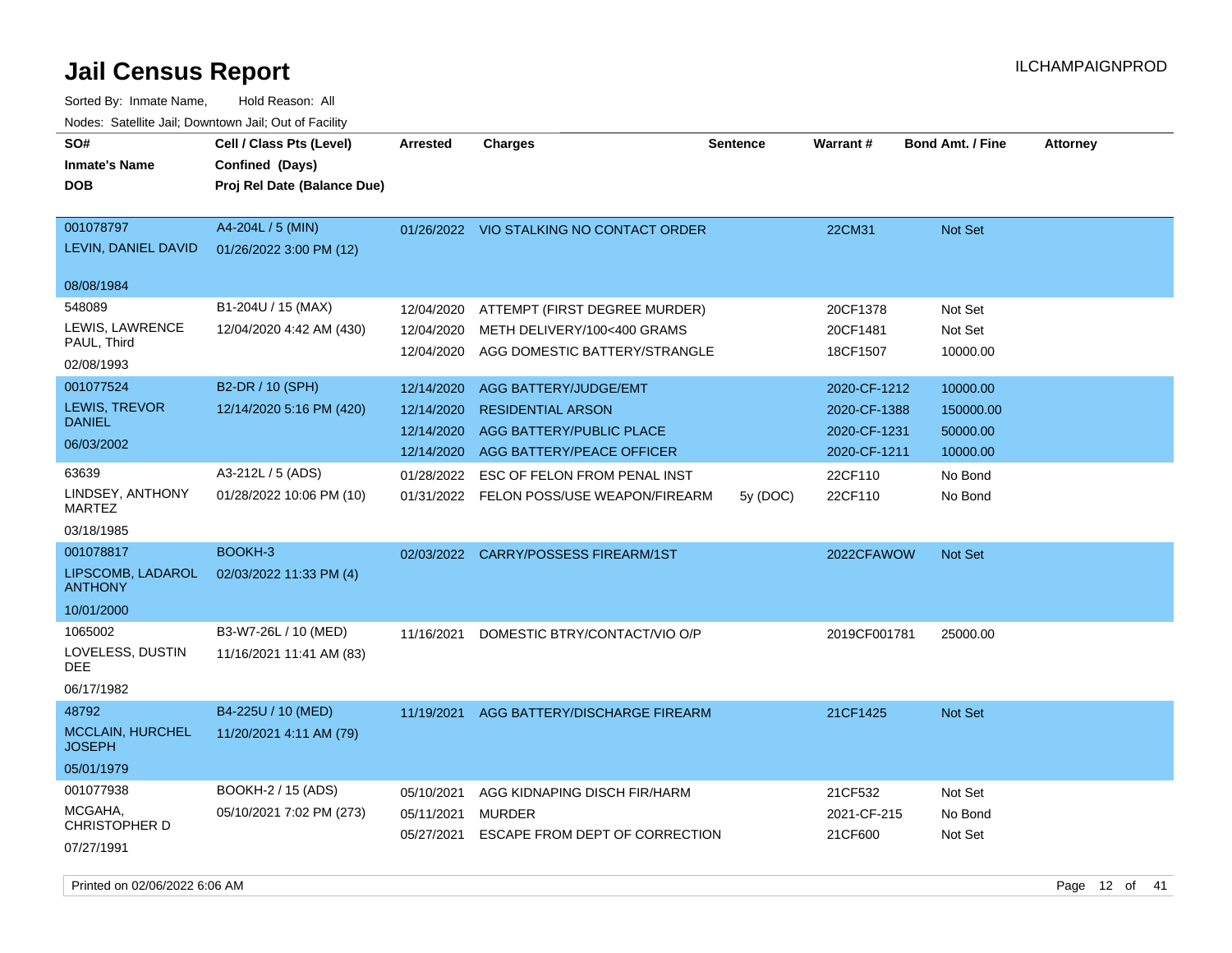Sorted By: Inmate Name, Hold Reason: All

Nodes: Satellite Jail; Downtown Jail; Out of Facility

| SO#                                   | Cell / Class Pts (Level)                    | <b>Arrested</b> | <b>Charges</b>                         | <b>Sentence</b> | Warrant#   | <b>Bond Amt. / Fine</b> | <b>Attorney</b> |
|---------------------------------------|---------------------------------------------|-----------------|----------------------------------------|-----------------|------------|-------------------------|-----------------|
| <b>Inmate's Name</b>                  | Confined (Days)                             |                 |                                        |                 |            |                         |                 |
| <b>DOB</b>                            | Proj Rel Date (Balance Due)                 |                 |                                        |                 |            |                         |                 |
|                                       |                                             |                 |                                        |                 |            |                         |                 |
| 001078819                             | BOOKH-3                                     |                 | 02/05/2022 DRVG UNDER INFLU OF ALCOHOL |                 | 2022DTAWOW | 3000.00                 |                 |
| <b>MCMILLAN, DANIEL</b>               | 02/05/2022 10:22 PM (2)                     |                 |                                        |                 |            |                         |                 |
|                                       |                                             |                 |                                        |                 |            |                         |                 |
| 07/06/1993                            |                                             |                 |                                        |                 |            |                         |                 |
| 66710                                 | A4-202L / 15 (ADS)                          |                 | 01/19/2022 ARMED VIOLENCE/CATEGORY I   |                 | 22CF88     | Not Set                 |                 |
| MEEKS, CASSARIOUS<br><b>MONTE</b>     | 01/20/2022 11:40 AM (18)                    |                 |                                        |                 |            |                         |                 |
| 06/22/1984                            |                                             |                 |                                        |                 |            |                         |                 |
| 1043071                               | A2-120L / 10 (MED)                          |                 |                                        |                 |            |                         |                 |
|                                       |                                             | 11/08/2021      | CRIM DMG/GOVT PROP/<\$500              |                 | 21CF1378   | Not Set                 |                 |
| <b>MERRELL-</b><br>SUTHERLAND, ALICIA | 11/08/2021 2:22 AM (91)                     |                 |                                        |                 |            |                         |                 |
| 11/26/1972                            |                                             |                 |                                        |                 |            |                         |                 |
| 43476                                 | A3-116L / 5 (ADS)                           | 01/25/2022      | POSSESSING A CONTROLLED SUBSTAND       |                 | 22CF109    | Not Set                 |                 |
| <b>MERRICK, BRIAN</b>                 | 01/25/2022 12:40 PM (13)                    | 01/25/2022      | POSSESSION OF METH< 5 GRAMS            |                 | 20CF450    | 690.00                  |                 |
| <b>MATHEW</b>                         |                                             |                 | 01/25/2022 POSSESSION OF METH< 5 GRAMS |                 | 21CF116    | 690.00                  |                 |
| 06/01/1974                            |                                             |                 | 01/25/2022 METH DELIVERY<5 GRAMS       |                 | 21CF170    | 940.00                  |                 |
|                                       |                                             | 01/25/2022      | DRIVING RVK/SUSP DUI/SSS 4-9           |                 | 21CF730    | 440.00                  |                 |
| 41584                                 | B4-227L / 15 (MAX)                          |                 | 12/01/2021 ARMED HABITUAL CRIMINAL     |                 | 21CF1467   | <b>Not Set</b>          |                 |
|                                       | MILLER, JOSE LOVELL 12/02/2021 1:04 AM (67) |                 |                                        |                 |            |                         |                 |
|                                       |                                             |                 |                                        |                 |            |                         |                 |
| 10/07/1975                            |                                             |                 |                                        |                 |            |                         |                 |
| 001078721                             | <b>BOOKH-6 / 5 (ADS)</b>                    |                 | 12/29/2021 VIOLATE ORDER PROTECTION    |                 | 21CF1600   | Not Set                 |                 |
| MIRAMONTES, RAUL                      | 12/29/2021 4:02 AM (40)                     |                 |                                        |                 |            |                         |                 |
|                                       |                                             |                 |                                        |                 |            |                         |                 |
| 05/11/1989                            |                                             |                 |                                        |                 |            |                         |                 |
| 001077902                             | A2-123L / 5 (ADS)                           | 11/23/2021      | BATTERY/CAUSE BODILY HARM              |                 | 21CM187    | Not Set                 |                 |
| MOFFETT, CAROLYN<br><b>REENE</b>      | 11/21/2021 10:31 AM (78)                    |                 |                                        |                 |            |                         |                 |
| 10/23/1988                            |                                             |                 |                                        |                 |            |                         |                 |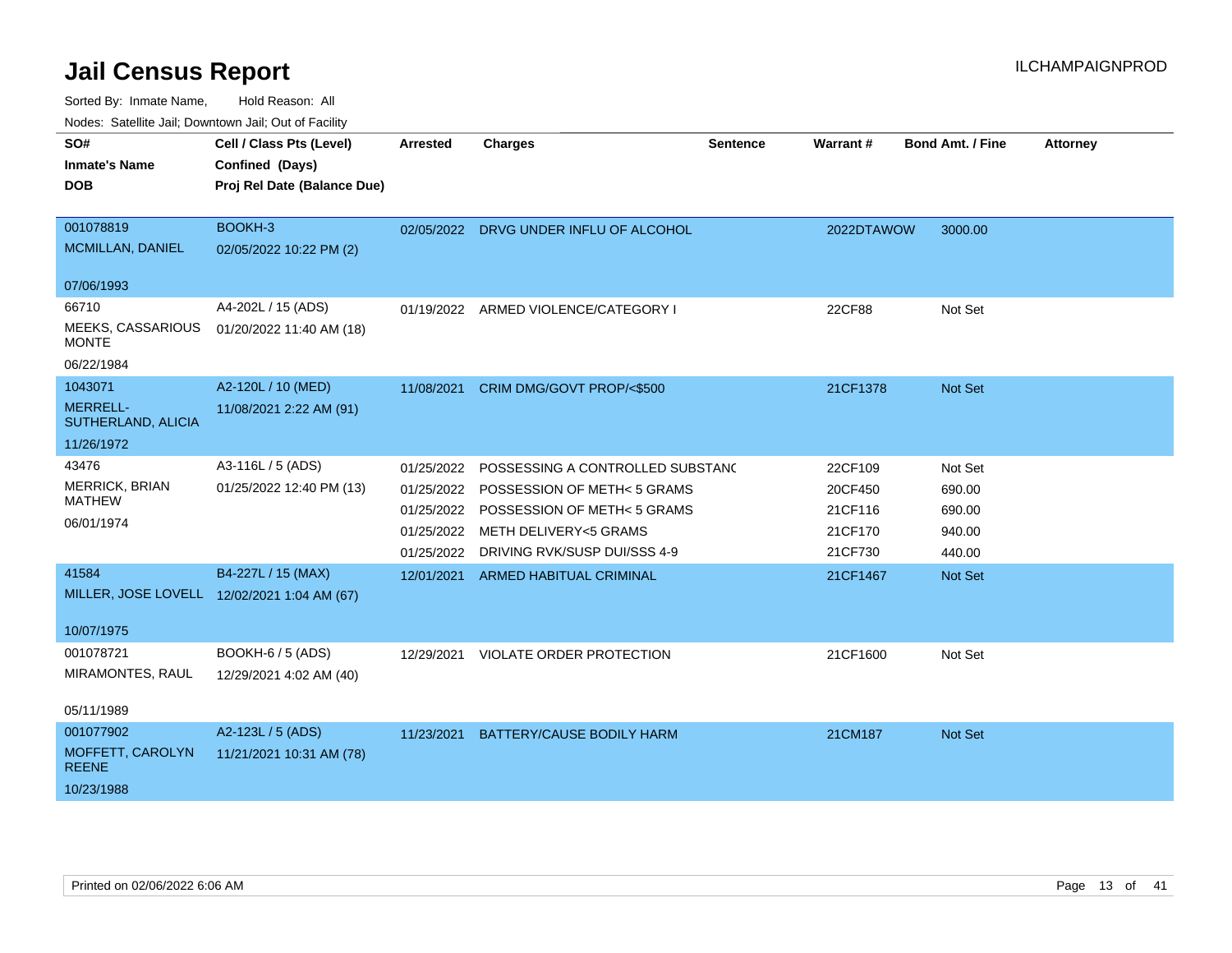Sorted By: Inmate Name, Hold Reason: All Nodes: Satellite Jail; Downtown Jail; Out of Facility

| SO#                                          | Cell / Class Pts (Level)                    | <b>Arrested</b>          | <b>Charges</b>                                                 | <b>Sentence</b> | Warrant#             | <b>Bond Amt. / Fine</b> | <b>Attorney</b> |
|----------------------------------------------|---------------------------------------------|--------------------------|----------------------------------------------------------------|-----------------|----------------------|-------------------------|-----------------|
| <b>Inmate's Name</b>                         | Confined (Days)                             |                          |                                                                |                 |                      |                         |                 |
| <b>DOB</b>                                   | Proj Rel Date (Balance Due)                 |                          |                                                                |                 |                      |                         |                 |
|                                              |                                             |                          |                                                                |                 |                      |                         |                 |
| 39106                                        | B3-W3-11U / 10 (MED)                        | 10/12/2021               | DOMESTIC BATTERY/OTHER PRIOR                                   |                 | 21CF1217             | <b>Not Set</b>          |                 |
| Junior                                       | MOORE, ANDREW LEE, 10/12/2021 1:02 AM (118) |                          |                                                                |                 |                      |                         |                 |
| 04/12/1973                                   | 4/10/2022 (0.00)                            |                          |                                                                |                 |                      |                         |                 |
| 1007239                                      | B4-127U / 10 (MED)                          | 12/29/2021               | DOMESTIC BATTERY                                               |                 | 21CF1607             | Not Set                 |                 |
| MOORE, ANDREW<br>VIRGIL                      | 12/29/2021 8:40 PM (40)                     |                          |                                                                |                 |                      |                         |                 |
| 08/20/1972                                   |                                             |                          |                                                                |                 |                      |                         |                 |
| 539294                                       | B1-104U / 10 (MED)                          | 01/11/2022               | AGG DUI/NO VALID DL                                            |                 | 22CF49               | Not Set                 |                 |
| MOSLEY, JAMES<br><b>CALVIN</b>               | 01/11/2022 9:43 PM (27)                     |                          | 01/11/2022 PAROLE REVOCATION                                   |                 | CH2200227            | No Bond                 |                 |
| 12/11/1985                                   |                                             |                          |                                                                |                 |                      |                         |                 |
| 001078814                                    | BOOKH-3                                     | 02/02/2022               | AGG DOMESTIC BATTERY/STRANGLE                                  |                 | 22CF77               | 25000.00                |                 |
| MYLES, JENTAVIOUS<br><b>KENTRAIL</b>         | 02/02/2022 6:58 PM (5)                      |                          |                                                                |                 |                      |                         |                 |
| 10/12/2001                                   |                                             |                          |                                                                |                 |                      |                         |                 |
| 001078517                                    | B1-102L / 15 (MAX)                          | 10/19/2021               | ATTEMPT (FIRST DEGREE MURDER)                                  |                 | 21CF1267             | Not Set                 |                 |
| <b>NELSON, RORY</b><br><b>DEMOND</b>         | 10/19/2021 3:55 AM (111)                    |                          |                                                                |                 |                      |                         |                 |
| 08/14/1984                                   |                                             |                          |                                                                |                 |                      |                         |                 |
| 001078357                                    | B2-DR / 15 (SPH)                            | 09/17/2021               | ARMED ROBBERY/ARMED W/FIREARM                                  |                 | 21CF1230             | Not Set                 |                 |
| PETTIGREW, CAREY<br><b>CORNITRIAS DEOBLO</b> | 09/17/2021 9:56 AM (143)                    | 09/17/2021<br>09/17/2021 | ARMED ROBBERY/ARMED W/FIREARM<br>ARMED ROBBERY/ARMED W/FIREARM |                 | 21CF1128<br>21CF1129 | Not Set<br>Not Set      |                 |
| 08/31/1986                                   |                                             |                          |                                                                |                 |                      |                         |                 |
| 1030954                                      | A4-107U / 15 (MAX)                          | 01/14/2022               | ARMED VIOLENCE/CATEGORY I                                      |                 | 22CF76               | Not Set                 |                 |
| PETTIGREW.<br><b>MALCOME JAMIESON</b>        | 01/15/2022 4:35 AM (23)                     |                          | 01/14/2022 MFG/DEL CANNABIS/10-30 GRAMS                        |                 | 2020CF9              | 15000.00                |                 |
| 02/20/1995                                   |                                             |                          |                                                                |                 |                      |                         |                 |
| 1008308                                      | A4-105L / 10 (ADS)                          | 01/30/2022               | ASSAULT                                                        |                 | 19CM364              | 4000.00                 |                 |
| PETTIGREW, MARIO<br><b>TRAVINIO</b>          | 01/30/2022 6:15 AM (8)                      |                          | 01/30/2022 AGG BTRY/GREAT BOD HARM/60+                         |                 | 22CF131              | No Bond                 |                 |

08/11/1992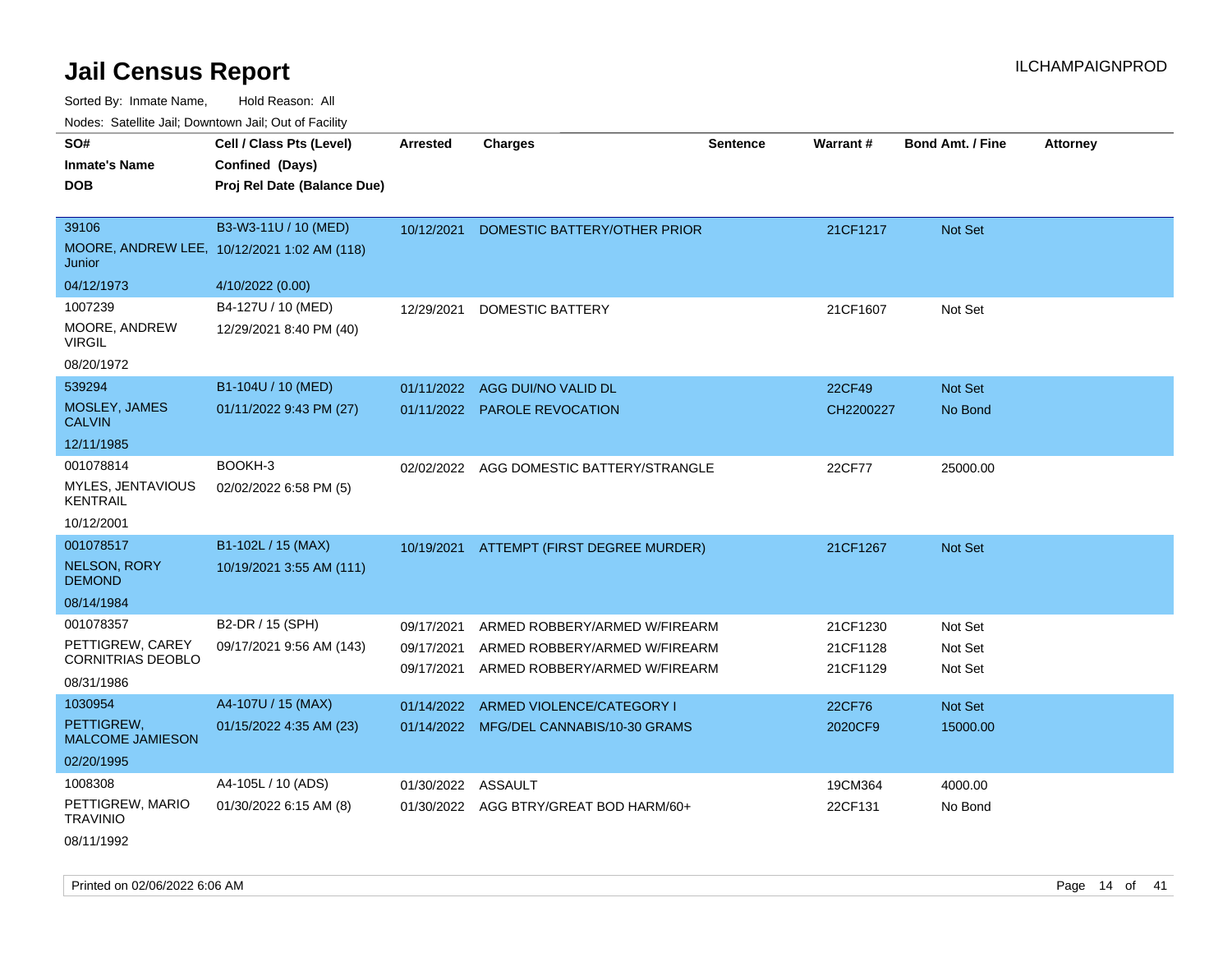Sorted By: Inmate Name, Hold Reason: All Nodes: Satellite Jail; Downtown Jail; Out of Facility

| waco. Catolino can, Downtown can, Out of Faoint |                                             |                 |                                          |                 |            |                         |                 |
|-------------------------------------------------|---------------------------------------------|-----------------|------------------------------------------|-----------------|------------|-------------------------|-----------------|
| SO#<br><b>Inmate's Name</b>                     | Cell / Class Pts (Level)<br>Confined (Days) | <b>Arrested</b> | <b>Charges</b>                           | <b>Sentence</b> | Warrant#   | <b>Bond Amt. / Fine</b> | <b>Attorney</b> |
| <b>DOB</b>                                      | Proj Rel Date (Balance Due)                 |                 |                                          |                 |            |                         |                 |
| 999352                                          | B4-225L / 10 (MED)                          | 09/09/2021      | <b>VIOLATE OP/OTHER PRIOR</b>            | 2y (DOC)        |            | Not Set                 |                 |
| PIRLOT, JUSTIN LEE                              | 09/09/2021 11:28 AM (151)                   | 10/23/2021      | <b>FALSE REPORT OF OFFENSE</b>           |                 | 2019CF836  | 5000.00                 |                 |
| 11/08/1982                                      |                                             |                 |                                          |                 |            |                         |                 |
| 992258                                          | BOOKF-2                                     |                 | 02/05/2022 DOMESTIC BATTERY              |                 | 2022CMAWOW | Not Set                 |                 |
| PORTER, NIESHA<br><b>CHAMYRA</b>                | 02/06/2022 12:20 AM (1)                     |                 |                                          |                 |            |                         |                 |
| 07/27/1990                                      |                                             |                 |                                          |                 |            |                         |                 |
| 001078799                                       | A4-101L / 10 (MED)                          |                 | 01/27/2022 FIREARM/FOID INVALID/NOT ELIG |                 | 22CF116    | Not Set                 |                 |
| PURNELL, MARKISE<br><b>MONROE</b>               | 01/27/2022 9:50 AM (11)                     |                 |                                          |                 |            |                         |                 |
| 07/13/2002                                      |                                             |                 |                                          |                 |            |                         |                 |
| 001078669                                       | B1-107U / 10 (MED)                          | 12/10/2021      | AGG DISCHARGE FIREARM/BLDG/SCH           |                 | 21CF1507   | Not Set                 |                 |
| RANGEL, ADRIAN                                  | 12/10/2021 12:53 AM (59)                    |                 |                                          |                 |            |                         |                 |
| 11/25/2000                                      |                                             |                 |                                          |                 |            |                         |                 |
| 1069524                                         | B4-224L / 15 (MAX)                          | 08/08/2021      | MFG/DEL CANNABIS/30-500 GRAMS            |                 | 21CF953    | <b>Not Set</b>          |                 |
| RAY-DAVIS, KAMARI<br><b>DAYVON</b>              | 08/09/2021 2:44 AM (182)                    |                 |                                          |                 |            |                         |                 |
| 03/30/2000                                      |                                             |                 |                                          |                 |            |                         |                 |
| 45473                                           | B2-T1-04L / 15 (SPH)                        | 11/23/2021      | CHIL SEX OFFEN/RESIDE DAY CARE           |                 | 21CF1275   | 10000.00                |                 |
| REXROAD, CALVIN<br>ALLEN                        | 11/23/2021 6:27 PM (76)                     | 11/23/2021      | <b>VIOLATE SEX OFFENDER REGIS</b>        |                 | 21CF546    | 50000.00                |                 |
| 10/04/1970                                      |                                             |                 |                                          |                 |            |                         |                 |
| 979485                                          | B2-T4-16L / 15 (SPH)                        | 03/12/2021      | <b>PRED CRIM SEX ASLT/VICTIM &lt;13</b>  |                 | 21CF282    | <b>Not Set</b>          |                 |
| RODRIGUEZ, JOSHUA<br><b>ANTHONY</b>             | 03/12/2021 1:57 PM (332)                    |                 |                                          |                 |            |                         |                 |
| 04/06/1990                                      |                                             |                 |                                          |                 |            |                         |                 |
| 61330                                           | B4-123L / 15 (MAX)                          | 12/01/2021      | ARMED HABITUAL CRIMINAL                  |                 | 21CF1473   | Not Set                 |                 |
| RUFFIN, JONATHON<br><b>CECIL</b>                | 12/01/2021 5:34 AM (68)                     | 12/01/2021      | PAROLE REVOCATION                        |                 | CH2107545  | No Bond                 |                 |

05/10/1984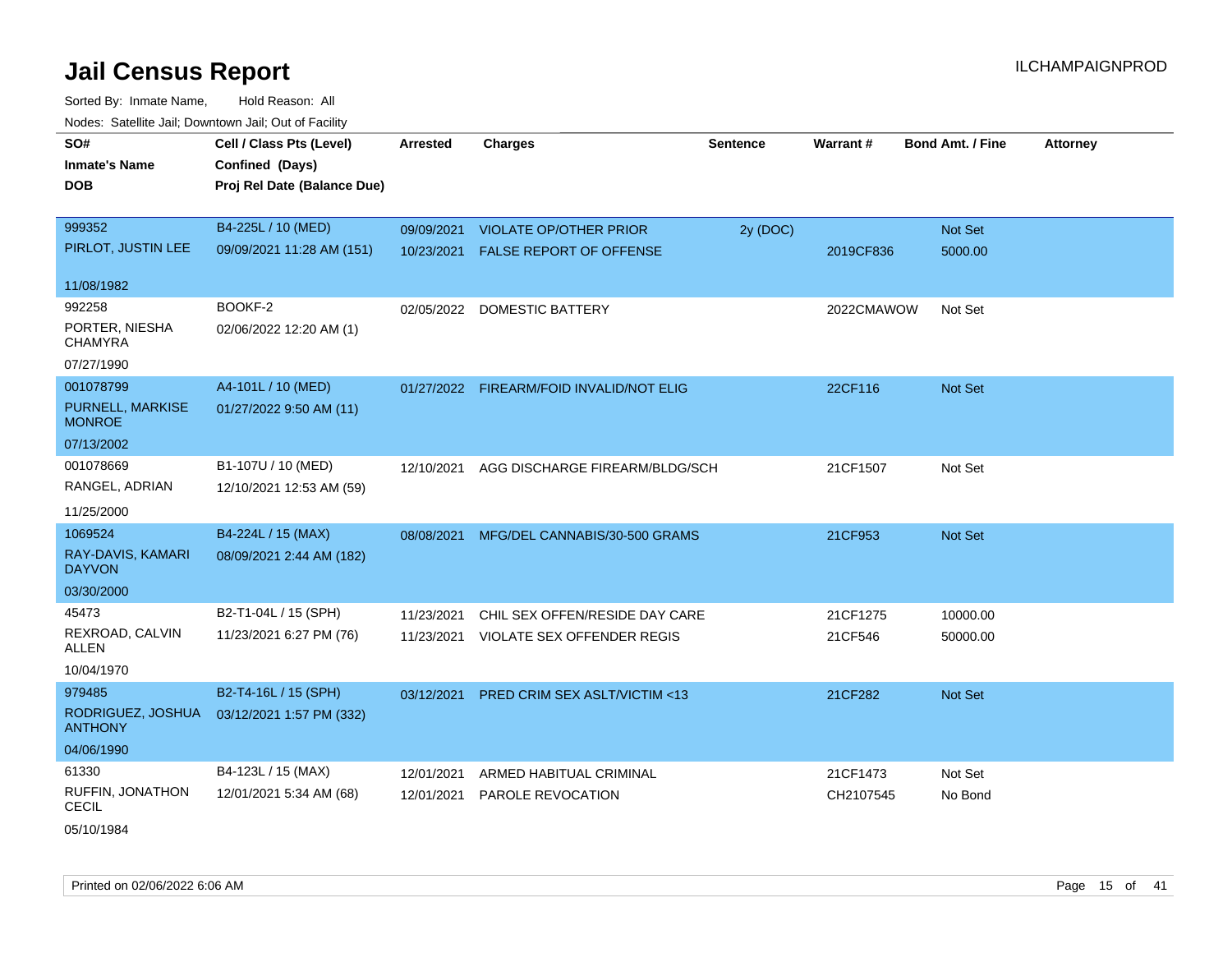| Nodes. Salenne Jan, Downtown Jan, Out of Facility          |                                              |                 |                                    |                     |                 |                         |                 |
|------------------------------------------------------------|----------------------------------------------|-----------------|------------------------------------|---------------------|-----------------|-------------------------|-----------------|
| SO#                                                        | Cell / Class Pts (Level)                     | <b>Arrested</b> | Charges                            | <b>Sentence</b>     | <b>Warrant#</b> | <b>Bond Amt. / Fine</b> | <b>Attorney</b> |
| <b>Inmate's Name</b>                                       | Confined (Days)                              |                 |                                    |                     |                 |                         |                 |
| <b>DOB</b>                                                 | Proj Rel Date (Balance Due)                  |                 |                                    |                     |                 |                         |                 |
|                                                            |                                              |                 |                                    |                     |                 |                         |                 |
| 1071161                                                    | B4-124L / 15 (MAX)                           | 08/18/2021      | DELIVERY OF OR POSSESSION OF W/INT |                     | 21CF1008        | No Bond                 |                 |
| <b>SANDERS, MARKELL</b><br><b>LAMAR</b>                    | 08/18/2021 6:18 PM (173)                     |                 |                                    |                     |                 |                         |                 |
| 02/02/2000                                                 |                                              |                 |                                    |                     |                 |                         |                 |
| 1047469                                                    | B3-W5-18L / 10 (MED)                         | 07/03/2021      | CRIMINAL SEX ASSAULT/CONSENT       | 2y/6m (DOC) 21CF773 |                 | Not Set                 |                 |
| ALLEN                                                      | SCHINDLER, RICHARD 07/03/2021 10:25 PM (219) |                 |                                    |                     |                 |                         |                 |
| 10/16/1979                                                 |                                              |                 |                                    |                     |                 |                         |                 |
| 1000820                                                    | A4-206L / 15 (ADS)                           | 01/24/2022      | FELON POSS/USE WEAPON/FIREARM      |                     | 22CF105         | <b>Not Set</b>          |                 |
| SCHNEIDER, SONGAN 01/24/2022 8:20 AM (14)                  |                                              | 01/24/2022      | AGGRAVATED DOMESTIC BATTERY        |                     | 21CF1433        | 25000.00                |                 |
| <b>MICHAEL</b>                                             |                                              | 01/24/2022      | DRIVING ON SUSPENDED LICENSE       |                     | 20TR2771        | 2500.00                 |                 |
| 08/18/1992                                                 |                                              |                 |                                    |                     |                 |                         |                 |
| 001078748                                                  | B3-W4-13U / 10 (MED)                         |                 | 01/10/2022 AGGRAVATED BATTERY      |                     | 21CF151         | No Bond                 |                 |
| SCHROEDER, JOSHUA 01/10/2022 9:34 AM (28)<br><b>CURTIS</b> |                                              |                 |                                    |                     |                 |                         |                 |
| 09/04/1980                                                 | 3/8/2022 (0.00)                              |                 |                                    |                     |                 |                         |                 |
| 1057867                                                    | <b>BOOKH-4</b>                               | 02/05/2022      | <b>DOMESTIC BATTERY</b>            |                     | 2022CMAWOW      | <b>Not Set</b>          |                 |
| SEIDERS, JOSEPH<br><b>AARON</b>                            | 02/05/2022 2:06 PM (2)                       |                 |                                    |                     |                 |                         |                 |
| 12/04/1995                                                 |                                              |                 |                                    |                     |                 |                         |                 |
| 001078698                                                  | B3-W1-04L / 5 (ADS)                          | 12/20/2021      | DIRECT CRIMINAL CONTEMPT           |                     | 2019F44         | No Bond                 |                 |
| SIDES, BRIAN KEITH                                         | 12/20/2021 4:23 PM (49)                      |                 |                                    |                     |                 |                         |                 |
|                                                            |                                              |                 |                                    |                     |                 |                         |                 |
| 12/08/1969                                                 |                                              |                 |                                    |                     |                 |                         |                 |
| 001078441                                                  | <b>BOOKF-1/15 (ADS)</b>                      | 10/01/2021      | ARMED HABITUAL CRIMINAL            |                     | 21CF1182        | <b>Not Set</b>          |                 |
| SINGLETON, CORRIE<br><b>DERRELL</b>                        | 10/01/2021 12:36 PM (129)                    | 12/20/2021      | SPEEDING 26-34 MPH OVER LIMIT      |                     | 2021TR2701      | 1000.00                 |                 |
| 05/07/1983                                                 |                                              |                 |                                    |                     |                 |                         |                 |
| 001078765                                                  | A4-107L / 10 (ADS)                           | 01/13/2022      | FELON POSS/USE WEAPON/FIREARM      |                     | 22CF66          | Not Set                 |                 |
| SMITH, COREY ADRIAN 01/13/2022 7:32 PM (25)                |                                              | 01/13/2022      | DRVG UNDER INFLUENCE OF DRUG       |                     | 2018DT262       | 190.00                  |                 |
|                                                            |                                              | 01/13/2022      | DRIVING ON REVOKED LICENSE         |                     | 20TR3078        | 190.00                  |                 |
| 09/01/1987                                                 |                                              |                 |                                    |                     |                 |                         |                 |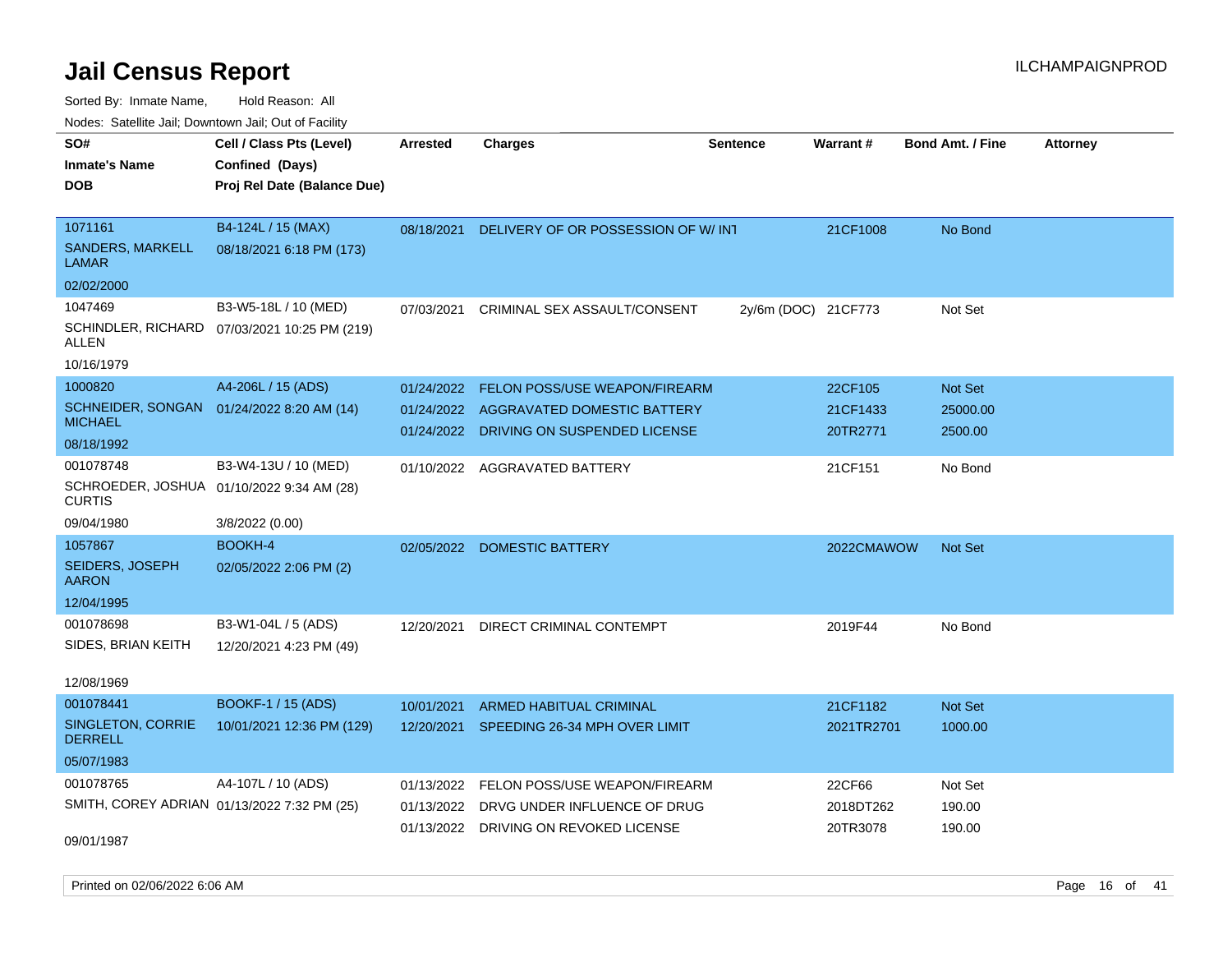| rouco. Calcillo Jali, Downtown Jali, Out of Facility |                                             |                 |                                         |                 |                 |                         |                 |
|------------------------------------------------------|---------------------------------------------|-----------------|-----------------------------------------|-----------------|-----------------|-------------------------|-----------------|
| SO#                                                  | Cell / Class Pts (Level)                    | <b>Arrested</b> | <b>Charges</b>                          | <b>Sentence</b> | <b>Warrant#</b> | <b>Bond Amt. / Fine</b> | <b>Attorney</b> |
| <b>Inmate's Name</b>                                 | Confined (Days)                             |                 |                                         |                 |                 |                         |                 |
| DOB                                                  | Proj Rel Date (Balance Due)                 |                 |                                         |                 |                 |                         |                 |
|                                                      |                                             |                 |                                         |                 |                 |                         |                 |
| 1038158                                              | BOOKF-3                                     |                 | 02/04/2022 CRIMINAL SEX ASSAULT/CONSENT |                 | 2022CFAWOW      | <b>Not Set</b>          |                 |
| <b>SMITH, RASHAD</b><br>JARECE                       | 02/04/2022 11:42 PM (3)                     |                 |                                         |                 |                 |                         |                 |
| 09/16/1995                                           |                                             |                 |                                         |                 |                 |                         |                 |
| 951986                                               | B3-W3-10L / 10 (MED)                        |                 | 01/11/2022 WILFUL FAILURE TO REGISTER   |                 | 21 CF 1016      | No Bond                 |                 |
| STARKS, LAWRENCE<br>DAVID                            | 01/11/2022 3:06 PM (27)                     |                 |                                         |                 |                 |                         |                 |
| 09/28/1955                                           | 2/7/2022 (0.00)                             |                 |                                         |                 |                 |                         |                 |
| 001077770                                            | A1-226L / 5 (MIN)                           |                 | 01/06/2022 RESIDENTIAL BURGLARY         |                 | 21CF319         | <b>Not Set</b>          |                 |
|                                                      | STOFFLE, KELLY ANNE 01/06/2022 3:14 PM (32) |                 |                                         |                 |                 |                         |                 |
| 04/12/1989                                           |                                             |                 |                                         |                 |                 |                         |                 |
| 38305                                                | B2-T2-06L / 10 (SPH)                        | 03/18/2020      | CRIMINAL SEXUAL ABUSE                   |                 | 20CF-343        | 500000.00               |                 |
| STOVER, JOSH<br>ANDREW                               | 03/18/2020 10:24 AM (691)                   |                 |                                         |                 |                 |                         |                 |
| 08/18/1973                                           |                                             |                 |                                         |                 |                 |                         |                 |
| 001078182                                            | B3-W2-06L / 5 (MIN)                         | 12/20/2021      | DRIVING ON REVOKED LICENSE              |                 | 2021CF800       | No Bond                 |                 |
| STRONG, KEVIN<br>GARDNER                             | 12/20/2021 4:34 PM (49)                     |                 |                                         |                 |                 |                         |                 |
| 02/12/1963                                           | 3/19/2022 (0.00)                            |                 |                                         |                 |                 |                         |                 |
| 1062701                                              | A4-202U / 15 (ADS)                          |                 | 01/20/2022 UNLAWFUL USE OF A WEAPON     | 10y (DOC)       | 2021CF114       | No Bond                 |                 |
| TAYLOR, CODY EARL                                    | 01/20/2022 11:31 AM (18)                    |                 |                                         |                 |                 |                         |                 |
|                                                      |                                             |                 |                                         |                 |                 |                         |                 |
| 10/22/1997                                           |                                             |                 |                                         |                 |                 |                         |                 |
| 1049786                                              | BOOKH-7                                     | 02/04/2022      | DOMESTIC BATTERY                        |                 | 2022CMAWOW      | No Bond                 |                 |
| TAYLOR, COZENE JR                                    | 02/04/2022 1:49 AM (3)                      |                 |                                         |                 |                 |                         |                 |
| 12/02/1988                                           |                                             |                 |                                         |                 |                 |                         |                 |
| 1000614                                              | A3-211U / 15 (SPH)                          |                 | 01/12/2022 AGGRAVATED BATTERY           | 3y (DOC)        | 2018CF376       | No Bond                 |                 |
| TESTER, TIMOTHY<br>RAY                               | 01/12/2022 3:38 PM (26)                     |                 |                                         |                 |                 |                         |                 |
| 06/08/1992                                           |                                             |                 |                                         |                 |                 |                         |                 |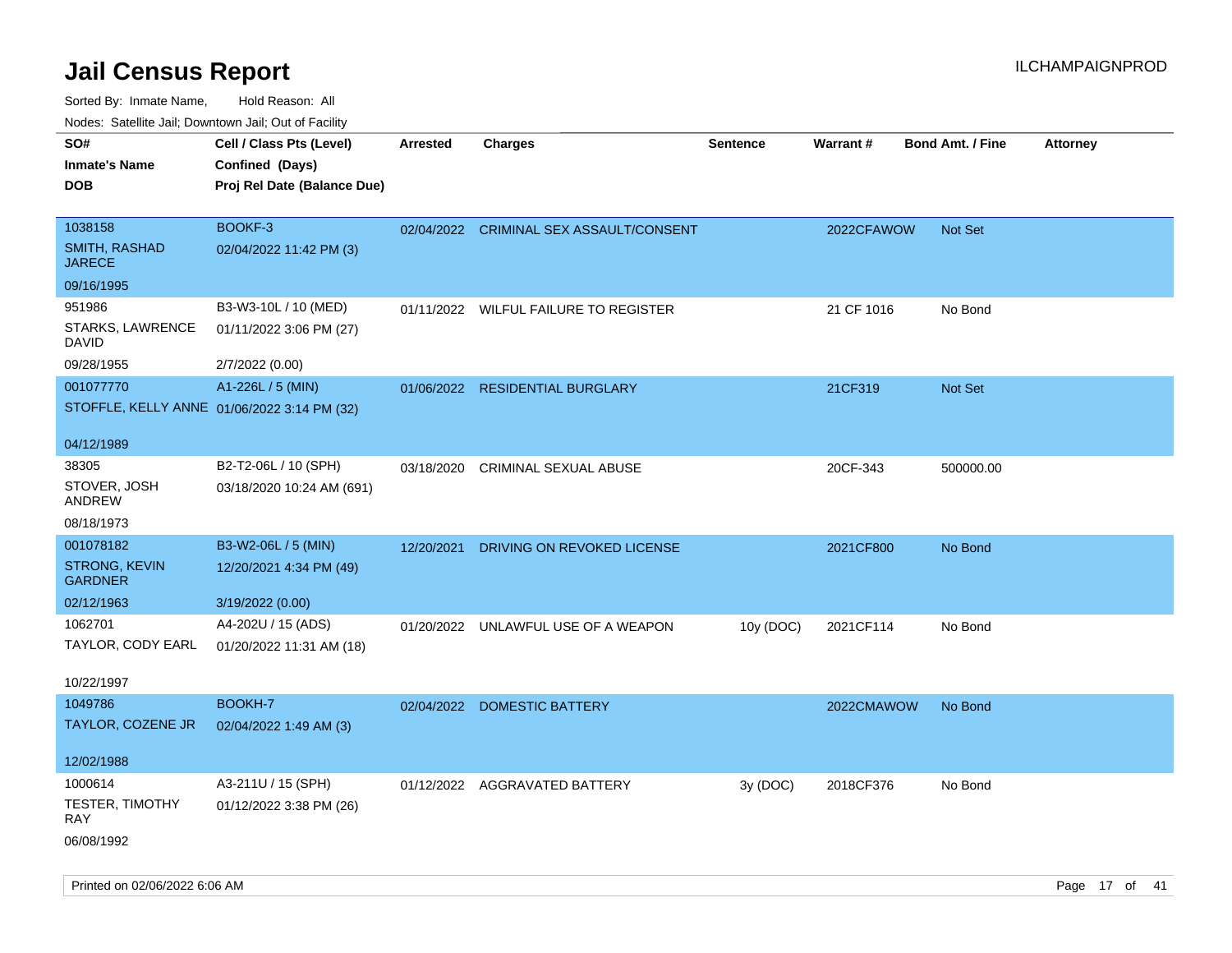Sorted By: Inmate Name, Hold Reason: All

Nodes: Satellite Jail; Downtown Jail; Out of Facility

| ivoues. Salellite Jali, Downtown Jali, Out of Facility |                             |            |                                       |                 |            |                         |                 |
|--------------------------------------------------------|-----------------------------|------------|---------------------------------------|-----------------|------------|-------------------------|-----------------|
| SO#                                                    | Cell / Class Pts (Level)    | Arrested   | <b>Charges</b>                        | <b>Sentence</b> | Warrant#   | <b>Bond Amt. / Fine</b> | <b>Attorney</b> |
| <b>Inmate's Name</b>                                   | Confined (Days)             |            |                                       |                 |            |                         |                 |
| <b>DOB</b>                                             | Proj Rel Date (Balance Due) |            |                                       |                 |            |                         |                 |
|                                                        |                             |            |                                       |                 |            |                         |                 |
| 001078471                                              | B4-221U / 10 (MED)          |            | 10/11/2021 AGG UUW/VEHICLE/<21        |                 | 21CF1210   | 100.00                  |                 |
| <b>THATCH, OMARION</b><br><b>DIAMONTE</b>              | 10/11/2021 1:26 AM (119)    |            |                                       |                 |            |                         |                 |
| 09/05/2003                                             |                             |            |                                       |                 |            |                         |                 |
| 32058                                                  | B4-123U / 15 (MAX)          | 06/14/2021 | AGG DISCH FIREARM                     |                 | 21CF690    | Not Set                 |                 |
| THOMPSON, STEVEN<br>ONEAL                              | 06/14/2021 6:44 AM (238)    |            |                                       |                 |            |                         |                 |
| 03/14/1969                                             |                             |            |                                       |                 |            |                         |                 |
| 001078792                                              | A4-203L / 15 (ADS)          | 01/24/2022 | <b>FUGITIVE FROM JUSTICE</b>          |                 | 22CF99     | Not Set                 |                 |
| <b>TRAMBLE, TOM</b>                                    | 01/24/2022 10:24 AM (14)    | 01/24/2022 | <b>FUGITIVE FROM JUSTICE</b>          |                 | 22CF100    | <b>Not Set</b>          |                 |
| <b>MARCUS</b>                                          |                             |            | 01/24/2022 ARMED VIOLENCE/CATEGORY I  |                 | 22CF101    | <b>Not Set</b>          |                 |
| 02/28/1985                                             |                             |            |                                       |                 |            |                         |                 |
| 32910                                                  | B3-W1-01U / 10 (MED)        | 10/04/2021 | DOM BTRY/HARM/1-2 PRECONV             |                 | 21CF1189   | Not Set                 |                 |
| TULL, CHRISTOPHER<br><b>MICHAEL</b>                    | 10/04/2021 10:53 PM (126)   |            |                                       |                 |            |                         |                 |
| 04/02/1971                                             |                             |            |                                       |                 |            |                         |                 |
| 1070904                                                | B3-W4-16L / 5 (MIN)         | 10/28/2021 | <b>BURGLARY</b>                       | 3y (DOC)        | 2021CF321  | 15000.00                |                 |
| WANKEL, JONAH<br>JAMES                                 | 10/28/2021 3:42 AM (102)    |            |                                       |                 |            |                         |                 |
| 12/15/1993                                             |                             |            |                                       |                 |            |                         |                 |
| 961786                                                 | A4-206U / 15 (ADS)          |            | 01/24/2022 ARMED HABITUAL CRIMINAL    |                 | 22CF104    | Not Set                 |                 |
| WARREN, DESIE<br>ARNEZ                                 | 01/24/2022 7:23 AM (14)     |            |                                       |                 |            |                         |                 |
| 04/28/1988                                             |                             |            |                                       |                 |            |                         |                 |
| 1073448                                                | A3-216U / 10 (ADS)          | 01/29/2022 | AGG BATTERY/PEACE OFFICER             |                 | 22CF130    | Not Set                 |                 |
| <b>WASHINGTON,</b><br><b>CLIFTON MYKEL</b>             | 01/29/2022 2:14 AM (9)      |            | 01/29/2022 DRIVING ON REVOKED LICENSE |                 | 2020TR2874 | 5000.00                 |                 |
| 10/15/1998                                             |                             |            |                                       |                 |            |                         |                 |
| 1070737                                                | A1-126L / 15 (MAX)          | 10/14/2021 | AGG KIDNAPG/<13/INTEL DISABL          |                 | 2020CF418  | 250000.00               |                 |
| WASHINGTON,<br><b>JASTINA VIRGINIA</b>                 | 10/14/2021 12:02 PM (116)   |            |                                       |                 |            |                         |                 |
| 04/11/2000                                             |                             |            |                                       |                 |            |                         |                 |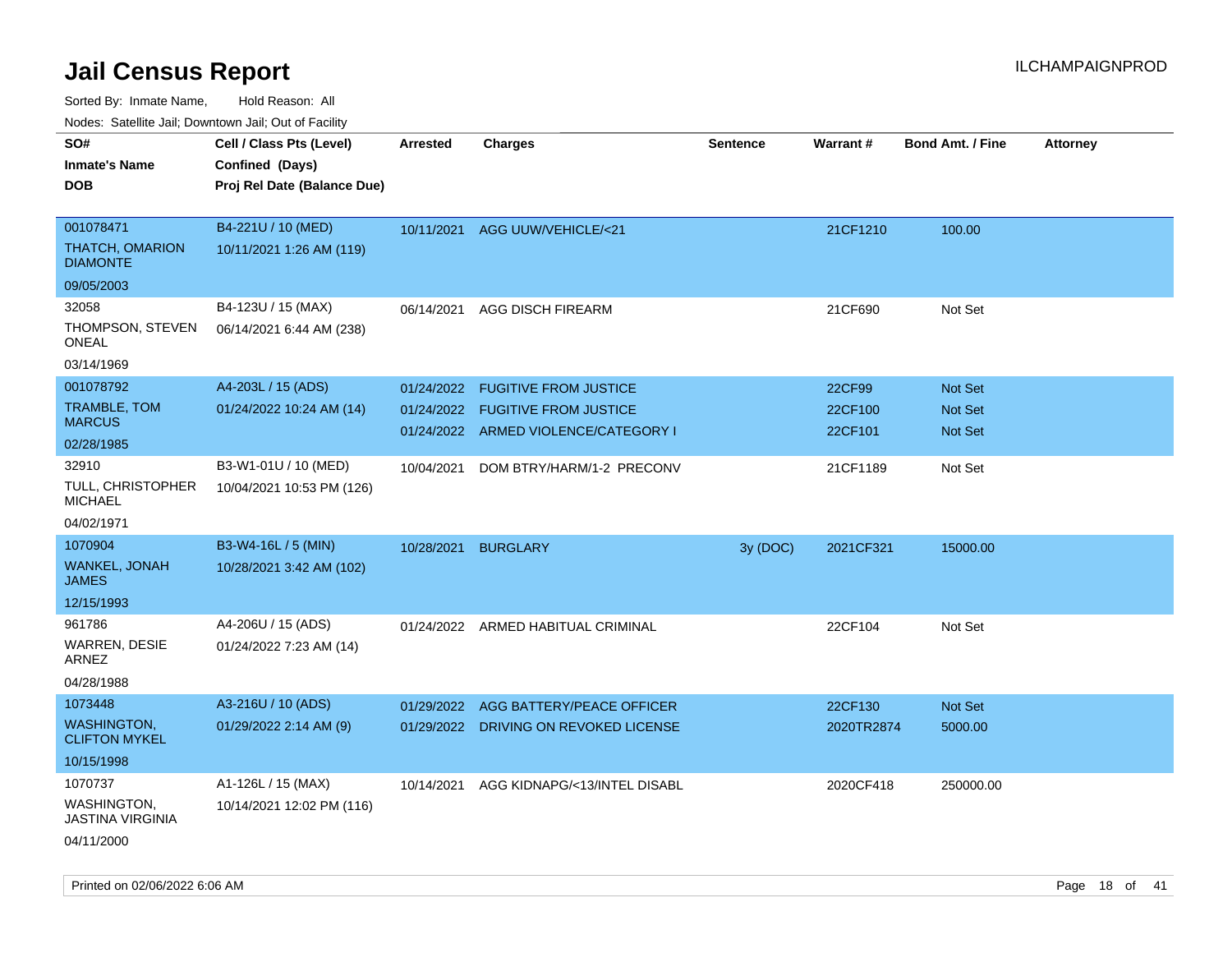Sorted By: Inmate Name, Hold Reason: All

Nodes: Satellite Jail; Downtown Jail; Out of Facility

| SO#<br><b>Inmate's Name</b><br><b>DOB</b>         | Cell / Class Pts (Level)<br>Confined (Days)<br>Proj Rel Date (Balance Due) | Arrested   | <b>Charges</b>                           | Sentence | Warrant#    | <b>Bond Amt. / Fine</b> | <b>Attorney</b> |
|---------------------------------------------------|----------------------------------------------------------------------------|------------|------------------------------------------|----------|-------------|-------------------------|-----------------|
| 977140                                            | B1-203L / 10 (MED)                                                         |            | 10/24/2021 ARMED HABITUAL CRIMINAL       |          | 21CF1289    | <b>Not Set</b>          |                 |
| <b>WEBSTER, DERRIAL</b><br><b>DEVON</b>           | 10/24/2021 2:46 AM (106)                                                   |            |                                          |          |             |                         |                 |
| 01/14/1990                                        |                                                                            |            |                                          |          |             |                         |                 |
| 001078328                                         | B1-207U / 15 (MAX)                                                         | 08/30/2021 | FELON POSS/USE WEAPON/FIREARM            |          | 21CF1045    | Not Set                 |                 |
| WHITE, JUSTIN<br><b>STEVEN</b>                    | 08/30/2021 10:48 AM (161)                                                  |            |                                          |          |             |                         |                 |
| 10/25/1995                                        |                                                                            |            |                                          |          |             |                         |                 |
| 1075313                                           | A3-216L / 15 (ADS)                                                         | 01/29/2022 | POSSESSION OF STOLEN FIREARM             |          | 22CF132     | <b>Not Set</b>          |                 |
| <b>WILLIAMS, EARDIS</b><br><b>ANTONIO, Junior</b> | 01/29/2022 1:23 AM (9)                                                     |            | 01/29/2022 MFG/DEL CANNABIS/30-500 GRAMS |          | 20CF51      | 5000.00                 |                 |
| 01/21/1999                                        |                                                                            | 01/29/2022 | POSSESSION OF STOLEN FIREARM             |          | 20CF1048    | 500000.00               |                 |
| 1049234                                           | A3-111U                                                                    | 01/22/2022 | AGGRAVATED DOMESTIC BATTERY              |          | 22CF94      | Not Set                 |                 |
| WILLIAMS, KHAMRON<br><b>MARCELL</b>               | 01/22/2022 9:30 AM (16)                                                    |            |                                          |          |             |                         |                 |
| 08/15/1995                                        |                                                                            |            |                                          |          |             |                         |                 |
| 1019420                                           | B1-105L / 10 (MED)                                                         | 12/14/2021 | METH MANUFACTURING/15<100 GR             | 8y (DOC) | 21CF205     | No Bond                 |                 |
| <b>WILLIAMS,</b><br><b>MARSHAWN ANTONIO</b>       | 12/14/2021 1:56 PM (55)                                                    |            |                                          |          |             |                         |                 |
| 06/02/1994                                        |                                                                            |            |                                          |          |             |                         |                 |
| 638552                                            | B2-T2-08L / 5 (SPH)                                                        | 10/07/2021 | CHILD PORNOGRAPHY/PHOTOGRAPH             |          | 2021CF1207  | No Bond                 |                 |
| <b>WILLIAMS, MICHAEL</b><br><b>JAMES</b>          | 10/07/2021 12:20 PM (123)                                                  |            |                                          |          |             |                         |                 |
| 03/29/1964                                        |                                                                            |            |                                          |          |             |                         |                 |
| 1066370                                           | B1-101L / 15 (MAX)                                                         | 07/28/2021 | ARMED VIOLENCE/CATEGORY III              |          | 2021 CF 882 | <b>Not Set</b>          |                 |
| <b>WILLIAMS, REONTE</b><br><b>REMIR</b>           | 07/28/2021 5:40 AM (194)                                                   |            |                                          |          |             |                         |                 |
| 05/14/1999                                        |                                                                            |            |                                          |          |             |                         |                 |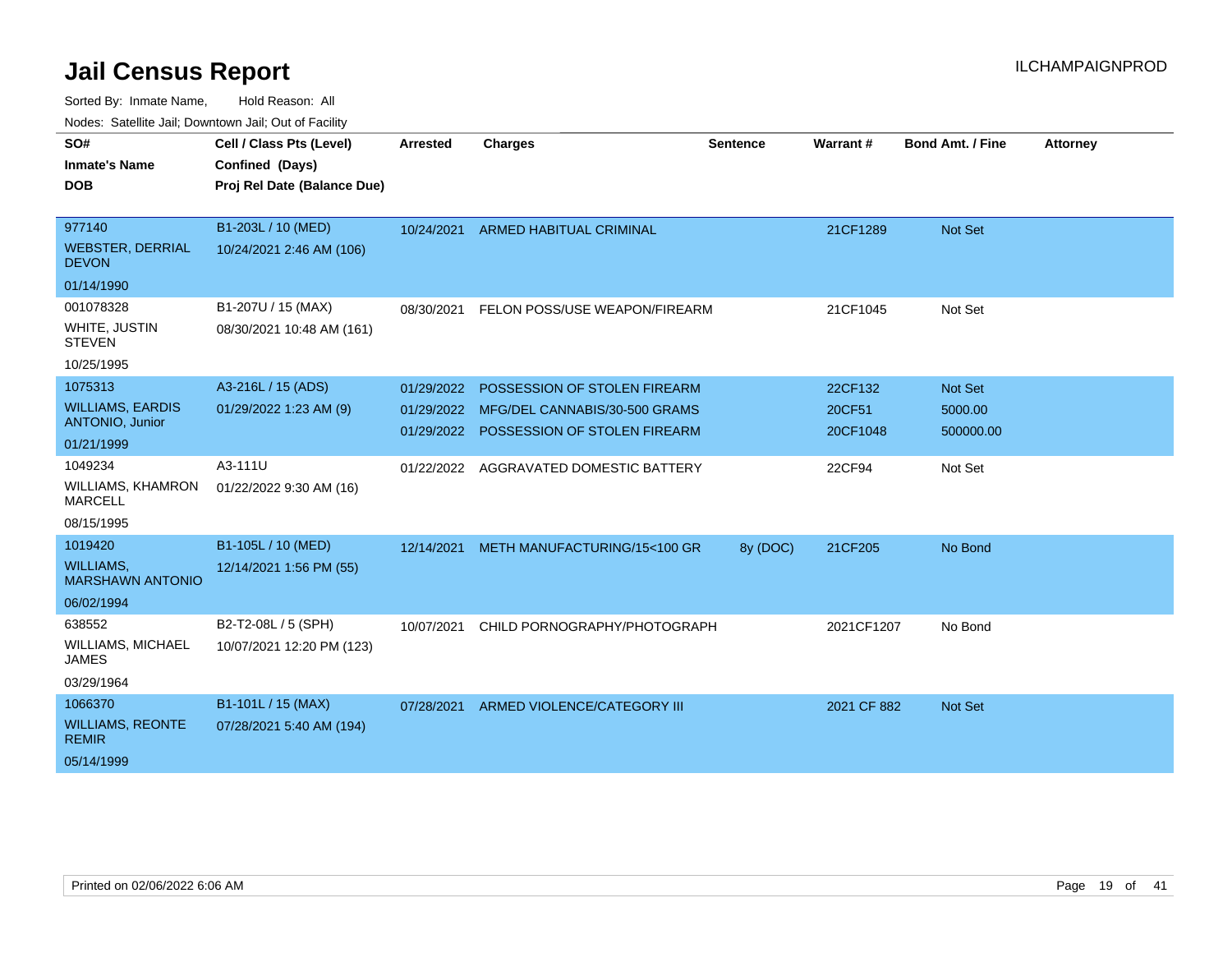| SO#                              | Cell / Class Pts (Level)    | Arrested   | Charges                                  | Sentence | Warrant#   | <b>Bond Amt. / Fine</b> | <b>Attorney</b> |
|----------------------------------|-----------------------------|------------|------------------------------------------|----------|------------|-------------------------|-----------------|
| <b>Inmate's Name</b>             | Confined (Days)             |            |                                          |          |            |                         |                 |
| <b>DOB</b>                       | Proj Rel Date (Balance Due) |            |                                          |          |            |                         |                 |
|                                  |                             |            |                                          |          |            |                         |                 |
| 1051953                          | A2-221L                     | 02/02/2022 | AGGRAVATED DOMESTIC BATTERY              |          | 2022CFAWOW | Not Set                 |                 |
| WINSTON, ALYSSIA                 | 02/02/2022 4:29 AM (5)      |            | 02/02/2022 UNLAWFUL RESTRAINT            |          | 2022CFAWOW | Not Set                 |                 |
| <b>LETEECE</b>                   |                             | 02/02/2022 | AGG BATTERY/PEACE OFFICER                |          | 2022CFAWOW | Not Set                 |                 |
| 03/17/1996                       |                             | 02/02/2022 | RESIST/OBSTRUCTING A PEACE OFFICEI       |          | 2022CFAWOW | Not Set                 |                 |
|                                  |                             | 02/02/2022 | CRIM DMG/GOVT PROP/<\$500                |          | 2022CFAWOW | Not Set                 |                 |
| 972160                           | B1-206U / 10 (MED)          |            | 01/11/2022 AGG DOMESTIC BATTERY/STRANGLE | 3y(DOC)  | 21-CF-917  | Not Set                 |                 |
| WOOD, ANTONIO                    | 01/11/2022 5:14 PM (27)     |            |                                          |          |            |                         |                 |
| 10/16/1981                       |                             |            |                                          |          |            |                         |                 |
|                                  |                             |            |                                          |          |            |                         |                 |
| <b>Total Satellite Jail: 149</b> |                             | Males: 130 | Females: 19<br>Unknown: 0                |          |            |                         |                 |
|                                  |                             |            |                                          |          |            |                         |                 |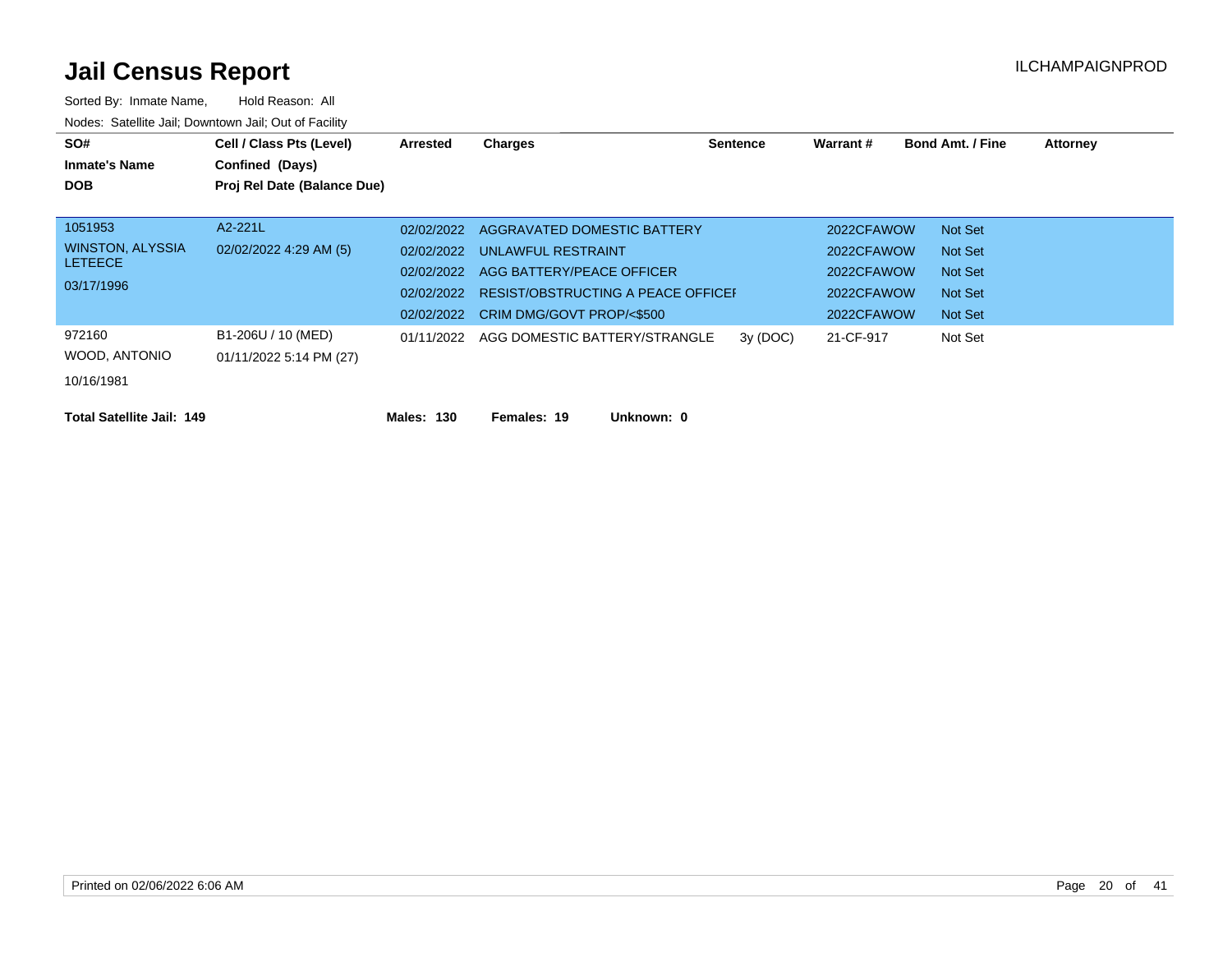| <b>Downtown Jail</b><br>SO#<br><b>Inmate's Name</b><br><b>DOB</b> | Cell / Class Pts (Level)<br>Confined (Days)<br>Proj Rel Date (Balance Due) | <b>Arrested</b>          | <b>Charges</b>                                                   | <b>Sentence</b> | Warrant#             | <b>Bond Amt. / Fine</b>     | <b>Attorney</b> |
|-------------------------------------------------------------------|----------------------------------------------------------------------------|--------------------------|------------------------------------------------------------------|-----------------|----------------------|-----------------------------|-----------------|
| 1073165                                                           | G4L / 5 (MIN)                                                              | 04/30/2021               | <b>BURGLARY</b>                                                  |                 | 21CF516              | <b>Not Set</b>              |                 |
| <b>ACKERMAN, CODY</b><br><b>JAMES</b>                             | 04/30/2021 4:48 PM (283)                                                   | 04/30/2021<br>05/03/2021 | FORGERY/ISSUE/DELIVER DOCUMENT<br>FORGERY/ISSUE/DELIVER DOCUMENT |                 | 19CF143<br>2018CF689 | 75000.00<br>2500.00 / 75.00 |                 |
| 02/01/1989                                                        |                                                                            |                          |                                                                  |                 |                      |                             |                 |
| 001078621                                                         | F5U / 10 (MED)                                                             | 12/23/2021               | <b>RESIDENTIAL BURGLARY</b>                                      |                 | 21CF1582             | Not Set                     |                 |
| BAILEY, DANIEL SCOTT 12/23/2021 9:44 AM (46)                      |                                                                            | 01/14/2022               | PROBATION VIOLATION                                              |                 | 21CF1445             | Not Set                     |                 |
| 05/09/1999                                                        |                                                                            |                          |                                                                  |                 |                      |                             |                 |
| 969121                                                            | $13/15$ (SPH)                                                              | 11/25/2021               | <b>CRIM TRESPASS TO RESIDENCE</b>                                |                 | 21CF1444             | <b>Not Set</b>              |                 |
| <b>BECKLEY, ANTHONY</b><br><b>PATRICK</b>                         | 11/25/2021 7:16 PM (74)                                                    |                          |                                                                  |                 |                      |                             |                 |
| 06/30/1989                                                        |                                                                            |                          |                                                                  |                 |                      |                             |                 |
| 001078535                                                         | C7L / 15 (SPH)                                                             | 10/26/2021               | <b>CRIM SEX ASSAULT/FORCE</b>                                    |                 | 21CF1305             | Not Set                     |                 |
| BERRY, DAVID ISAAC                                                | 10/26/2021 10:52 AM (104)                                                  |                          |                                                                  |                 |                      |                             |                 |
| 09/23/2000                                                        |                                                                            |                          |                                                                  |                 |                      |                             |                 |
| 517915                                                            | $C1L / 5$ (MIN)                                                            | 08/03/2021               | <b>BURGLARY</b>                                                  |                 | 21CF289              | 20000.00                    |                 |
| <b>BOXLEY, CHARLES</b><br><b>OMAR</b>                             | 08/03/2021 2:18 PM (188)                                                   | 08/03/2021               | <b>BURGLARY</b>                                                  |                 | 21CF679              | 20000.00                    |                 |
| 01/10/1985                                                        |                                                                            | 08/03/2021               | FORGERY/ISSUE/DELIVER DOCUMENT                                   |                 |                      | No Bond                     |                 |
| 1027929                                                           | F6L / 15 (MAX)                                                             | 12/18/2021               | HOME INVASION/CAUSE INJURY                                       |                 | 21CF1560             | No Bond                     |                 |
| <b>BROUGHTON, MARK</b><br>ANTHONY, Junior                         | 12/18/2021 2:55 AM (51)                                                    |                          |                                                                  |                 |                      |                             |                 |
| 02/15/1990                                                        |                                                                            |                          |                                                                  |                 |                      |                             |                 |
| 1067476                                                           | F5L / 10 (MED)                                                             | 11/13/2021               | AGG DOMESTIC BATTERY/STRANGLE                                    |                 | 20CF575              | 5000.00                     |                 |
| <b>BROWN, JAMES</b><br><b>BRONELL</b>                             | 11/13/2021 2:35 AM (86)                                                    | 11/13/2021               | <b>RESIDENTIAL BURGLARY</b>                                      |                 | 21CF385              | 25000.00                    |                 |
| 01/08/1996                                                        |                                                                            |                          |                                                                  |                 |                      |                             |                 |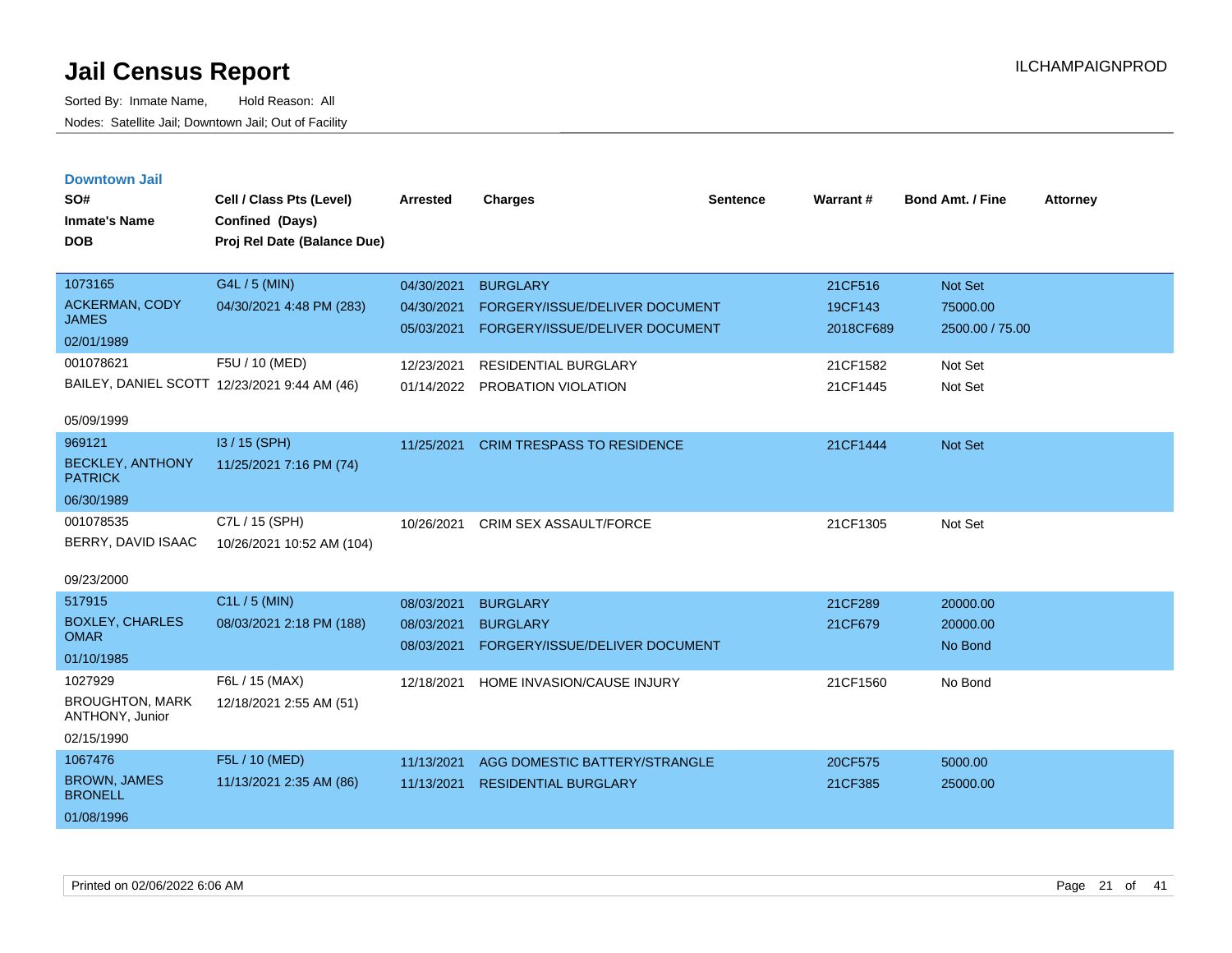Sorted By: Inmate Name, Hold Reason: All Nodes: Satellite Jail; Downtown Jail; Out of Facility

| SO#<br><b>Inmate's Name</b><br><b>DOB</b>        | Cell / Class Pts (Level)<br>Confined (Days)<br>Proj Rel Date (Balance Due) | <b>Arrested</b> | <b>Charges</b>                      | <b>Sentence</b> | Warrant#   | <b>Bond Amt. / Fine</b> | <b>Attorney</b> |
|--------------------------------------------------|----------------------------------------------------------------------------|-----------------|-------------------------------------|-----------------|------------|-------------------------|-----------------|
|                                                  |                                                                            |                 |                                     |                 |            |                         |                 |
| 995432                                           | <b>H5L / 10 (ADS)</b>                                                      | 12/20/2021      | FAIL TO RPT WKLY/NO FIXED ADDR      |                 | 21CF1559   | <b>Not Set</b>          |                 |
| <b>BROWN, JAVON</b><br>SHANTEZ                   | 12/20/2021 2:06 AM (49)                                                    |                 |                                     |                 |            |                         |                 |
| 10/14/1991                                       |                                                                            |                 |                                     |                 |            |                         |                 |
| 1075941                                          | G2L / 5 (MIN)                                                              | 10/08/2021      | HARASS WITNESS/FAMILY MBR/REP       |                 | 2021CF1188 | 500000.00               |                 |
| <b>BROWN, LIONEL</b><br>TERRELL                  | 10/08/2021 5:16 PM (122)                                                   |                 |                                     |                 |            |                         |                 |
| 10/19/1981                                       |                                                                            |                 |                                     |                 |            |                         |                 |
| 1068812                                          | F1L / 15 (MAX)                                                             | 12/21/2021      | FELON POSS/USE FIREARM PRIOR        |                 | 21CF1568   | <b>Not Set</b>          |                 |
| <b>BRYANT, DANNY</b><br><b>EUGENE</b>            | 12/21/2021 1:50 PM (48)                                                    | 12/21/2021      | AGG DISCHARGE FIREARM/OCC VEH       |                 | 21CF741    | <b>Not Set</b>          |                 |
| 11/22/1989                                       |                                                                            |                 |                                     |                 |            |                         |                 |
| 56936                                            | C4U / 10 (ADS)                                                             | 11/01/2021      | PUBLIC INDECENCY/EXPOSURE/3+        | 3y/0m/0d (DO    |            | Not Set                 |                 |
| CALDWELL, STEVEN<br>ANDRE                        | 11/01/2021 1:09 PM (98)                                                    |                 |                                     |                 |            |                         |                 |
| 04/19/1982                                       |                                                                            |                 |                                     |                 |            |                         |                 |
| 001078092                                        | H <sub>2</sub> U / 10 (ADS)                                                | 12/27/2021      | AGG BATTERY/PUBLIC PLACE            |                 | 2021CF1042 | 5000.00                 |                 |
| WILLIAM                                          | CHOUNARD, STANLEY 12/27/2021 10:47 PM (42)                                 |                 |                                     |                 |            |                         |                 |
| 06/25/1986                                       |                                                                            |                 |                                     |                 |            |                         |                 |
| 56241                                            | $E1L / 5$ (MIN)                                                            | 01/13/2022      | <b>VIOLATE ORDER/PRIOR DOM BTRY</b> |                 | 22CF59     | Not Set                 |                 |
| CLARK, DAMON<br>GILLMORE                         | 01/13/2022 4:36 AM (25)                                                    |                 |                                     |                 |            |                         |                 |
| 12/21/1976                                       |                                                                            |                 |                                     |                 |            |                         |                 |
| 1075361                                          | <b>J6L / 5 (ADS)</b>                                                       | 04/16/2021      | <b>BURGLARY</b>                     |                 | 21CF414    | <b>Not Set</b>          |                 |
| <b>COWART, TORREY</b><br><b>BENJAMEN, Junior</b> | 04/16/2021 9:17 PM (297)                                                   |                 |                                     |                 |            |                         |                 |
| 11/22/1987                                       |                                                                            |                 |                                     |                 |            |                         |                 |
| 1076276                                          | $G1L / 5$ (MIN)                                                            | 12/20/2021      | THEFT/CONTROL <\$500/PRIOR          | $2y/6m$ (DOC)   |            | Not Set                 |                 |
| COX, SEAN MICHAEL                                | 12/20/2021 12:45 PM (49)                                                   | 12/20/2021      | WARRANT OUT OF COUNTY               |                 | 21CM99     | 3000.00                 |                 |

02/06/1985

Printed on 02/06/2022 6:06 AM Page 22 of 41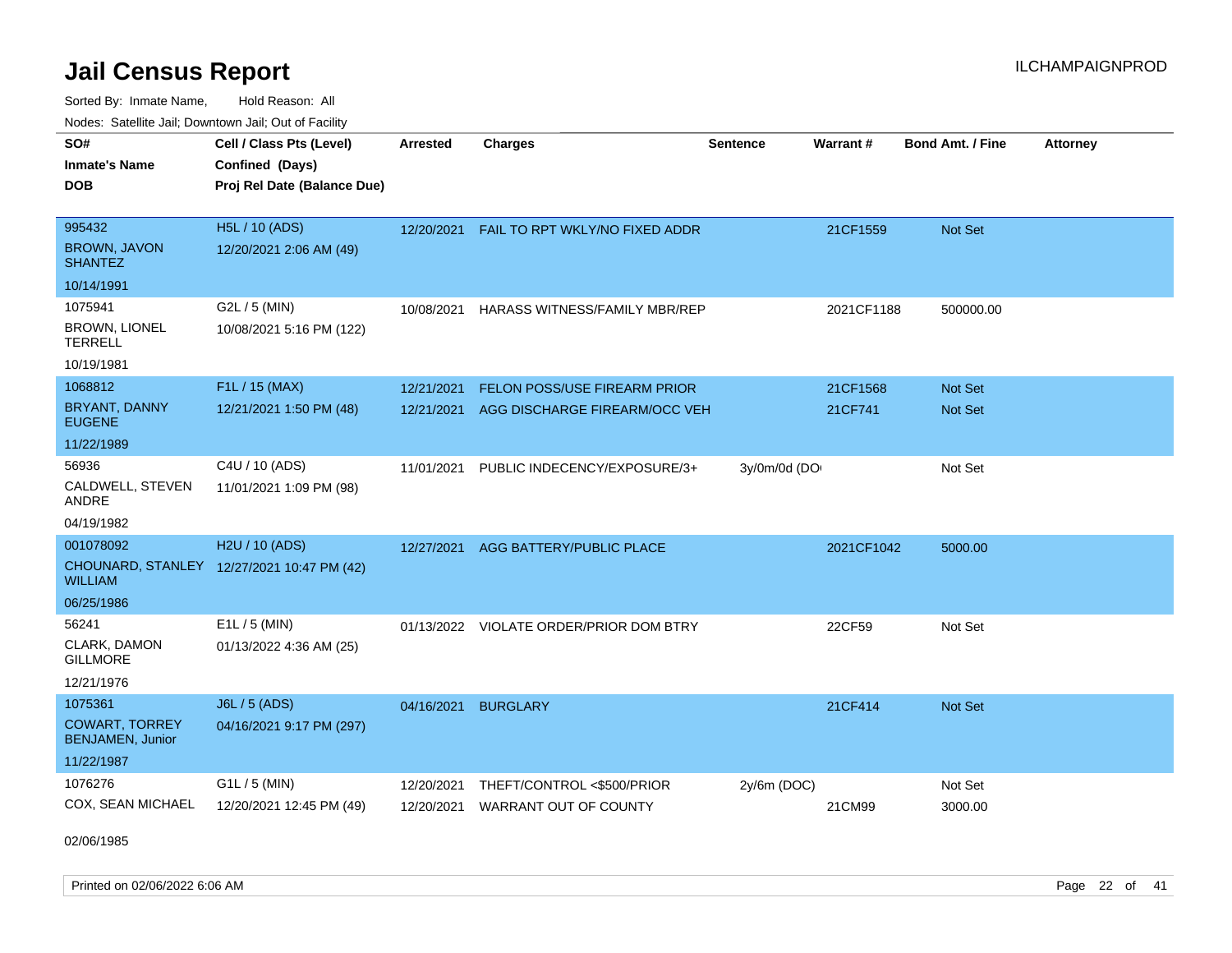Sorted By: Inmate Name, Hold Reason: All Nodes: Satellite Jail; Downtown Jail; Out of Facility

| Noucs. Calcinic Jail, Downtown Jail, Out of Facility |                                              |                 |                                |                 |            |                         |                 |
|------------------------------------------------------|----------------------------------------------|-----------------|--------------------------------|-----------------|------------|-------------------------|-----------------|
| SO#                                                  | Cell / Class Pts (Level)                     | <b>Arrested</b> | <b>Charges</b>                 | <b>Sentence</b> | Warrant#   | <b>Bond Amt. / Fine</b> | <b>Attorney</b> |
| <b>Inmate's Name</b>                                 | Confined (Days)                              |                 |                                |                 |            |                         |                 |
| <b>DOB</b>                                           | Proj Rel Date (Balance Due)                  |                 |                                |                 |            |                         |                 |
|                                                      |                                              |                 |                                |                 |            |                         |                 |
| 1067370                                              | E6L / 15 (ADS)                               | 11/05/2021      | FIREARM/FOID INVALID/NOT ELIG  |                 | 21CF1370   | Not Set                 |                 |
| DAVIS, AUSTIN<br><b>CHRISTOPHER</b>                  | 11/06/2021 12:23 AM (93)                     |                 |                                |                 |            |                         |                 |
| 08/11/1997                                           |                                              |                 |                                |                 |            |                         |                 |
| 001077214                                            | F9U / 15 (MAX)                               | 12/20/2021      | <b>MURDER</b>                  |                 | 21CF1572   | Not Set                 |                 |
| DAVIS-MURDOCK,<br>ERION VASSHAD                      | 12/21/2021 10:13 AM (48)                     | 12/22/2021      | PAROLE REVOCATION              |                 | CH2107977  | Not Set                 |                 |
| 06/22/1998                                           |                                              |                 |                                |                 |            |                         |                 |
| 001078223                                            | G6L / 5 (MIN)                                | 11/09/2021      | AGG DUI/NO VALID DL            |                 | 21CF1382   | Not Set                 |                 |
| DIEGO-MATEO,<br><b>JOAQUIN</b>                       | 11/09/2021 10:52 PM (90)                     |                 |                                |                 |            |                         |                 |
| 01/23/2002                                           |                                              |                 |                                |                 |            |                         |                 |
| 571307                                               | J3L / 15 (ADS)                               | 09/14/2020      | CRIM SEXUAL ABUSE/CONSENT      |                 | 2020CF1026 | Not Set                 |                 |
| DOMINGO-<br>CASTANEDA,                               | 09/14/2020 11:19 PM (511)                    | 09/14/2020      | PRED CRIM SEX ASLT/VICTIM <13  |                 | 2020CF1025 | Not Set                 |                 |
| 09/29/1989                                           |                                              |                 |                                |                 |            |                         |                 |
| 527379                                               | D6 / 15 (ADS)                                | 10/25/2021      | <b>ARMED HABITUAL CRIMINAL</b> |                 | 21CF1297   | <b>Not Set</b>          |                 |
| DRAKE, MARCELL<br><b>DEON</b>                        | 10/25/2021 5:05 PM (105)                     | 10/27/2021      | AGG DOMESTIC BATTERY/STRANGLE  |                 | 21CF1245   | <b>Not Set</b>          |                 |
| 04/20/1987                                           |                                              |                 |                                |                 |            |                         |                 |
| 959292                                               | K1 / 15 (ADS)                                | 04/01/2021      | ATTEMPT (FIRST DEGREE MURDER)  |                 | 2020CF565  | 2000000.00              |                 |
| DUNCAN, COREYON<br><b>ANTHONY</b>                    | 04/01/2021 8:46 PM (312)                     | 12/17/2021      | <b>MURDER</b>                  |                 | 21CF1542   | Not Set                 |                 |
| 01/17/1989                                           |                                              |                 |                                |                 |            |                         |                 |
| 1053207                                              | K3 / 15 (SPH)                                | 06/06/2019      | MURDER/INTENT TO KILL/INJURE   |                 | 2019-CF849 | 2000000.00              |                 |
| FAUST, JAQUAVEON<br><b>LAVELL</b>                    | 06/06/2019 2:24 PM (977)                     |                 |                                |                 |            |                         |                 |
| 07/25/1996                                           |                                              |                 |                                |                 |            |                         |                 |
| 962759                                               | J1L / 5 (ADS)                                | 07/16/2021      | METH DELIVERY<5 GRAMS          |                 | 21CF833    | Not Set                 |                 |
|                                                      | FINLEY, KEVIN DANTE 07/16/2021 9:44 PM (206) | 07/29/2021      | AGG CRIM SEX ASSAULT/FELONY    |                 | 21CF891    | No Bond                 |                 |

12/28/1988

Printed on 02/06/2022 6:06 AM Page 23 of 41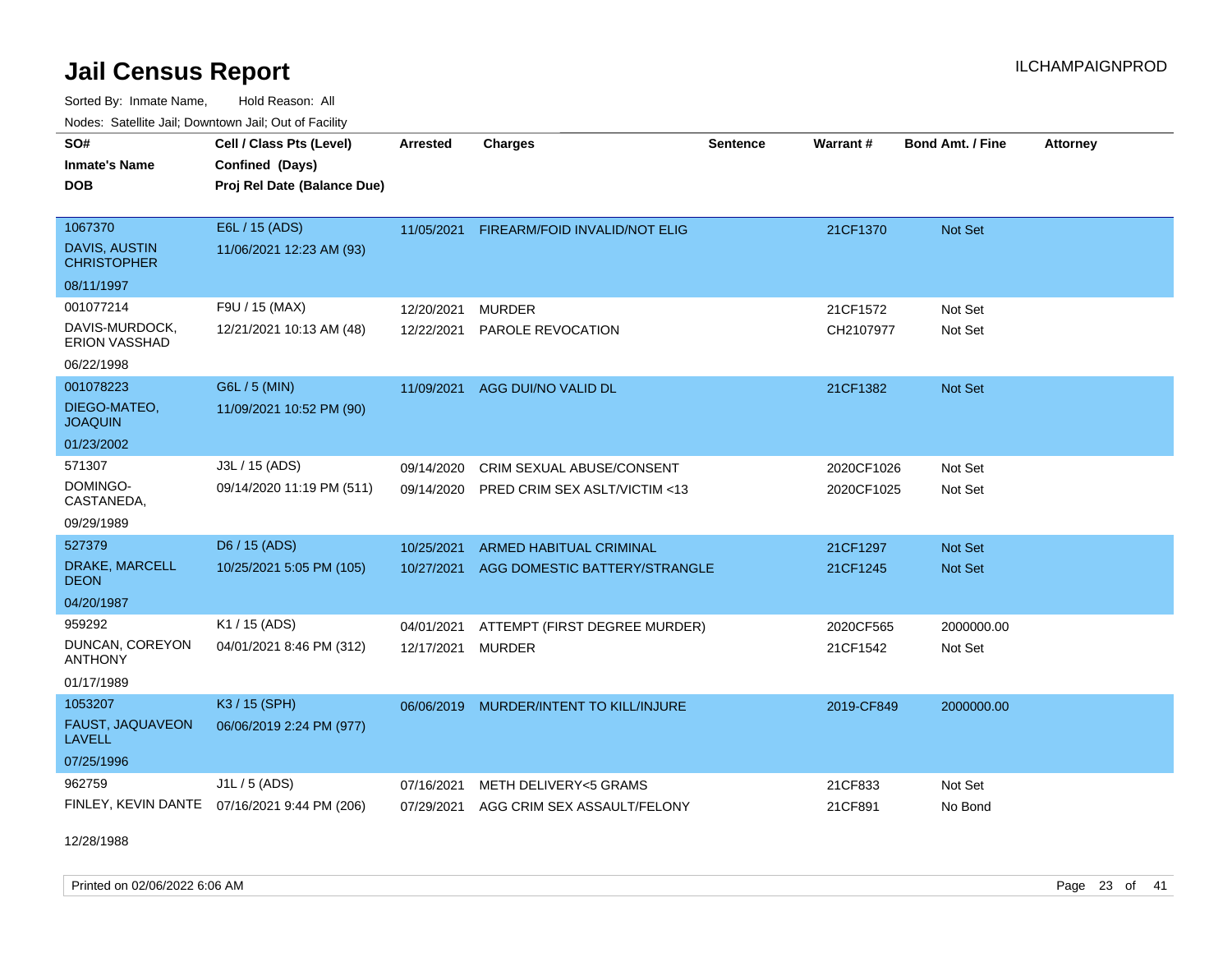| rouco. Calcinic Jan, Downtown Jan, Out of Facility |                                                                            |                 |                                         |                       |                 |                         |                 |
|----------------------------------------------------|----------------------------------------------------------------------------|-----------------|-----------------------------------------|-----------------------|-----------------|-------------------------|-----------------|
| SO#<br>Inmate's Name<br><b>DOB</b>                 | Cell / Class Pts (Level)<br>Confined (Days)<br>Proj Rel Date (Balance Due) | <b>Arrested</b> | <b>Charges</b>                          | <b>Sentence</b>       | <b>Warrant#</b> | <b>Bond Amt. / Fine</b> | <b>Attorney</b> |
| 524764<br><b>FISCUS, ROBERT</b><br><b>LOWELL</b>   | G3L / 5 (MIN)<br>09/18/2021 10:50 AM (142)                                 |                 | 09/18/2021 METH DELIVERY/15<100 GRAMS   |                       | 21CF627         | 50000.00                |                 |
| 02/17/1986                                         |                                                                            |                 |                                         |                       |                 |                         |                 |
| 1063104                                            | G9U / 5 (ADS)                                                              | 01/10/2022      | VIOLATE ORDER PROTECTION                |                       | 21CF1258        | 25000.00                |                 |
| FUSON, KEITH<br>EDWARD                             | 01/10/2022 9:14 PM (28)                                                    |                 | 01/10/2022 VIOLATE ORDER PROTECTION     |                       | 21CF1259        | 25000.00                |                 |
| 05/07/1987                                         |                                                                            |                 |                                         |                       |                 |                         |                 |
| 32913                                              | I1 / 15 (ADS)                                                              | 12/03/2021      | <b>PRED CRIM SEX ASLT/VICTIM &lt;13</b> |                       | 21CF1481        | <b>Not Set</b>          |                 |
| <b>GROB, WARREN A,</b><br>Junior                   | 12/03/2021 4:24 PM (66)                                                    |                 |                                         |                       |                 |                         |                 |
| 12/07/1950                                         |                                                                            |                 |                                         |                       |                 |                         |                 |
| 1073611                                            | G3U / 5 (MIN)                                                              | 02/09/2021      | DELIVERY OF OR POSSESSION OF W/INT      |                       | 21CF160         | Not Set                 |                 |
| HAYES, CAMERON<br>TAYLOR MALEEK                    | 02/09/2021 3:10 PM (363)                                                   | 02/09/2021      | MFG 15>100 GR ECSTASY/ANALOG            |                       | 21CF121         | 500000.00               |                 |
| 08/10/1998                                         |                                                                            |                 |                                         |                       |                 |                         |                 |
| 544770                                             | D3 / 10 (MED)                                                              | 08/14/2021      | AGG DOMESTIC BATTERY/STRANGLE           |                       | 2021CF514       | 25000.00                |                 |
| <b>HAYES, DEVON</b><br>JERMAINE                    | 08/14/2021 2:56 AM (177)                                                   | 08/14/2021      | AGGRAVATED DOMESTIC BATTERY             |                       | 21CF977         | No Bond                 |                 |
| 11/07/1987                                         |                                                                            |                 |                                         |                       |                 |                         |                 |
| 972300                                             | F6U / 10 (MED)                                                             | 12/22/2021      | RESIDENTIAL BURGLARY                    |                       | 18CF1691        | 25000.00                |                 |
| HOLT, MICHAEL<br>TERRELL                           | 12/22/2021 8:36 AM (47)                                                    | 12/22/2021      | AGG CRIM SEX ABUSE/VICTIM <9            |                       | 19CF1277        | 250000.00               |                 |
| 12/25/1989                                         |                                                                            |                 |                                         |                       |                 |                         |                 |
| 1063119                                            | J5L / 10 (MED)                                                             | 11/05/2021      | <b>BURGLARY</b>                         | 2y/6m (DOC) 2018CF877 |                 | 10000.00                |                 |
| HUNT, KHALLEEL<br>MALIK                            | 11/05/2021 7:47 AM (94)                                                    |                 |                                         |                       |                 |                         |                 |
| 03/28/1999                                         |                                                                            |                 |                                         |                       |                 |                         |                 |
| 24308                                              | D <sub>2</sub> / 15 (MAX)                                                  | 06/03/2021      | <b>ROBBERY</b>                          |                       | 21CF625         | No Bond                 |                 |
| KWIATKOWSKI,<br>ROBERT JOHN                        | 06/03/2021 10:40 PM (249)                                                  |                 |                                         |                       |                 |                         |                 |
| 08/08/1963                                         |                                                                            |                 |                                         |                       |                 |                         |                 |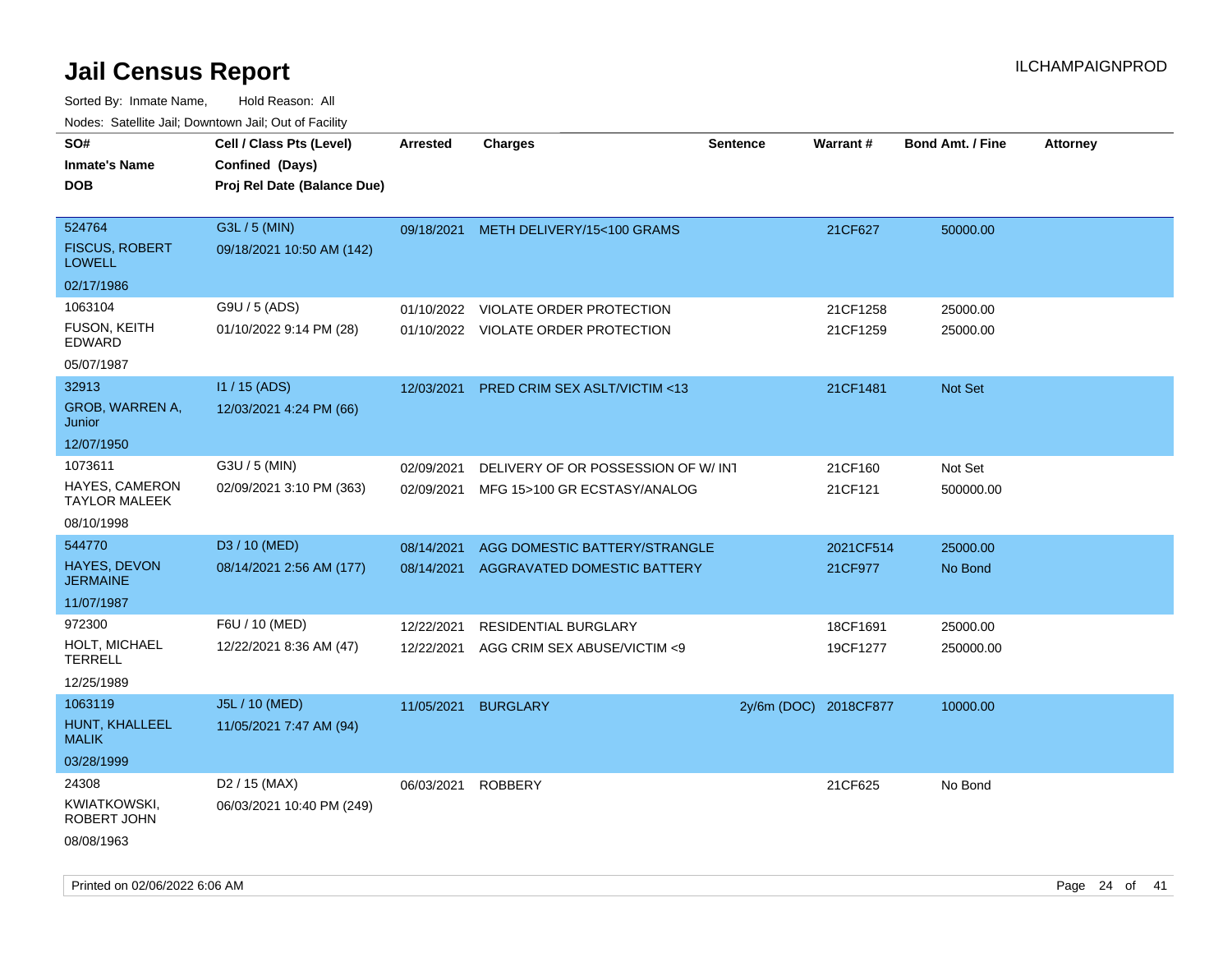| rougs. Calcing Jan, Downtown Jan, Out of Facility |                                                                            |                 |                                      |                 |            |                         |                 |
|---------------------------------------------------|----------------------------------------------------------------------------|-----------------|--------------------------------------|-----------------|------------|-------------------------|-----------------|
| SO#<br><b>Inmate's Name</b><br><b>DOB</b>         | Cell / Class Pts (Level)<br>Confined (Days)<br>Proj Rel Date (Balance Due) | <b>Arrested</b> | <b>Charges</b>                       | <b>Sentence</b> | Warrant#   | <b>Bond Amt. / Fine</b> | <b>Attorney</b> |
| 1041648                                           | C8L / 15 (MAX)                                                             | 01/11/2022      | ARMED HABITUAL CRIMINAL              |                 | 22CF41     | <b>Not Set</b>          |                 |
| LANE, DEMETRIUS<br>LAQUAN                         | 01/11/2022 5:27 AM (27)                                                    |                 | 01/11/2022 PAROLE REVOCATION         |                 | CH2200221  | <b>Not Set</b>          |                 |
| 07/04/1996                                        |                                                                            |                 |                                      |                 |            |                         |                 |
| 29681                                             | J2L / 15 (ADS)                                                             | 07/14/2020      | PREDATORY CRIMINAL SEX ASSLT/CHILD   |                 | 20CF-781   | 250000.00               |                 |
| LENOIR, JOHN<br><b>CHRISTOPHER</b>                | 07/14/2020 12:51 PM (573)                                                  |                 |                                      |                 |            |                         |                 |
| 04/20/1966                                        |                                                                            |                 |                                      |                 |            |                         |                 |
| 45113                                             | E2L / 15 (MAX)                                                             | 11/20/2021      | ARMED HABITUAL CRIMINAL              |                 | 21CF1424   | No Bond                 |                 |
| MARTIN, JEREMIAH<br><b>FRANCIS</b>                | 11/20/2021 1:18 AM (79)                                                    |                 |                                      |                 |            |                         |                 |
| 01/18/1977                                        |                                                                            |                 |                                      |                 |            |                         |                 |
| 1000869                                           | C9L / 15 (MAX)                                                             | 09/11/2021      | FELON POSS/USE WEAPON/FIREARM        |                 | 21CF1102   | Not Set                 |                 |
| MARTIN, MANNIX<br>TILMOND                         | 09/12/2021 12:40 AM (148)                                                  |                 |                                      |                 |            |                         |                 |
| 07/19/1991                                        |                                                                            |                 |                                      |                 |            |                         |                 |
| 1063030                                           | H4L / 15 (ADS)                                                             | 12/20/2021      | <b>MURDER</b>                        |                 | 21CF1571   | Not Set                 |                 |
|                                                   | MASON, RYAN ONEIAL 12/21/2021 9:30 AM (48)                                 | 12/22/2021      | <b>PAROLE REVOCATION</b>             |                 | CH2107979  | <b>Not Set</b>          |                 |
| 02/22/1991                                        |                                                                            |                 |                                      |                 |            |                         |                 |
| 1066623                                           | G6U / 5 (MIN)                                                              | 11/17/2021      | MFG/DEL 15<100 GR COCA/ANALOG        |                 | 17CF1093   | 75000.00                |                 |
| MATA-OROZCO.<br>OLEGARIO                          | 11/17/2021 5:08 PM (82)                                                    |                 |                                      |                 |            |                         |                 |
| 03/06/1995                                        |                                                                            |                 |                                      |                 |            |                         |                 |
| 001078249                                         | B3 / 10 (MED)                                                              | 08/07/2021      | <b>FELON POSS/USE WEAPON/FIREARM</b> |                 | 21CF947    | <b>Not Set</b>          |                 |
| MCCLENDON, CALVIN<br>М                            | 08/07/2021 8:56 AM (184)                                                   |                 |                                      |                 |            |                         |                 |
| 04/29/1990                                        |                                                                            |                 |                                      |                 |            |                         |                 |
| 40235                                             | G9L / 5 (MIN)                                                              | 10/04/2021      | AGG DUI/4                            |                 | 2021CF1145 | 35000.00                |                 |
| MERRIWEATHER,<br><b>MARCUS TODD</b>               | 10/04/2021 4:41 PM (126)                                                   |                 |                                      |                 |            |                         |                 |
| 11/28/1967                                        |                                                                            |                 |                                      |                 |            |                         |                 |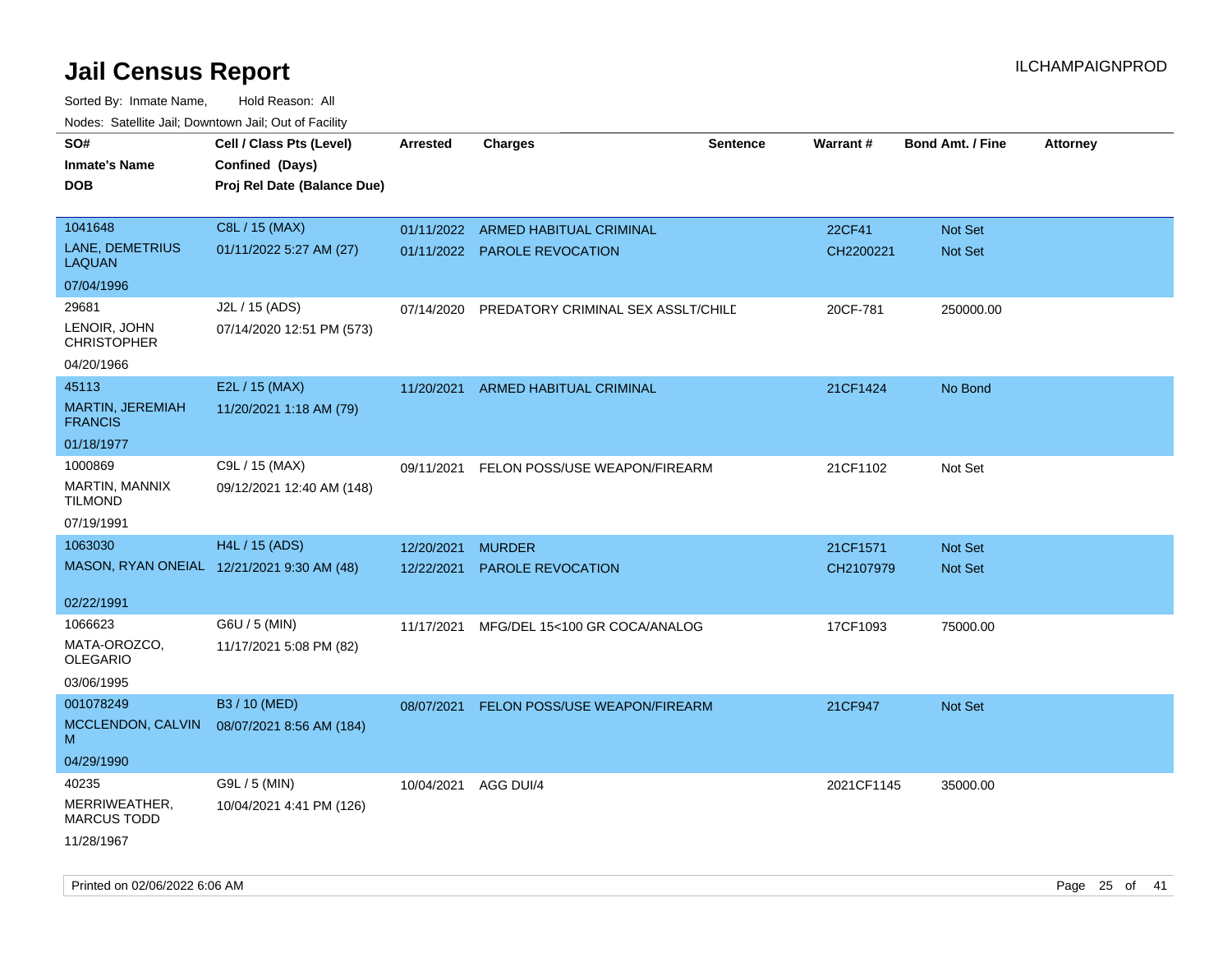| roaco. Catolino cali, Domntonn cali, Out of Facility |                             |                 |                                          |                 |              |                         |                 |
|------------------------------------------------------|-----------------------------|-----------------|------------------------------------------|-----------------|--------------|-------------------------|-----------------|
| SO#                                                  | Cell / Class Pts (Level)    | <b>Arrested</b> | <b>Charges</b>                           | <b>Sentence</b> | Warrant#     | <b>Bond Amt. / Fine</b> | <b>Attorney</b> |
| <b>Inmate's Name</b>                                 | Confined (Days)             |                 |                                          |                 |              |                         |                 |
| <b>DOB</b>                                           | Proj Rel Date (Balance Due) |                 |                                          |                 |              |                         |                 |
|                                                      |                             |                 |                                          |                 |              |                         |                 |
| 1040273                                              | E5U / 15 (ADS)              |                 | 09/30/2021 PRED CRIM SEX ASLT/VICTIM <13 |                 | 21CF329      | 500000.00               |                 |
| METCALFE, LANELL<br><b>JARON</b>                     | 09/30/2021 11:32 PM (130)   |                 |                                          |                 |              |                         |                 |
| 09/22/1988                                           |                             |                 |                                          |                 |              |                         |                 |
| 1075635                                              | B2 / 10 (ADS)               | 05/11/2021      | AGG DISCHARGE FIREARM/OCC VEH            |                 | 21CF538      | Not Set                 |                 |
| MILES, DEVLON VON,<br>Junior                         | 05/11/2021 10:39 PM (272)   | 05/11/2021      | MFG/DEL CANNABIS/30-500 GRAMS            |                 | 20CF1402     | 100000.00               |                 |
| 11/04/2000                                           |                             |                 |                                          |                 |              |                         |                 |
| 48033                                                | G7L / 5 (MIN)               | 12/04/2021      | DOMESTIC BATTERY/OTHER PRIOR             | 4y (DOC)        | 21CF1482     | Not Set                 |                 |
| MOORE,<br><b>CHRISTOPHER ALLEN</b>                   | 12/04/2021 4:38 PM (65)     |                 |                                          |                 |              |                         |                 |
| 07/02/1976                                           |                             |                 |                                          |                 |              |                         |                 |
| 1069209                                              | H <sub>1</sub> L / 10 (ADS) |                 | 04/07/2021 AGG BATTERY/GREAT BODILY HARM |                 | 21CF376      | Not Set                 |                 |
| MOORE, DEVONTE<br>JAMAL                              | 04/07/2021 6:25 PM (306)    |                 |                                          |                 |              |                         |                 |
| 09/24/1995                                           |                             |                 |                                          |                 |              |                         |                 |
| 1074169                                              | C2L / 10 (MED)              | 12/21/2021      | AGGRAVATED DOMESTIC BATTERY              |                 | 21CF1567     | <b>Not Set</b>          |                 |
| PANZER, IAN RICHARD 12/21/2021 2:24 PM (48)          |                             |                 |                                          |                 |              |                         |                 |
|                                                      |                             |                 |                                          |                 |              |                         |                 |
| 07/04/1988                                           |                             |                 |                                          |                 |              |                         |                 |
| 61251                                                | E4L / 15 (ADS)              | 12/27/2021      | <b>PRED CRIM SEX ASLT/VICTIM &lt;13</b>  |                 | 21CF651      | No Bond                 |                 |
| PETMECKY, JOHN<br><b>ROBERT</b>                      | 12/27/2021 1:52 PM (42)     |                 |                                          |                 |              |                         |                 |
| 03/09/1983                                           |                             |                 |                                          |                 |              |                         |                 |
| 1022441                                              | 14 / 10 (ADS)               | 10/27/2021      | AGG BATTERY/PEACE OFFICER                |                 | 2021 CF 12   | No Bond                 |                 |
| PICKENS, DONTRELL<br><b>DEMAR</b>                    | 10/27/2021 1:39 PM (103)    | 10/27/2021      | AGG BATTERY/PEACE OFFICER                |                 | 2020 CF 1488 | No Bond                 |                 |
| 12/10/1993                                           |                             |                 |                                          |                 |              |                         |                 |
| 1063325                                              | C6L / 10 (MED)              |                 | 01/13/2022 VIO BAIL BOND/CLASS A OFFENSE |                 | 22CM17       | Not Set                 |                 |
| PICKENS, JOSEPH<br><b>PARNELL</b>                    | 01/14/2022 12:28 AM (24)    |                 |                                          |                 |              |                         |                 |
| 04/27/1978                                           |                             |                 |                                          |                 |              |                         |                 |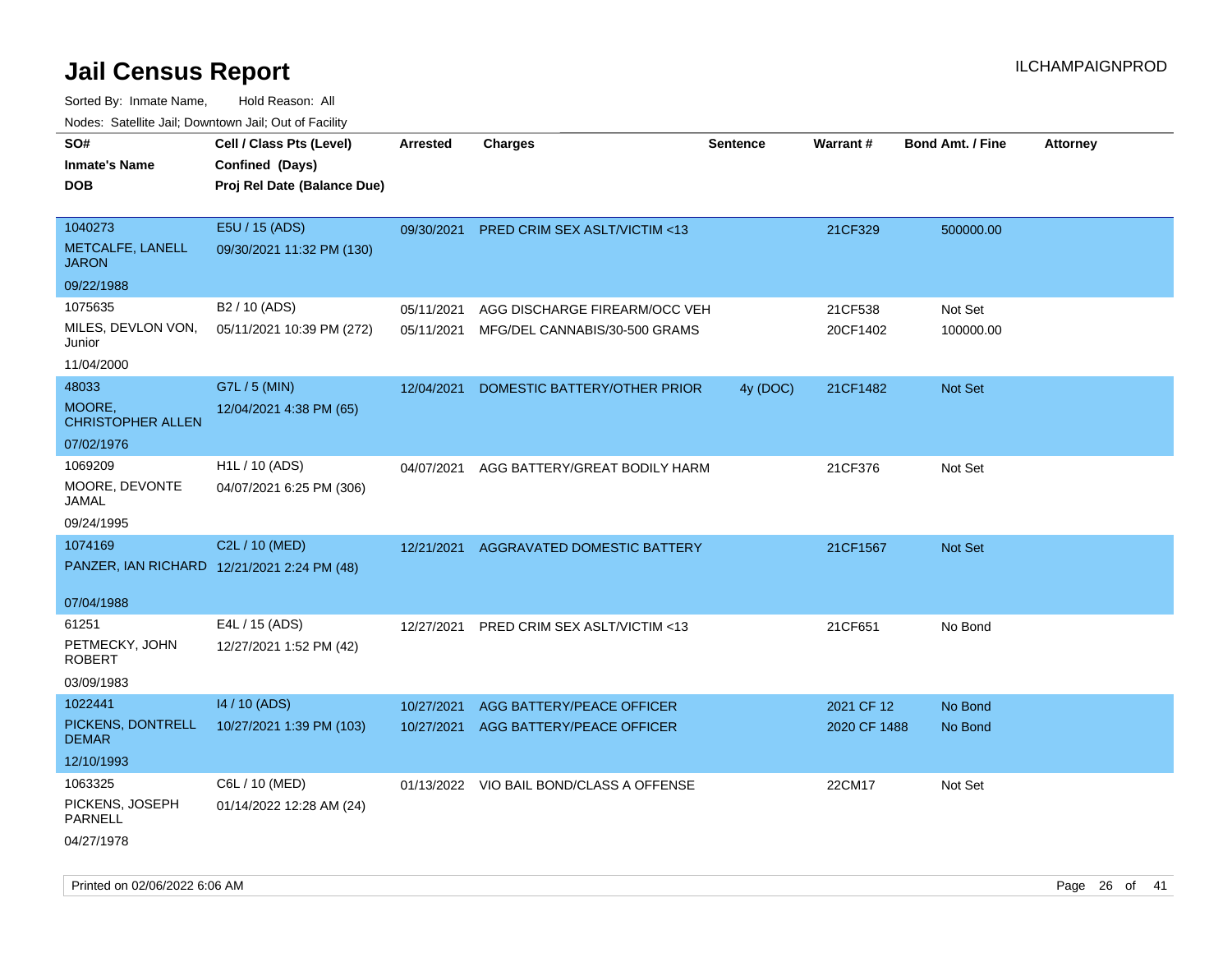Sorted By: Inmate Name, Hold Reason: All Nodes: Satellite Jail; Downtown Jail; Out of Facility

| Nudes. Satellite Jali, Downtown Jali, Out of Facility |                                            |                 |                                        |                 |            |                         |                 |
|-------------------------------------------------------|--------------------------------------------|-----------------|----------------------------------------|-----------------|------------|-------------------------|-----------------|
| SO#                                                   | Cell / Class Pts (Level)                   | <b>Arrested</b> | <b>Charges</b>                         | <b>Sentence</b> | Warrant#   | <b>Bond Amt. / Fine</b> | <b>Attorney</b> |
| <b>Inmate's Name</b>                                  | Confined (Days)                            |                 |                                        |                 |            |                         |                 |
| <b>DOB</b>                                            | Proj Rel Date (Balance Due)                |                 |                                        |                 |            |                         |                 |
|                                                       |                                            |                 |                                        |                 |            |                         |                 |
| 001078602                                             | F4U / 10 (MED)                             |                 | 11/21/2021 AGGRAVATED DOMESTIC BATTERY |                 | 21CF1428   | Not Set                 |                 |
| RICHARDSON,<br><b>JOHNNY LINDAL</b>                   | 11/21/2021 10:00 AM (78)                   |                 |                                        |                 |            |                         |                 |
| 06/27/2000                                            |                                            |                 |                                        |                 |            |                         |                 |
| 001077783                                             | 15 / 10 (ADS)                              |                 | 01/05/2022 AGGRAVATED BATTERY          |                 | 21CF325    | Not Set                 |                 |
| RIVERA, DARYL<br><b>ANTONIO</b>                       | 01/05/2022 4:20 PM (33)                    |                 |                                        |                 |            |                         |                 |
| 11/14/1981                                            |                                            |                 |                                        |                 |            |                         |                 |
| 1072114                                               | C5L / 15 (SPH)                             | 01/17/2021      | ATTEMPT (FIRST DEGREE MURDER)          |                 | 2021CF65   | Not Set                 |                 |
|                                                       | ROBINSON, DONNELL 01/17/2021 2:40 PM (386) | 01/17/2021      | ARMED ROBBERY/NO FIREARM               |                 | 2020CF824  | 75000.00                |                 |
| <b>LEVON</b>                                          |                                            | 02/17/2021      | <b>AGGRAVATED BATTERY</b>              | 4y (DOC)        |            | 250000.00               |                 |
| 10/23/2000                                            |                                            |                 |                                        |                 |            |                         |                 |
| 1068592                                               | J7L / 15 (ADS)                             | 11/12/2021      | <b>BURGLARY</b>                        | 2y (DOC)        | 21CF1393   | Not Set                 |                 |
| ROSS, TEVONTAE<br>TERRANCE                            | 11/12/2021 8:41 AM (87)                    |                 |                                        |                 |            |                         |                 |
| 12/15/1998                                            |                                            |                 |                                        |                 |            |                         |                 |
| 59178                                                 | F8L / 15 (MAX)                             | 12/13/2021      | AGG DISCHARGE FIREARM/OCC VEH          |                 | 21CF1274   | 1500000.00              |                 |
| SANDERS, MICHAEL<br>JEAN                              | 12/13/2021 4:17 PM (56)                    |                 |                                        |                 |            |                         |                 |
| 12/22/1967                                            |                                            |                 |                                        |                 |            |                         |                 |
| 001078704                                             | F7U / 15 (MAX)                             | 12/21/2021      | MURDER/INTENT TO KILL/INJURE           |                 | 21CF1575   | Not Set                 |                 |
| SHORTER, JAQUAN<br>MAURICE                            | 12/23/2021 1:23 AM (46)                    |                 |                                        |                 |            |                         |                 |
| 10/08/1998                                            |                                            |                 |                                        |                 |            |                         |                 |
| 47195                                                 | G8L / 5 (MIN)                              | 12/27/2021      | <b>RESIDENTIAL BURGLARY</b>            |                 | 2020CF1222 | 10000.00                |                 |
| SIMMONS, JAMES<br><b>ROBERT</b>                       | 12/27/2021 8:42 AM (42)                    | 12/28/2021      | <b>RESIDENTIAL BURGLARY</b>            |                 | 2021CF1596 | Not Set                 |                 |
| 03/13/1975                                            |                                            |                 |                                        |                 |            |                         |                 |
| 1057312                                               | G5U / 5 (MIN)                              | 11/10/2021      | HOME INVASION/FIREARM                  | 7y (DOC)        | 21CF1388   | Not Set                 |                 |
| STARKS, RAMEON<br>TAHZIER                             | 11/10/2021 9:51 PM (89)                    |                 |                                        |                 |            |                         |                 |
| 12/18/1996                                            |                                            |                 |                                        |                 |            |                         |                 |

Printed on 02/06/2022 6:06 AM Page 27 of 41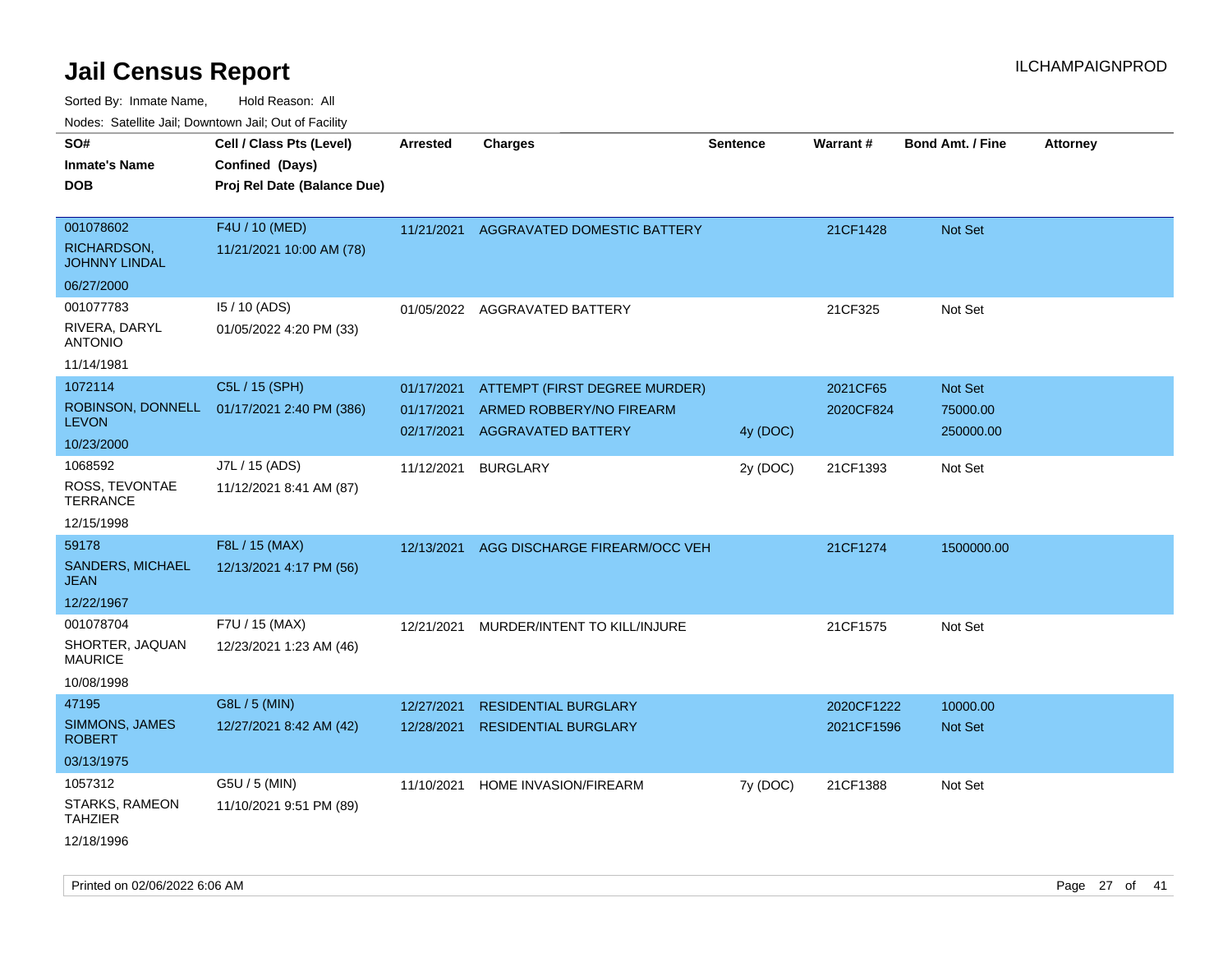| rougs. Calcing Jan, Downtown Jan, Out of Facility |                                                                            |                     |                                         |                 |                 |                         |                 |
|---------------------------------------------------|----------------------------------------------------------------------------|---------------------|-----------------------------------------|-----------------|-----------------|-------------------------|-----------------|
| SO#<br><b>Inmate's Name</b><br><b>DOB</b>         | Cell / Class Pts (Level)<br>Confined (Days)<br>Proj Rel Date (Balance Due) | <b>Arrested</b>     | <b>Charges</b>                          | <b>Sentence</b> | <b>Warrant#</b> | <b>Bond Amt. / Fine</b> | <b>Attorney</b> |
| 1064798                                           | B1 / 15 (ADS)                                                              | 01/17/2022 MURDER   |                                         |                 | 2021CF695       | 1500000.00              |                 |
| <b>STENNIS, BRUCE</b><br><b>DEONTAY</b>           | 01/17/2022 1:29 PM (21)                                                    |                     | 01/17/2022 MFG/DEL 1<15 GR COCAINE/ANLG |                 | 21CF520         | 50000.00                |                 |
| 08/12/1998                                        |                                                                            |                     |                                         |                 |                 |                         |                 |
| 65920                                             | F3L / 15 (MAX)                                                             | 12/21/2021          | ARMED ROBBERY/ARMED W/FIREARM           |                 | 2021CF1543      | 100000.00               |                 |
| TAPSCOTT.<br><b>CORNELIUS</b>                     | 12/21/2021 10:57 PM (48)                                                   |                     |                                         |                 |                 |                         |                 |
| 07/14/1985                                        |                                                                            |                     |                                         |                 |                 |                         |                 |
| 1068839                                           | F4L / 15 (MAX)                                                             | 08/07/2020 HOMICIDE |                                         |                 | 2020-CF851      | 1000000.00              |                 |
| <b>TAYLOR, LONDON</b><br><b>JAVON</b>             | 08/07/2020 10:30 AM (549)                                                  |                     |                                         |                 |                 |                         |                 |
| 08/16/1999                                        |                                                                            |                     |                                         |                 |                 |                         |                 |
| 1004142<br>TOY, KAYON LARENZ                      | F2U / 15 (MAX)<br>10/22/2021 1:01 PM (108)                                 | 10/27/2021          | POSSESSION OF METH/15<100GRAMS          |                 | 2021CF1298      | 1500000.00              |                 |
| 09/12/1991                                        |                                                                            |                     |                                         |                 |                 |                         |                 |
| 1056971                                           | D4 / 10 (ADS)                                                              | 08/07/2021          | <b>FELON POSS/USE WEAPON/FIREARM</b>    |                 | 21CF948         | No Bond                 |                 |
| <b>TRAVIS, DENZEL</b><br><b>DANTRELL</b>          | 08/07/2021 7:36 AM (184)                                                   | 08/08/2021          | AGG BATTERY/PUBLIC PLACE                |                 | 2020CF647       | 25000.00                |                 |
| 03/21/1993                                        |                                                                            |                     |                                         |                 |                 |                         |                 |
| 001078250                                         | F2L / 10 (MED)                                                             | 08/07/2021          | FELON POSS WEAPON/BODY ARMOR            |                 | 21CF950         | Not Set                 |                 |
| TRAVIS, JORDAN<br>TESHAUN                         | 08/07/2021 10:27 AM (184)                                                  |                     |                                         |                 |                 |                         |                 |
| 03/03/1996                                        |                                                                            |                     |                                         |                 |                 |                         |                 |
| 56994                                             | A1L / 15 (SPH)                                                             | 12/09/2021          | STALKING/CAUSE FEAR FOR SAFETY          |                 | 21CF1514        | <b>Not Set</b>          |                 |
| <b>TURNER, ROBERT</b><br>EARL, Senior             | 12/09/2021 9:23 PM (60)                                                    | 12/13/2021          | PAROLE REVOCATION                       |                 | CH2107735       | <b>Not Set</b>          |                 |
| 09/07/1982                                        |                                                                            |                     |                                         |                 |                 |                         |                 |
| 30108                                             | J4L / 15 (ADS)                                                             | 07/30/2021          | MURDER                                  |                 | 21CF902         | 2000000.00              |                 |
| VANDYKE, DARYL<br><b>ANTHONY</b>                  | 07/30/2021 8:29 PM (192)                                                   |                     |                                         |                 |                 |                         |                 |
| 10/04/1965                                        |                                                                            |                     |                                         |                 |                 |                         |                 |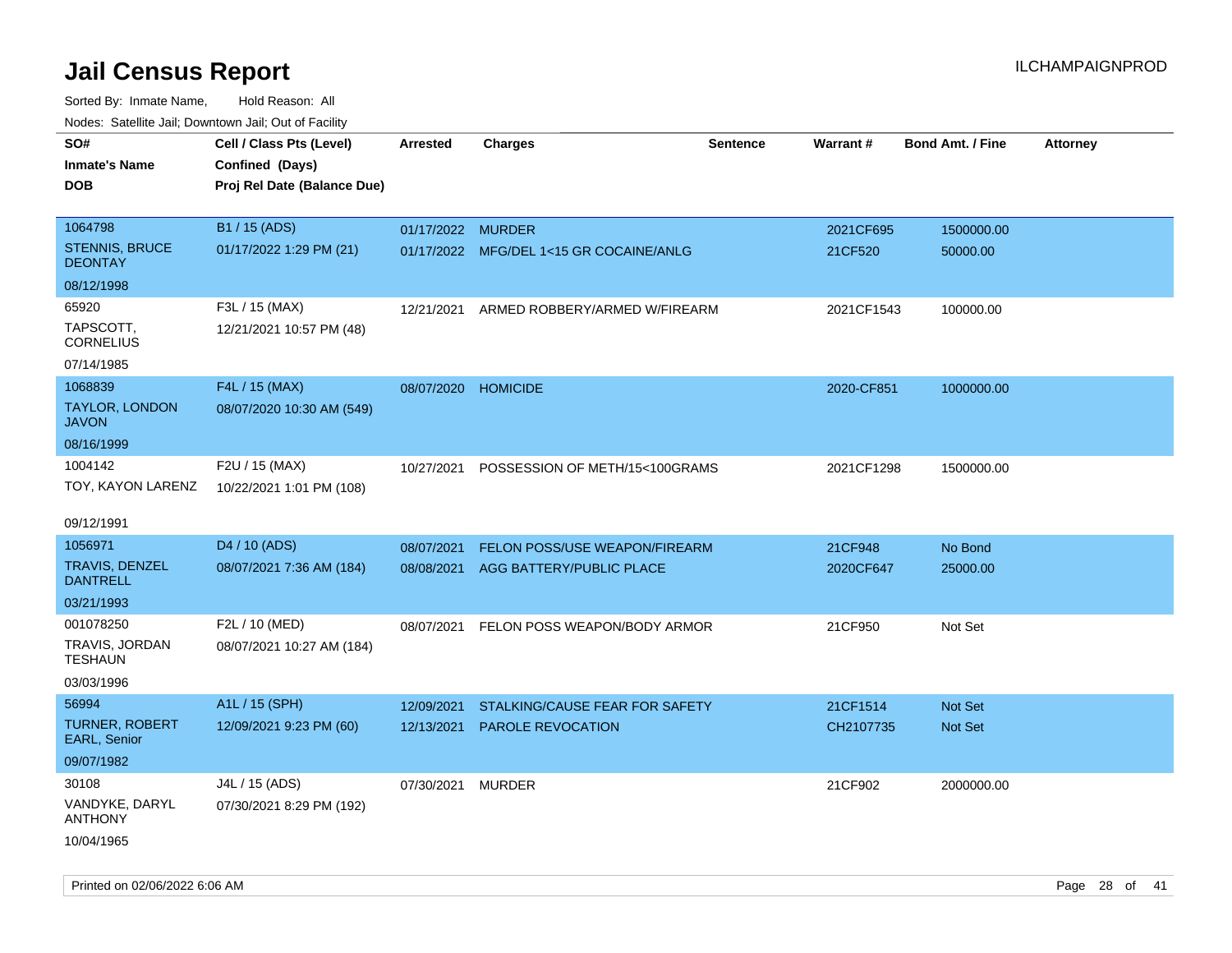Sorted By: Inmate Name, Hold Reason: All Nodes: Satellite Jail; Downtown Jail; Out of Facility

| rouco. Calcillo Jali, Downtown Jali, Out of Facility |                                                                            |                 |                                         |                 |             |                         |                 |
|------------------------------------------------------|----------------------------------------------------------------------------|-----------------|-----------------------------------------|-----------------|-------------|-------------------------|-----------------|
| SO#<br>Inmate's Name<br><b>DOB</b>                   | Cell / Class Pts (Level)<br>Confined (Days)<br>Proj Rel Date (Balance Due) | <b>Arrested</b> | <b>Charges</b>                          | <b>Sentence</b> | Warrant#    | <b>Bond Amt. / Fine</b> | <b>Attorney</b> |
|                                                      |                                                                            |                 |                                         |                 |             |                         |                 |
| 968681                                               | D5 / 15 (ADS)                                                              | 08/27/2021      | AGG CRIM SX AB/VIC 13<18/TRUST          |                 | 2020CF499   | 250000.00               |                 |
| <b>WADE, DEMETRIUS</b><br>DARYL                      | 08/27/2021 2:25 AM (164)                                                   | 08/27/2021      | <b>INDIRECT CRIMINAL CONTEMPT</b>       | 3y (DOC)        | 2021CC16    | No Bond                 |                 |
| 01/07/1987                                           |                                                                            |                 |                                         |                 |             |                         |                 |
| 1070971                                              | H3L / 5 (ADS)                                                              | 12/07/2021      | <b>IDENTITY THEFT/&lt;\$300</b>         |                 | 20CF922     | Not Set                 |                 |
| WEIR, CLINTON<br>HOWARD                              | 12/08/2021 3:45 AM (61)                                                    | 12/07/2021      | <b>RECKLESS DRIVING</b>                 |                 | 19TR2348    | Not Set                 |                 |
| 03/15/1983                                           |                                                                            |                 |                                         |                 |             |                         |                 |
| 54212                                                | E3U / 10 (ADS)                                                             | 12/21/2021      | ARMED VIOLENCE/CATEGORY I               |                 | 21CF1576    | Not Set                 |                 |
| WHITLOCK, GEORGE                                     | 12/21/2021 1:20 PM (48)                                                    | 12/21/2021      | RECEIVE/POSS/SELL STOLEN VEH            |                 | 2021CF669   | 10000.00                |                 |
| ABRAM                                                |                                                                            |                 | 12/21/2021 VIOLATE ORDER PROTECTION     |                 | 2021CM391   | 1000.00                 |                 |
| 11/10/1978                                           |                                                                            |                 |                                         |                 |             |                         |                 |
| 001078709                                            | F3U / 15 (MAX)                                                             | 12/22/2021      | ARMED VIOLENCE/CATEGORY I               |                 | 21CF1586    | Not Set                 |                 |
|                                                      | WILLIAMS, DAVID LEE 12/22/2021 11:00 AM (47)                               |                 |                                         |                 |             |                         |                 |
| 12/18/1989                                           |                                                                            |                 |                                         |                 |             |                         |                 |
| 1058072                                              | A2U / 15 (SPH)                                                             | 02/25/2021      | ARMED HABITUAL CRIMINAL                 |                 |             | Not Set                 |                 |
| WILLIAMS, KENNETH<br><b>BERNARD</b>                  | 02/25/2021 3:24 PM (347)                                                   |                 |                                         |                 |             |                         |                 |
| 10/04/1985                                           |                                                                            |                 |                                         |                 |             |                         |                 |
| 996311                                               | F7L / 10 (MED)                                                             |                 | 01/12/2022 RECEIVE/POSS/SELL STOLEN VEH | 3y(DOC)         | 2021CF524   | No Bond                 |                 |
| WILLIAMS,<br>TRAYSHAUN DEVONTA                       | 01/12/2022 5:31 PM (26)                                                    |                 |                                         |                 |             |                         |                 |
| 02/18/1992                                           |                                                                            |                 |                                         |                 |             |                         |                 |
| 001078711                                            | F9L / 10 (MED)                                                             | 12/22/2021      | AGG DISCHARGE FIREARM/OCC BLDG          |                 | 21CF1585    | Not Set                 |                 |
| <b>WILLIS, RANDY</b><br>RAMEEL                       | 12/22/2021 4:15 PM (47)                                                    |                 |                                         |                 |             |                         |                 |
| 09/10/2003                                           |                                                                            |                 |                                         |                 |             |                         |                 |
| 9326                                                 | $12/5$ (ADS)                                                               | 06/14/2021      | <b>BURGLARY</b>                         |                 | 2020-CF-625 | Not Set                 |                 |
| YOUNG, ANTHONY<br>PAUL                               | 06/14/2021 12:07 PM (238)                                                  |                 |                                         |                 |             |                         |                 |
| 03/13/1954                                           |                                                                            |                 |                                         |                 |             |                         |                 |

Printed on 02/06/2022 6:06 AM Page 29 of 41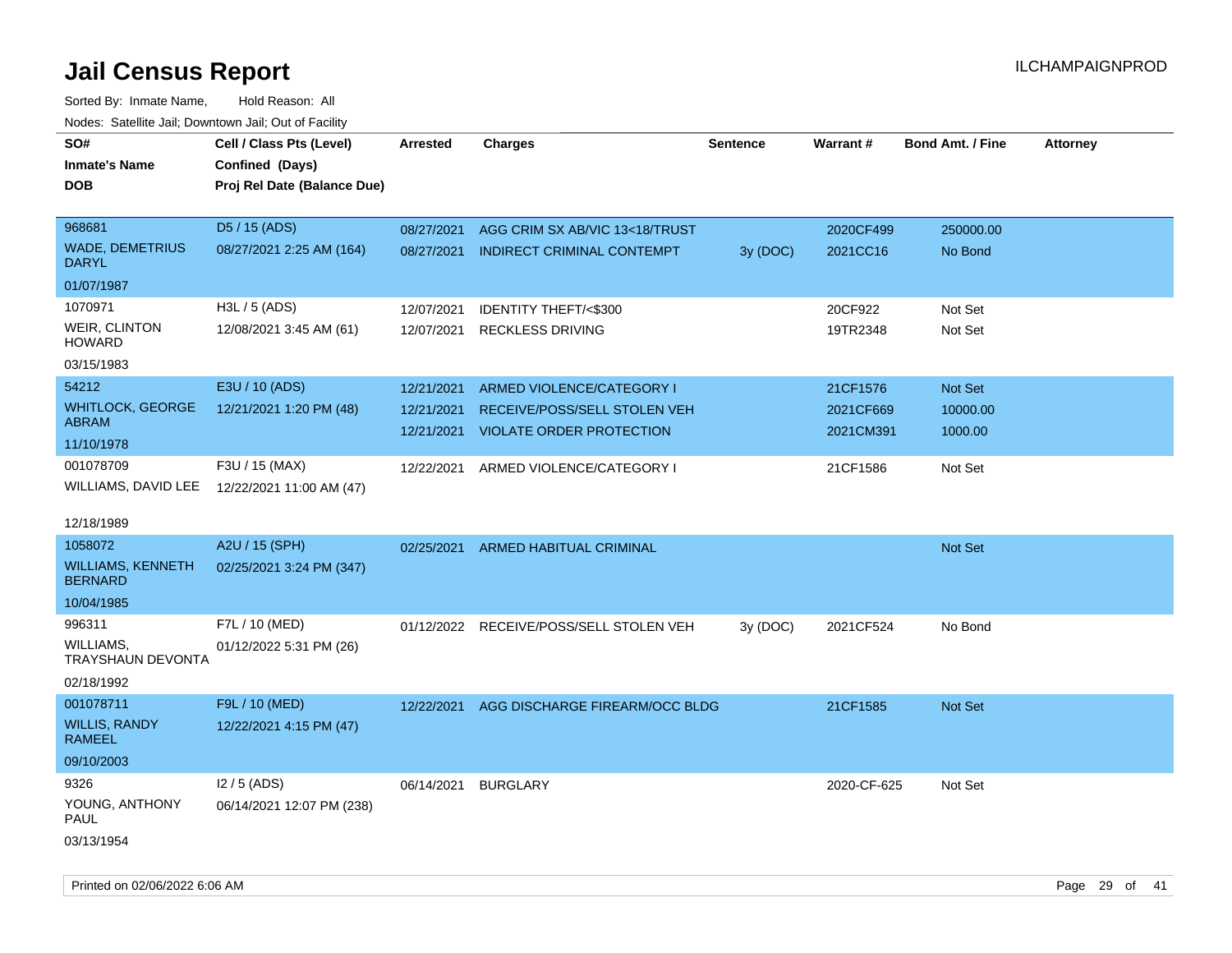Sorted By: Inmate Name, Hold Reason: All Nodes: Satellite Jail; Downtown Jail; Out of Facility

**Total Downtown Jail: 71 Males: 71 Females: 0 Unknown: 0**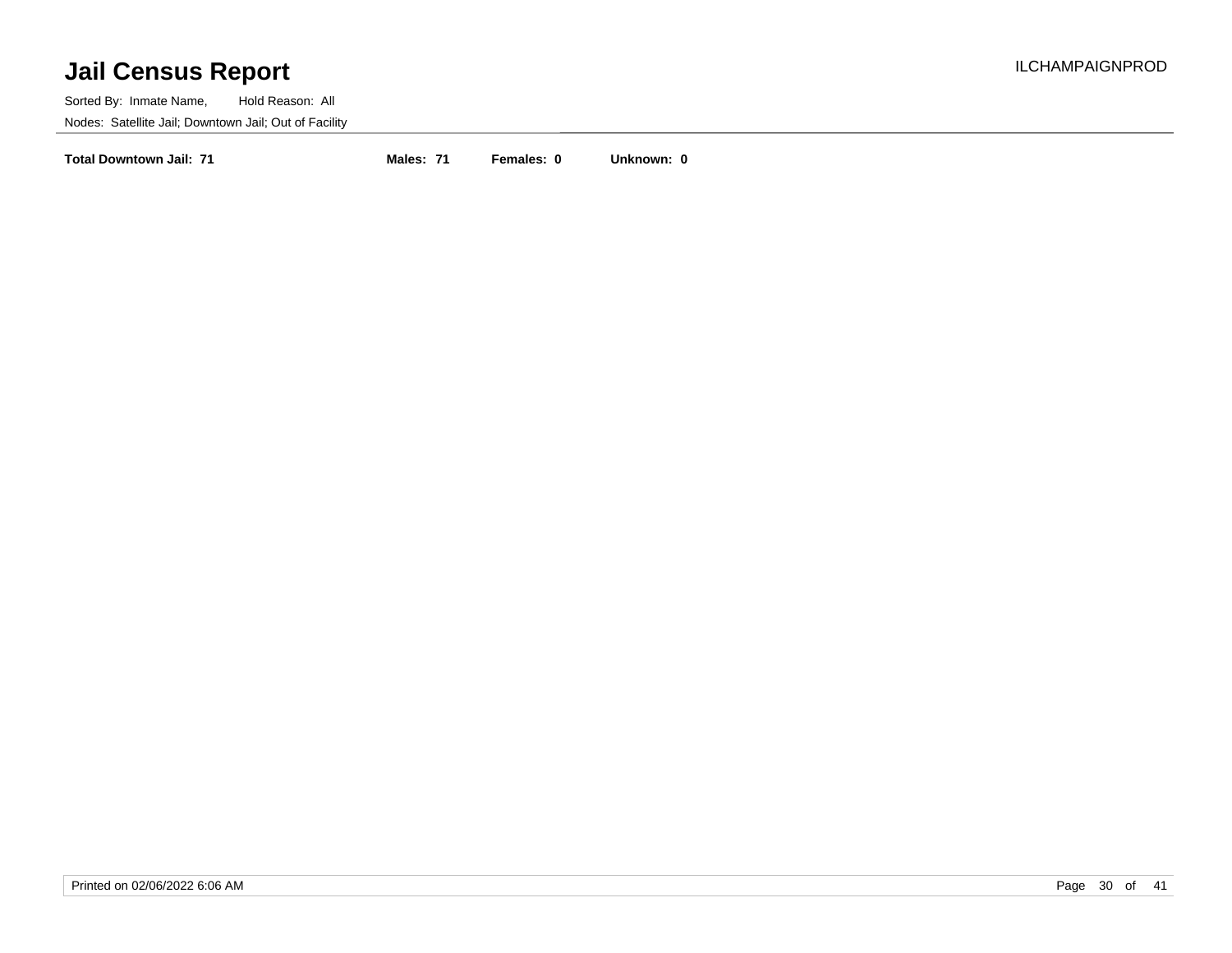|  | <b>Out of Facility</b> |  |
|--|------------------------|--|
|  |                        |  |

| SO#<br><b>Inmate's Name</b>              | Cell / Class Pts (Level)<br>Confined (Days) | <b>Arrested</b> | <b>Charges</b>                     | <b>Sentence</b> | Warrant#  | <b>Bond Amt. / Fine</b> | <b>Attorney</b> |
|------------------------------------------|---------------------------------------------|-----------------|------------------------------------|-----------------|-----------|-------------------------|-----------------|
| <b>DOB</b>                               | Proj Rel Date (Balance Due)                 |                 |                                    |                 |           |                         |                 |
|                                          |                                             |                 |                                    |                 |           |                         |                 |
| 61095                                    | <b>KAN / 10 (ADS)</b>                       | 05/02/2021      | HOME INVASION/CAUSE INJURY         |                 | 2021CF323 | 100000.00               |                 |
| <b>AMOS, DERRICK</b><br><b>JAMES</b>     | 05/02/2021 9:02 PM (281)                    |                 |                                    |                 |           |                         |                 |
| 06/12/1985                               |                                             |                 |                                    |                 |           |                         |                 |
| 19971                                    | <b>EHD</b>                                  | 11/09/2021      | DRIVING RVK/SUSP DUI/SSS 4-9       |                 | 2021CF968 | Not Set                 |                 |
| <b>LYNN</b>                              | BARNESKE, RAYMOND 11/09/2021 9:32 AM (90)   |                 |                                    |                 |           |                         |                 |
| 08/17/1961                               | 5/6/2022 (0.00)                             |                 |                                    |                 |           |                         |                 |
| 516062                                   | <b>KAN / 15 (MAX)</b>                       | 02/22/2021      | <b>PHONE HARASSMENT/2+</b>         |                 | 20CF194   | 5000.00                 |                 |
| <b>BENNETT, JOHN</b><br><b>MICHAEL</b>   | 02/22/2021 10:47 AM (350)                   | 02/22/2021      | AGG DISCH FIR/VEH/PC OFF/FRMAN     |                 | 21CF210   | No Bond                 |                 |
| 04/30/1986                               |                                             |                 |                                    |                 |           |                         |                 |
| 33993                                    | <b>KAN / 10 (MED)</b>                       | 06/14/2021      | AGGRAVATED DOMESTIC BATTERY        |                 | 21CF688   | Not Set                 |                 |
| <b>BOOKER, STEPHON</b>                   | 06/14/2021 7:42 PM (238)                    | 06/14/2021      | POSSESSING A CONTROLLED SUBSTANC   |                 | 21CF657   | Not Set                 |                 |
| <b>MONTELL</b><br>06/11/1971             |                                             | 06/14/2021      | <b>PAROLE REVOCATION</b>           |                 | CH2103612 | No Bond                 |                 |
|                                          |                                             |                 |                                    |                 |           |                         |                 |
| 1074315                                  | <b>KAN / 15 (MAX)</b>                       | 07/27/2021      | AGG DISCHARGE FIREARM/VEH/SCH      |                 | 21CF927   | Not Set                 |                 |
| <b>BRIGGS, PATRICK</b><br><b>MONTAY</b>  | 08/03/2021 4:56 PM (188)                    |                 |                                    |                 |           |                         |                 |
| 08/05/2001                               |                                             |                 |                                    |                 |           |                         |                 |
| 001078065                                | KAN / 10 (ADS)                              | 06/17/2021      | AGG BATTERY/DISCHARGE FIREARM      |                 | 21CF704   | 1000000.00              |                 |
| <b>BROWN, CHARMAN</b><br>LAKEEF          | 06/17/2021 12:32 PM (235)                   |                 |                                    |                 |           |                         |                 |
| 11/30/2002                               |                                             |                 |                                    |                 |           |                         |                 |
| 1038554                                  | <b>KAN / 15 (MAX)</b>                       | 08/18/2021      | DELIVERY OF OR POSSESSION OF W/INT |                 | 21CF1009  | No Bond                 |                 |
| <b>BROWN, CORRION</b><br><b>DEVONTAE</b> | 08/18/2021 5:40 PM (173)                    | 08/18/2021      | <b>ARMED HABITUAL CRIMINAL</b>     |                 | 21CF1162  | <b>Not Set</b>          |                 |
| 04/19/1995                               |                                             |                 |                                    |                 |           |                         |                 |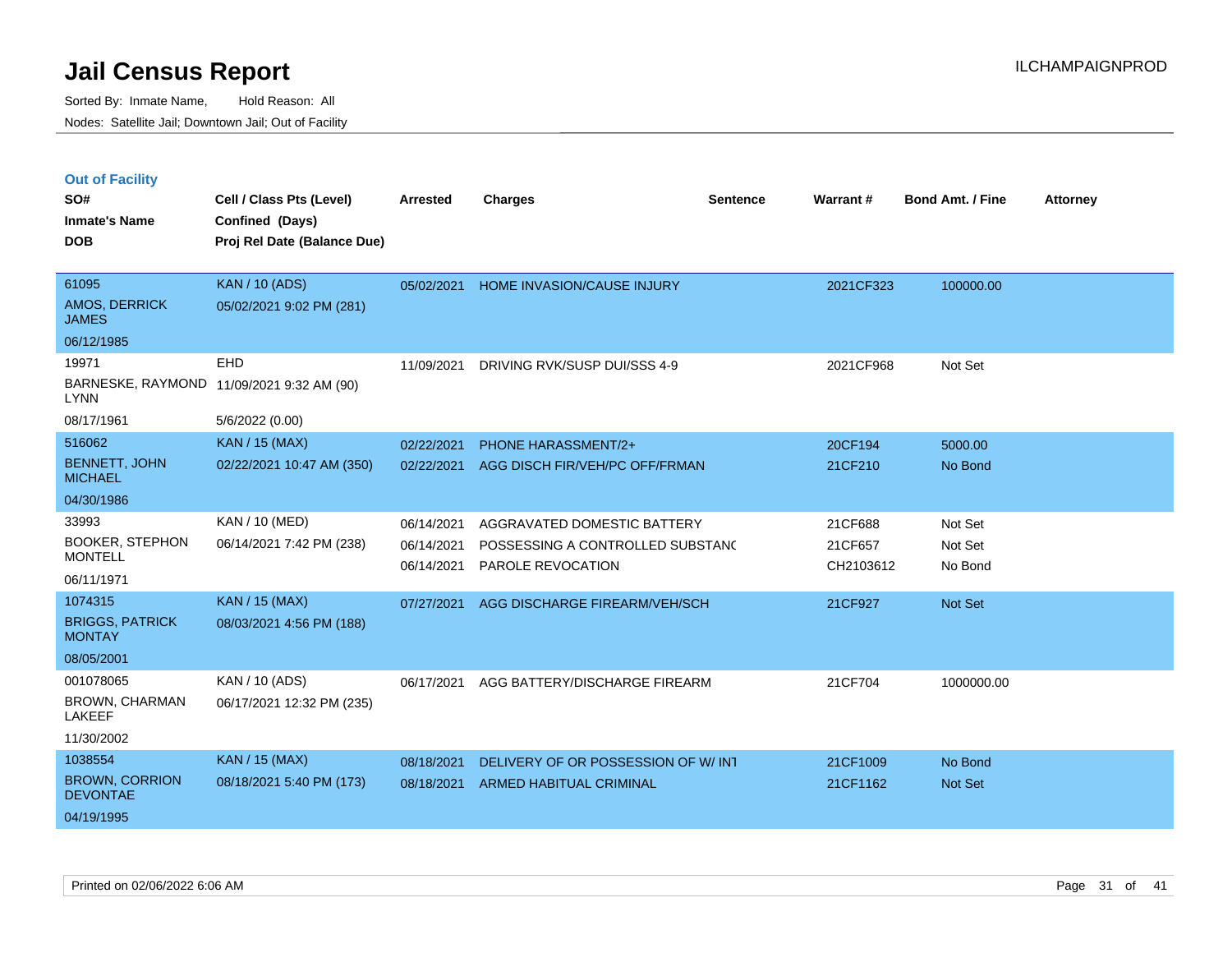| ivouss. Satellite Jali, Downtown Jali, Out of Facility |                                             |            |                                          |                 |            |                         |                 |
|--------------------------------------------------------|---------------------------------------------|------------|------------------------------------------|-----------------|------------|-------------------------|-----------------|
| SO#                                                    | Cell / Class Pts (Level)                    | Arrested   | <b>Charges</b>                           | <b>Sentence</b> | Warrant#   | <b>Bond Amt. / Fine</b> | <b>Attorney</b> |
| Inmate's Name                                          | Confined (Days)                             |            |                                          |                 |            |                         |                 |
| DOB                                                    | Proj Rel Date (Balance Due)                 |            |                                          |                 |            |                         |                 |
|                                                        |                                             |            |                                          |                 |            |                         |                 |
| 1038579                                                | <b>KAN / 15 (MAX)</b>                       | 08/18/2021 | FELON POSS/USE WEAPON/FIREARM            |                 | 21CF1010   | Not Set                 |                 |
| <b>BROWN, MARKEL</b><br>rikki                          | 08/18/2021 2:05 PM (173)                    |            |                                          |                 |            |                         |                 |
| 01/06/1995                                             |                                             |            |                                          |                 |            |                         |                 |
| 1003006                                                | KAN / 15 (MAX)                              | 08/19/2021 | FELON POSS/USE MACHINE GUN               |                 | 21CF1011   | No Bond                 |                 |
| BROWN, ROCKEITH<br>JAVONTE                             | 08/19/2021 12:55 AM (172)                   |            |                                          |                 |            |                         |                 |
| 07/23/1991                                             |                                             |            |                                          |                 |            |                         |                 |
| 995894                                                 | <b>KAN / 10 (ADS)</b>                       | 12/28/2021 | FELON POSSESS WEAPON/2ND+                | 5y (DOC)        | 2020CF709  | No Bond                 |                 |
|                                                        | BUTLER, JAMES LYNN 12/28/2021 11:05 AM (41) |            |                                          |                 |            |                         |                 |
|                                                        |                                             |            |                                          |                 |            |                         |                 |
| 12/04/1991                                             |                                             |            |                                          |                 |            |                         |                 |
| 987334                                                 | KAN / 15 (MAX)                              |            | 03/10/2021 ATTEMPT (FIRST DEGREE MURDER) |                 | 19CF689    | Not Set                 |                 |
| CAIN, ISAIAH<br><b>DEPRIEST</b>                        | 03/10/2021 2:22 PM (334)                    |            |                                          |                 |            |                         |                 |
| 12/23/1990                                             |                                             |            |                                          |                 |            |                         |                 |
| 001078638                                              | <b>EHD</b>                                  | 12/15/2021 | DRIVING ON SUSPENDED LICENSE             |                 | 2021TR1120 | <b>Not Set</b>          |                 |
| CAMPBELL, CARLA<br><b>GISSELLE</b>                     | 12/15/2021 11:03 AM (54)                    |            |                                          |                 |            |                         |                 |
| 08/12/1980                                             | 2/12/2022 (0.00)                            |            |                                          |                 |            |                         |                 |
| 992962                                                 | KAN / 15 (ADS)                              | 05/25/2021 | MURDER/INTENT TO KILL/INJURE             |                 | 2018CF1045 | 1000000.00              |                 |
| CAMPBELL, KEITH<br>KNAQEEB                             | 05/25/2021 1:19 PM (258)                    |            |                                          |                 |            |                         |                 |
| 07/22/1991                                             |                                             |            |                                          |                 |            |                         |                 |
| 001078576                                              | <b>KAN / 15 (MAX)</b>                       | 11/09/2021 | UNLAWFUL USE OF A WEAPON                 |                 | 21CF1383   | <b>Not Set</b>          |                 |
| <b>CARTER, DEMONDRE</b><br>DAVON                       | 11/09/2021 6:01 PM (90)                     |            |                                          |                 |            |                         |                 |
| 05/27/2001                                             |                                             |            |                                          |                 |            |                         |                 |
| 1064992                                                | KAN / 15 (MAX)                              | 09/20/2021 | ARMED VIOLENCE/CATEGORY I                |                 | 21CF1137   | Not Set                 |                 |
| CARTER, KEJUAN<br>JAVONTE                              | 09/20/2021 11:42 PM (140)                   |            |                                          |                 |            |                         |                 |
| 06/27/1998                                             |                                             |            |                                          |                 |            |                         |                 |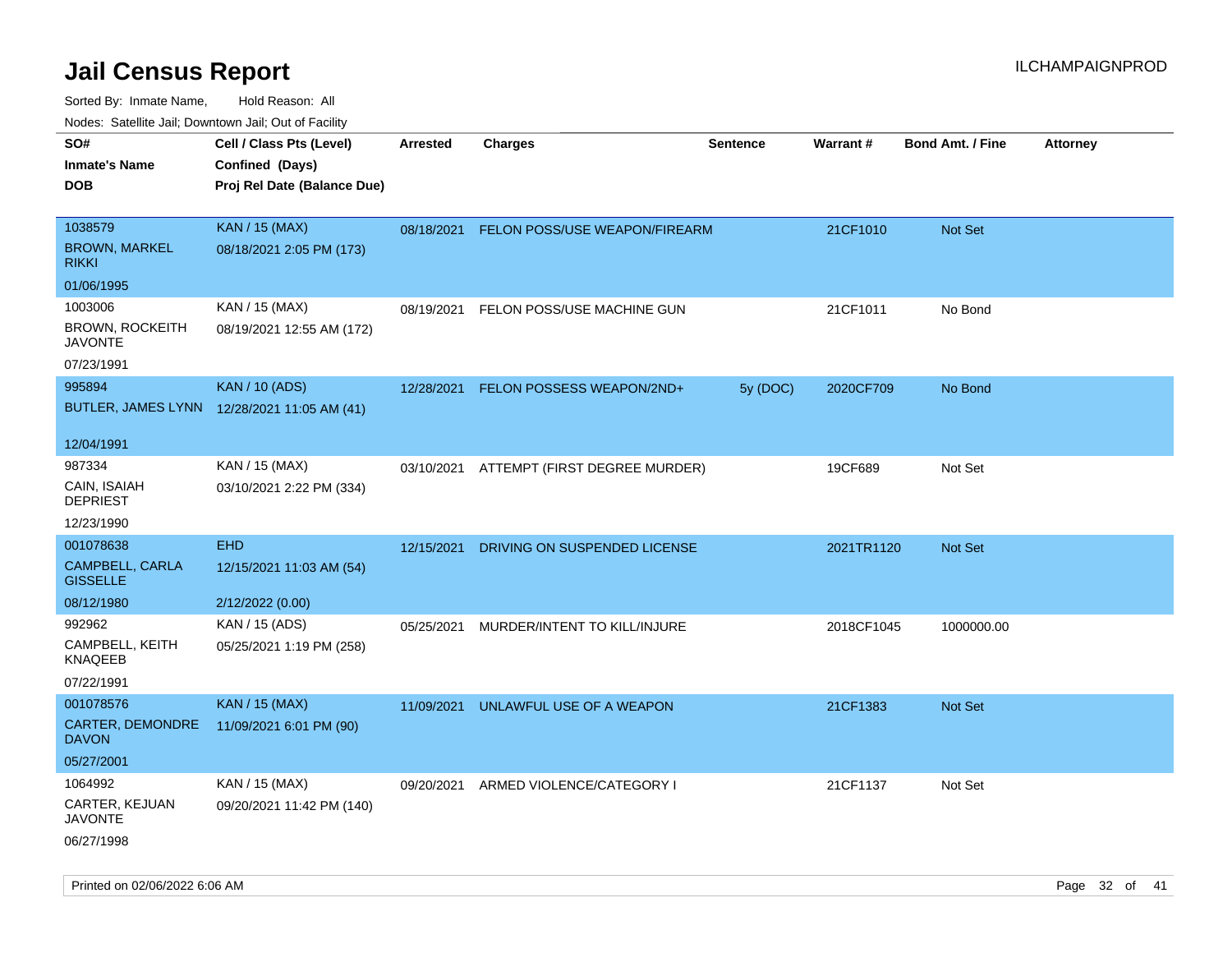| SO#<br><b>Inmate's Name</b><br><b>DOB</b>        | Cell / Class Pts (Level)<br>Confined (Days)<br>Proj Rel Date (Balance Due) | <b>Arrested</b>          | <b>Charges</b>                                          | <b>Sentence</b> | Warrant#             | <b>Bond Amt. / Fine</b> | <b>Attorney</b> |
|--------------------------------------------------|----------------------------------------------------------------------------|--------------------------|---------------------------------------------------------|-----------------|----------------------|-------------------------|-----------------|
| 001078729<br><b>CARTER, TROY</b><br><b>DEMON</b> | <b>KAN / 15 (ADS)</b><br>01/02/2022 10:29 AM (36)                          |                          | 01/02/2022 MURDER/INTENT TO KILL/INJURE                 |                 | 20CF396              | 1000000.00              |                 |
| 01/02/2004                                       |                                                                            |                          |                                                         |                 |                      |                         |                 |
| 001078461                                        | KAN / 10 (MED)                                                             | 10/07/2021               | AGG UNLAWFUL USE WEAPON/PERSON                          |                 | 2021CF1209           | No Bond                 |                 |
| COLE, ERIC JOSE                                  | 10/08/2021 12:25 AM (122)                                                  | 10/07/2021               | AGG DOMESTIC BATTERY/STRANGLE                           |                 | 2021CF1208           | Not Set                 |                 |
| 01/24/2002                                       |                                                                            | 10/08/2021               | <b>HARASS WITNESS/FAMILY MBR/REP</b>                    |                 | 21CF1218             | Not Set                 |                 |
| 1048488                                          | <b>KAN / 10 (ADS)</b>                                                      | 12/30/2021               | ARMED VIOLENCE/CATEGORY I                               |                 | 2022CF4              | Not Set                 |                 |
| COLSON, WAYNE<br><b>ARTHUR, Third</b>            | 12/30/2021 8:27 AM (39)                                                    |                          |                                                         |                 |                      |                         |                 |
| 10/14/1995                                       |                                                                            |                          |                                                         |                 |                      |                         |                 |
| 57733                                            | KAN / 15 (SPH)                                                             | 02/25/2020               | <b>HOMICIDE</b>                                         |                 | 2020-CF250           | 2000000.00              |                 |
| CRAIG, ANTOINE<br>DARRELL                        | 02/25/2020 4:08 PM (713)                                                   | 02/25/2020               | FELON POSS/USE WEAPON/FIREARM                           |                 | 19CF-1827            | 80000.00                |                 |
| 10/09/1982                                       |                                                                            |                          |                                                         |                 |                      |                         |                 |
| 001077939                                        | <b>KAN / 10 (MED)</b>                                                      | 05/10/2021               | FIREARM/FOID INVALID/NOT ELIG                           |                 | 21CF526              | No Bond                 |                 |
| <b>CROSS, PATRICK</b><br><b>DONTRELLE</b>        | 05/10/2021 7:31 PM (273)                                                   | 06/02/2021               | POSS STOLEN VEHICLE > \$25,000                          |                 | 21CF612              | Not Set                 |                 |
| 11/07/2001                                       |                                                                            |                          |                                                         |                 |                      |                         |                 |
| 49972                                            | KAN / 10 (ADS)                                                             |                          | 01/03/2022 FELON POSS/USE WEAPON/FIREARM                | 2y (DOC)        | 20CF1476             | No Bond                 |                 |
| DICKERSON,<br><b>RAYMOND COLLIER</b>             | 01/03/2022 11:10 AM (35)                                                   |                          |                                                         |                 |                      |                         |                 |
| 08/16/1978                                       |                                                                            |                          |                                                         |                 |                      |                         |                 |
| 1061304                                          | <b>KAN / 15 (MAX)</b>                                                      | 10/11/2021               | <b>ARMED HABITUAL CRIMINAL</b>                          |                 | 21CF1226             | No Bond                 |                 |
| <b>DORRIS, KEMION</b><br><b>DAETOCE</b>          | 10/11/2021 7:30 PM (119)                                                   | 10/11/2021<br>10/11/2021 | <b>ARMED HABITUAL CRIMINAL</b><br>HOME INVASION/FIREARM |                 | 21CF1227<br>21CF1228 | No Bond<br>No Bond      |                 |
| 11/19/1997                                       |                                                                            |                          |                                                         |                 |                      |                         |                 |
| 1048528                                          | <b>EHD</b>                                                                 | 01/11/2022               | DRIVING RVK/SUSP DUI/SSS 3RD                            |                 | 2021CF828            | Not Set                 |                 |
| FREEMAN, TAMISHA<br><b>NICOLE</b>                | 01/11/2022 9:20 AM (27)                                                    |                          |                                                         |                 |                      |                         |                 |
| 04/24/1985                                       | 2/9/2022 (0.00)                                                            |                          |                                                         |                 |                      |                         |                 |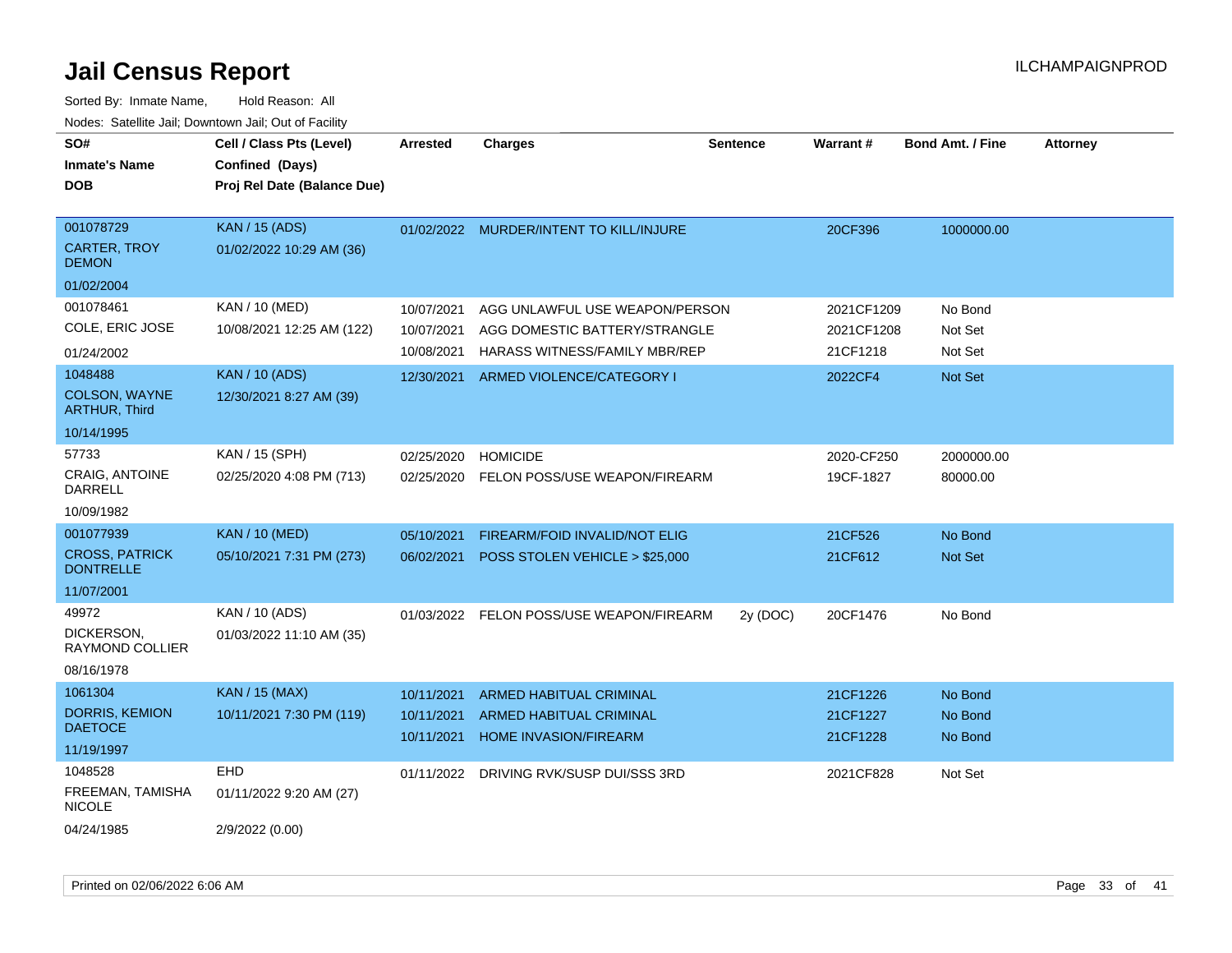| SO#<br><b>Inmate's Name</b><br><b>DOB</b>         | Cell / Class Pts (Level)<br>Confined (Days)<br>Proj Rel Date (Balance Due) | <b>Arrested</b> | <b>Charges</b>                         | <b>Sentence</b> | Warrant#  | <b>Bond Amt. / Fine</b> | <b>Attorney</b> |
|---------------------------------------------------|----------------------------------------------------------------------------|-----------------|----------------------------------------|-----------------|-----------|-------------------------|-----------------|
| 001077363<br><b>GARY, DAKOTA</b><br><b>TREVON</b> | <b>KAN / 25 (SPH)</b><br>10/30/2020 10:41 AM (465)                         | 10/30/2020      | <b>HOME INVASION/FIREARM</b>           | 10y (DOC)       | 20CF1202  | 500000.00               |                 |
| 12/31/2001                                        |                                                                            |                 |                                        |                 |           |                         |                 |
| 1013012                                           | KAN / 15 (MAX)                                                             | 07/08/2021      | FELON POSS/USE FIREARM PRIOR           |                 | 21CF798   | Not Set                 |                 |
|                                                   | GARY, XAVIER LAMAR  07/08/2021 9:24 AM (214)                               | 07/08/2021      | ATTEMPT (FIRST DEGREE MURDER)          |                 | 2021CF790 | 1000000.00              |                 |
| 12/14/1991                                        |                                                                            | 07/08/2021      | FELON POSS/USE FIREARM PRIOR           |                 | 2020CF650 | 25000.00                |                 |
| 952666                                            | <b>EHD</b>                                                                 | 01/25/2022      | DRIVING ON REVOKED LICENSE             |                 | 2021TR175 | <b>Not Set</b>          |                 |
| Junior                                            | GILL, MICHAEL LAMAR, 01/25/2022 10:05 AM (13)                              |                 |                                        |                 |           |                         |                 |
| 12/07/1986                                        | 3/10/2022 (0.00)                                                           |                 |                                        |                 |           |                         |                 |
| 1065946                                           | KAN / 10 (MED)                                                             | 09/04/2021      | AGG BATTERY/DISCHARGE FIREARM          |                 | 21CF1057  | 750000.00               |                 |
| GODBOLT, DESMOND<br><b>DEVONTAE</b>               | 09/04/2021 1:17 AM (156)                                                   | 09/04/2021      | RESIST/OBSTRUCTING A PEACE OFFICEF     |                 | 21CM407   | Not Set                 |                 |
| 11/15/1997                                        |                                                                            |                 |                                        |                 |           |                         |                 |
| 1070118                                           | KAN / 15 (MAX)                                                             | 08/31/2021      | AGGRAVATED DOMESTIC BATTERY            |                 | 21CF1049  | No Bond                 |                 |
| <b>GRAHAM, CORTEZ</b><br><b>LAMON</b>             | 08/31/2021 9:32 PM (160)                                                   | 09/02/2021      | PROBATION VIOLATION                    |                 | 21CF55    | Not Set                 |                 |
| 03/31/1976                                        |                                                                            |                 |                                        |                 |           |                         |                 |
| 1076506                                           | KAN / 15 (MAX)                                                             | 09/17/2021      | AGG UUW/PERSON/CM THREAT VIOL          |                 | 21CF1131  | Not Set                 |                 |
|                                                   | GRAY, JAMARH EMERE 09/17/2021 10:41 AM (143)                               | 09/20/2021      | DOMESTIC BATTERY                       |                 | 21CM430   | Not Set                 |                 |
| 06/21/2003                                        |                                                                            |                 |                                        |                 |           |                         |                 |
| 001077887                                         | <b>EHD</b>                                                                 |                 | 01/11/2022 AGG DUI/LIC SUSP OR REVOKED |                 | 2021CF466 | <b>Not Set</b>          |                 |
| <b>HENRY, ROBERT</b><br><b>GORDON</b>             | 01/11/2022 11:02 AM (27)                                                   |                 |                                        |                 |           |                         |                 |
| 12/16/1952                                        | 2/7/2022 (0.00)                                                            |                 |                                        |                 |           |                         |                 |
| 1045186                                           | KAN / 15 (MAX)                                                             | 08/16/2021      | ARMED VIOLENCE/CATEGORY I              |                 | 21CF934   | 1000000.00              |                 |
| HOLBROOK, JOHNNIE<br><b>MATHIS</b>                | 08/16/2021 11:07 AM (175)                                                  | 08/16/2021      | FELON POSS/USE WEAPON/FIREARM          |                 | 19CF968   | Not Set                 |                 |
|                                                   |                                                                            | 08/16/2021      | AGG FLEEING POLICE/21 MPH OVER         |                 | 21CF988   | Not Set                 |                 |
| 07/19/1996                                        |                                                                            | 08/16/2021      | FELON POSS/USE WEAPON/FIREARM          |                 | 21CF989   | Not Set                 |                 |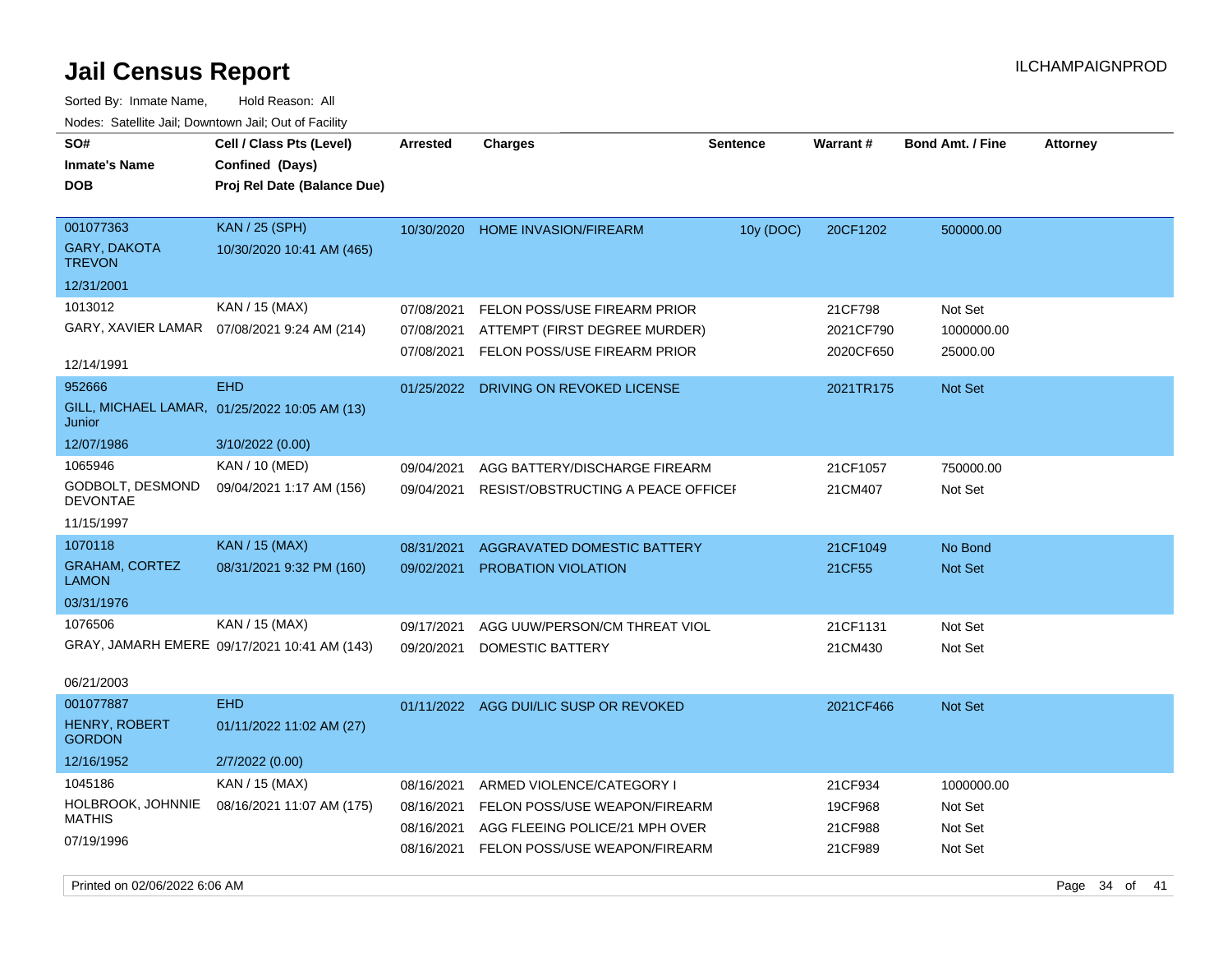| SO#<br><b>Inmate's Name</b><br><b>DOB</b> | Cell / Class Pts (Level)<br>Confined (Days)<br>Proj Rel Date (Balance Due) | <b>Arrested</b> | <b>Charges</b>                         | <b>Sentence</b> | Warrant#                | <b>Bond Amt. / Fine</b> | <b>Attorney</b> |  |
|-------------------------------------------|----------------------------------------------------------------------------|-----------------|----------------------------------------|-----------------|-------------------------|-------------------------|-----------------|--|
| 001078146                                 | <b>KAN / 15 (MAX)</b>                                                      | 07/09/2021      | AGG BATTERY/DISCHARGE FIREARM          |                 | 21CF795                 | 1000000.00              |                 |  |
| <b>HUNT, TEIGAN</b><br><b>JAZAIREO</b>    | 07/09/2021 12:41 PM (213)                                                  | 07/09/2021      | ARMED ROBBERY/ARMED W/FIREARM          |                 | 21CF806                 | Not Set                 |                 |  |
| 05/14/2003                                |                                                                            |                 |                                        |                 |                         |                         |                 |  |
| 989743                                    | KAN / 15 (ADS)                                                             | 04/13/2021      | AGG DISCHARGE FIREARM/VEH/SCH          |                 | 21CF400                 | Not Set                 |                 |  |
| JACKSON, STEVE<br>ALLEN                   | 04/13/2021 2:45 AM (300)                                                   | 04/13/2021      | AGGRAVATED DOMESTIC BATTERY            |                 | 21CF399                 | Not Set                 |                 |  |
| 06/04/1991                                |                                                                            |                 |                                        |                 |                         |                         |                 |  |
| 1076450                                   | <b>KAN / 15 (MAX)</b>                                                      | 06/25/2020      | AGG DISCHARGE OF A FIREARM             |                 | 6y/0m/0d (DOI 2020CF703 | Not Set                 |                 |  |
| <b>JONES, CARLOS</b><br><b>ANTONIO</b>    | 06/25/2020 2:13 PM (592)                                                   | 11/02/2020      | <b>HOME INVASION/FIREARM</b>           | 11y (DOC)       | 20CF1204                | No Bond                 |                 |  |
| 11/18/2001                                |                                                                            |                 |                                        |                 |                         |                         |                 |  |
| 001078401                                 | KAN / 10 (ADS)                                                             | 09/19/2021      | UNLAWFUL VEHICULAR INVASION            |                 | 21CF1134                | Not Set                 |                 |  |
| KNIGHT, ERIC                              | 09/19/2021 7:32 PM (141)                                                   | 09/19/2021      | HRSMT/THREATEN PERSON/KILL             |                 | 2021CF561               | 50000.00                |                 |  |
| 07/11/1991                                |                                                                            | 09/21/2021      | <b>BURGLARY</b>                        |                 | 21CF1139                | Not Set                 |                 |  |
| 1002591                                   | <b>EHD</b>                                                                 |                 | 01/11/2022 AGG DUI/LIC SUSP OR REVOKED |                 | 2020CF1399              | Not Set                 |                 |  |
| <b>KRAUS, MARY</b><br><b>KATHERINE</b>    | 01/11/2022 11:54 AM (27)                                                   |                 |                                        |                 |                         |                         |                 |  |
| 04/13/1959                                | 2/22/2022 (0.00)                                                           |                 |                                        |                 |                         |                         |                 |  |
| 1064445                                   | KAN / 15 (MAX)                                                             | 04/23/2021      | AGG DISCHARGE FIREARM/OCC VEH          |                 | 2021CF295               | 500000.00               |                 |  |
| LARUE, TERENCE                            | 04/23/2021 11:18 AM (290)                                                  | 04/23/2021      | POSSESS 15<100 GRAMS COCAINE           |                 | 19CF1052                | 10000.00                |                 |  |
| <b>TRAMEL</b>                             |                                                                            | 04/23/2021      | FELON POSS/USE FIREARM/PAROLE          |                 | 21CF899                 | Not Set                 |                 |  |
| 12/23/1998                                |                                                                            |                 |                                        |                 |                         |                         |                 |  |
| 001078237                                 | <b>KAN / 15 (ADS)</b>                                                      | 08/03/2021      | AGG DISCHARGE FIREARM/OCC VEH          |                 | 21CF928                 | No Bond                 |                 |  |
| <b>LAWS, TERON</b><br><b>RAMONTE</b>      | 08/03/2021 6:29 PM (188)                                                   |                 |                                        |                 |                         |                         |                 |  |
| 04/03/2001                                |                                                                            |                 |                                        |                 |                         |                         |                 |  |
| 001078470                                 | KAN / 15 (MAX)                                                             | 10/10/2021      | MURDER/INTENT TO KILL/INJURE           |                 | 21CF1221                | Not Set                 |                 |  |
| LEE, AMAHRION<br>JA'MERE                  | 10/10/2021 1:23 PM (120)                                                   |                 |                                        |                 |                         |                         |                 |  |
| 11/05/2002                                |                                                                            |                 |                                        |                 |                         |                         |                 |  |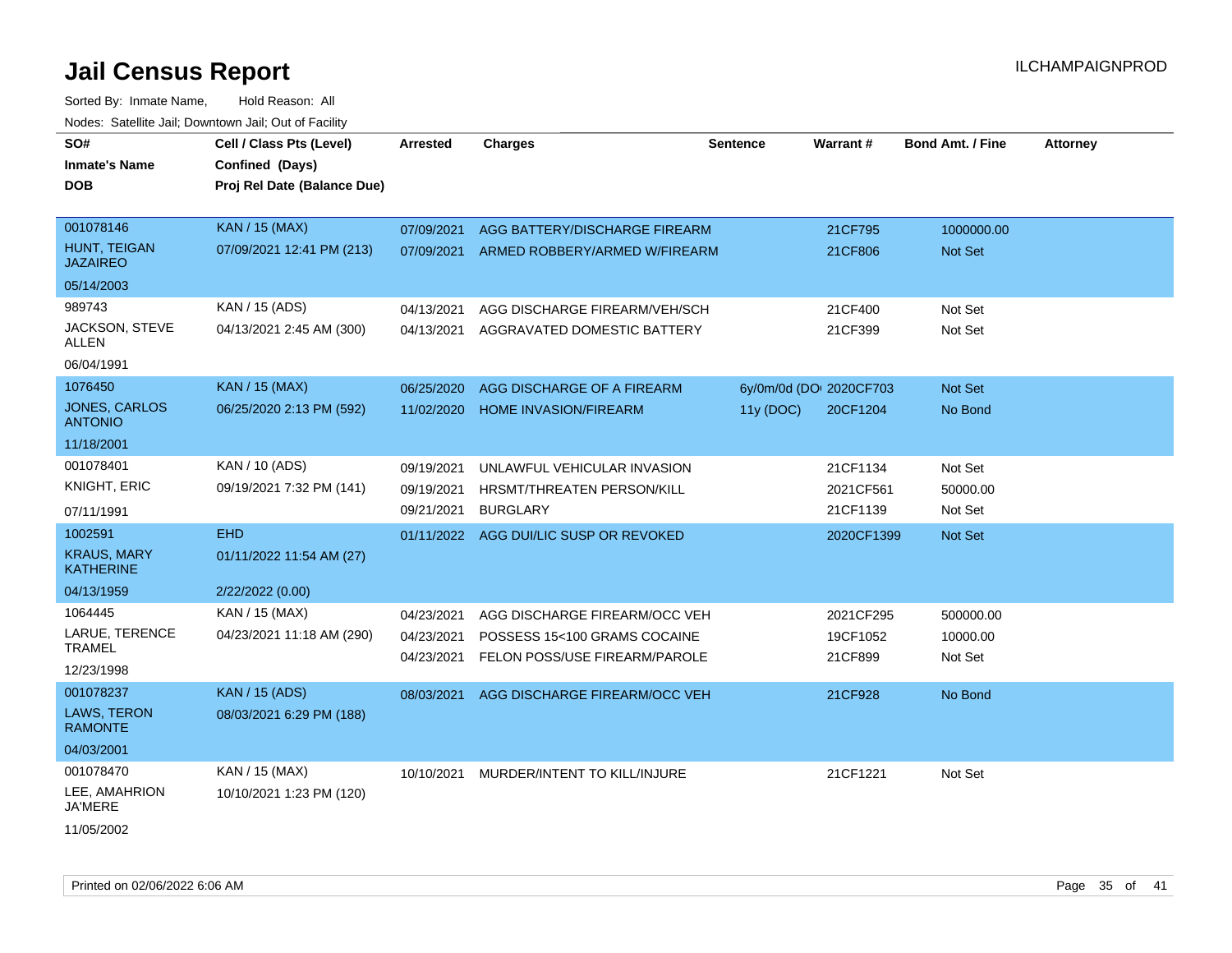Sorted By: Inmate Name, Hold Reason: All Nodes: Satellite Jail; Downtown Jail; Out of Facility

| SO#                                      | Cell / Class Pts (Level)    | <b>Arrested</b>      | <b>Charges</b>                           | <b>Sentence</b> | Warrant#    | <b>Bond Amt. / Fine</b> | <b>Attorney</b> |
|------------------------------------------|-----------------------------|----------------------|------------------------------------------|-----------------|-------------|-------------------------|-----------------|
| <b>Inmate's Name</b>                     | Confined (Days)             |                      |                                          |                 |             |                         |                 |
| <b>DOB</b>                               | Proj Rel Date (Balance Due) |                      |                                          |                 |             |                         |                 |
|                                          |                             |                      |                                          |                 |             |                         |                 |
| 56792                                    | <b>KAN / 10 (MED)</b>       | 02/02/2021           | <b>ARMED HABITUAL CRIMINAL</b>           |                 | 2021CF141   | 500000.00               |                 |
| LILLARD, LAWRENCE<br><b>TYRONE</b>       | 02/02/2021 2:11 PM (370)    | 02/22/2021           | DRIVING ON REVOKED LICENSE               |                 | 21TR426     | 5000.00                 |                 |
| 10/20/1982                               |                             |                      |                                          |                 |             |                         |                 |
| 40877                                    | <b>EHD</b>                  | 02/01/2022 AGG DUI/3 |                                          |                 | 2020CF986   | Not Set                 |                 |
| MABRY-HALL.<br><b>REBECCA SUE</b>        | 02/01/2022 9:32 AM (6)      |                      |                                          |                 |             |                         |                 |
| 03/21/1971                               | 5/1/2022 (0.00)             |                      |                                          |                 |             |                         |                 |
| 001078575                                | <b>KAN / 10 (MED)</b>       | 11/09/2021           | <b>GUNRUNNING</b>                        |                 | 21CF1330    | 750000.00               |                 |
| MCLAURIN, KEYON A                        | 11/09/2021 12:41 PM (90)    |                      |                                          |                 |             |                         |                 |
| 11/19/2002                               |                             |                      |                                          |                 |             |                         |                 |
| 1011046                                  | KAN / 15 (ADS)              | 04/10/2021           | ATTEMPT (FIRST DEGREE MURDER)            |                 | 21CF392     | Not Set                 |                 |
| MILES, DARRION<br><b>ANTONIO KEVONTA</b> | 04/11/2021 12:46 AM (302)   |                      |                                          |                 |             |                         |                 |
| 03/18/1990                               |                             |                      |                                          |                 |             |                         |                 |
| 001077278                                | KAN / 15 (MAX)              | 10/06/2020           | MURDER/INTENT TO KILL/INJURE             |                 | 2020CF146   | 2000000.00              |                 |
| MILLER, D'ANDRE                          | 10/06/2020 12:49 PM (489)   | 10/06/2020           | AGG FLEEING POLICE/21 MPH OVER           |                 | 2019CF1171  | 50000.00                |                 |
| 09/08/1986                               |                             |                      |                                          |                 |             |                         |                 |
| 001078712                                | KAN / 10 (MED)              | 12/23/2021           | AGG DISCH FIREARM/1ST AID PERS           |                 | 21CF1581    | Not Set                 |                 |
| MONTGOMERY,<br><b>RASHARD MYKI</b>       | 12/23/2021 4:27 PM (46)     |                      |                                          |                 |             |                         |                 |
| 11/05/2001                               |                             |                      |                                          |                 |             |                         |                 |
| 1026477                                  | <b>KAN / 15 (ADS)</b>       | 09/21/2021           | AGG DISCHARGE FIREARM/OCC VEH            |                 | 21CF1138    | <b>Not Set</b>          |                 |
| NEWBILL, DEVONTRE<br><b>LAMONT</b>       | 09/21/2021 2:27 AM (139)    | 09/22/2021           | <b>PROBATION VIOLATION</b>               |                 | 20CF577     | Not Set                 |                 |
| 11/22/1993                               |                             |                      |                                          |                 |             |                         |                 |
| 1072907                                  | <b>KAN</b>                  | 07/14/2021           | CRIMINAL DAMAGE <\$500/SCHOOL            |                 | 2021CF840   | 5000.00                 |                 |
| NIKOLAEV, YEVGENIY                       | 07/14/2021 10:10 PM (208)   |                      | 07/14/2021 ATTEMPT (FIRST DEGREE MURDER) |                 | 2021-CF-832 | 2000000.00              |                 |
|                                          |                             |                      |                                          |                 |             |                         |                 |

10/06/1983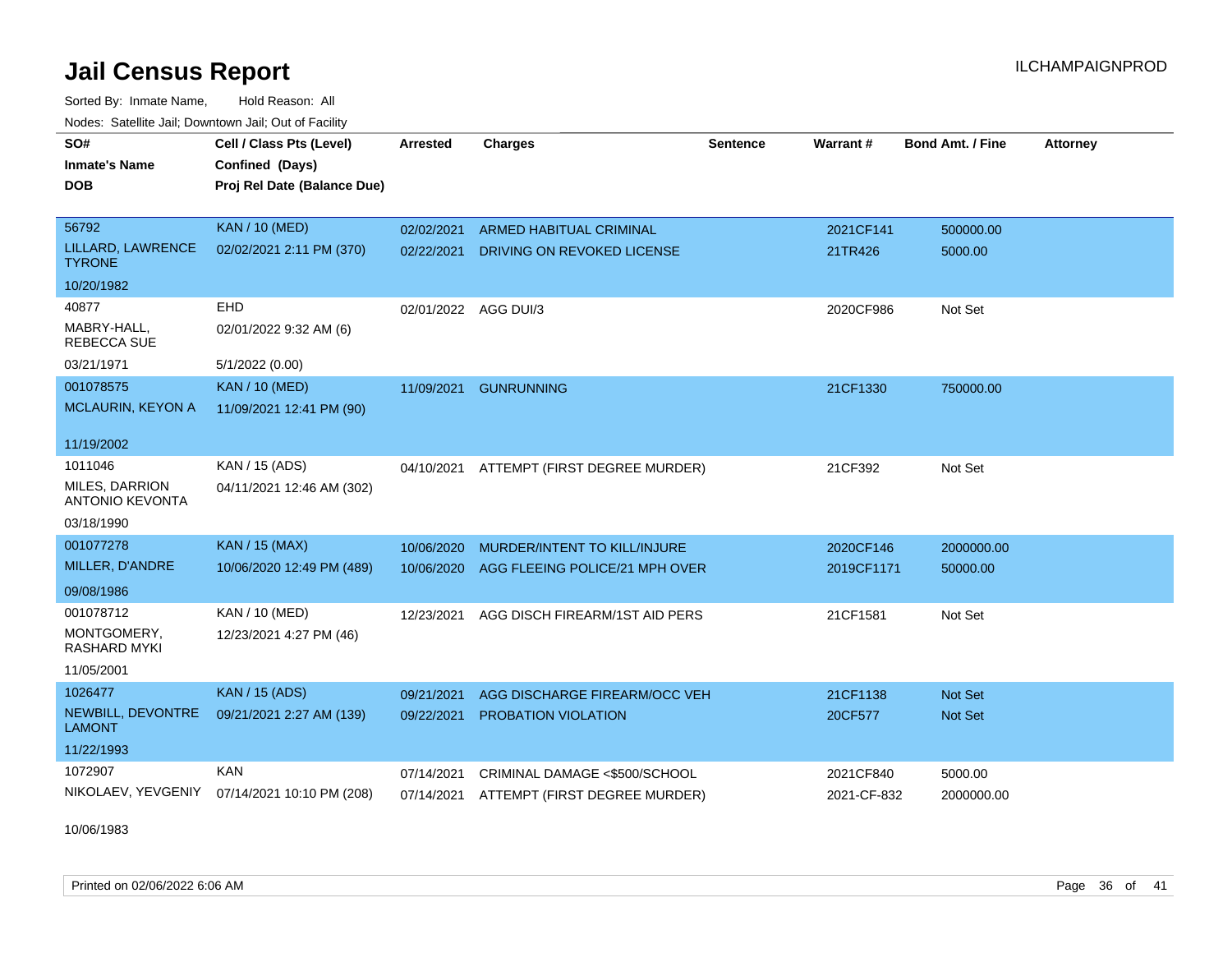| routes. Saleline Jali, Downlown Jali, Out of Facility |                                               |                 |                                          |                 |            |                         |                 |
|-------------------------------------------------------|-----------------------------------------------|-----------------|------------------------------------------|-----------------|------------|-------------------------|-----------------|
| SO#                                                   | Cell / Class Pts (Level)                      | <b>Arrested</b> | <b>Charges</b>                           | <b>Sentence</b> | Warrant#   | <b>Bond Amt. / Fine</b> | <b>Attorney</b> |
| <b>Inmate's Name</b>                                  | Confined (Days)                               |                 |                                          |                 |            |                         |                 |
| <b>DOB</b>                                            | Proj Rel Date (Balance Due)                   |                 |                                          |                 |            |                         |                 |
|                                                       |                                               |                 |                                          |                 |            |                         |                 |
| 22129                                                 | <b>EHD</b>                                    | 01/25/2022      | <b>DUI INTOXICATING COMPOUND</b>         |                 | 2021DT155  | <b>Not Set</b>          |                 |
|                                                       | OAKLEY, ALAN RUFUS 01/25/2022 9:10 AM (13)    |                 |                                          |                 |            |                         |                 |
|                                                       |                                               |                 |                                          |                 |            |                         |                 |
| 04/05/1963                                            | 2/7/2022 (0.00)                               |                 |                                          |                 |            |                         |                 |
| 001078558                                             | <b>KAN / 10 (MED)</b>                         | 11/03/2021      | UNLAWFUL USE OF A WEAPON                 |                 | 21CF1352   | Not Set                 |                 |
| PARRISH, DOMINIC<br><b>WALTER</b>                     | 11/03/2021 1:25 PM (96)                       |                 |                                          |                 |            |                         |                 |
| 08/23/2001                                            |                                               |                 |                                          |                 |            |                         |                 |
| 001078063                                             | <b>KAN / 15 (MAX)</b>                         | 06/15/2021      | AGG CRIM SEX ASSAULT/WEAPON              |                 | 2021CF678  | 1000000.00              |                 |
|                                                       | PERRY, ROBERT Junior 06/15/2021 4:37 PM (237) | 06/15/2021      | <b>ROBBERY</b>                           |                 | 2021CF159  | 25000.00                |                 |
|                                                       |                                               |                 |                                          |                 |            |                         |                 |
| 12/21/1990                                            |                                               |                 |                                          |                 |            |                         |                 |
| 37559                                                 | EHD                                           |                 | 01/12/2022 DRIVING ON REVOKED LICENSE    |                 | 2021TR2685 | Not Set                 |                 |
| PICKENS, DAVID<br><b>EUGENE</b>                       | 01/12/2022 10:16 AM (26)                      |                 |                                          |                 |            |                         |                 |
| 02/01/1973                                            | 3/12/2022 (0.00)                              |                 |                                          |                 |            |                         |                 |
| 001077591                                             | <b>KAN / 5 (ADS)</b>                          |                 | 01/06/2022 FIREARM/FOID INVALID/NOT ELIG | 42m (DOC)       | 2021CF782  | No Bond                 |                 |
| PYE, TRESHAUN<br><b>CORTEZ</b>                        | 01/06/2022 10:30 AM (32)                      |                 |                                          |                 |            |                         |                 |
| 05/01/2001                                            |                                               |                 |                                          |                 |            |                         |                 |
| 001077614                                             | KAN / 15 (MAX)                                | 01/17/2021      | ATTEMPT (FIRST DEGREE MURDER)            |                 | 21CF66     | Not Set                 |                 |
| <b>DEVON</b>                                          | ROBINSON, DONTRELL 01/17/2021 3:08 PM (386)   |                 |                                          |                 |            |                         |                 |
| 09/22/2002                                            |                                               |                 |                                          |                 |            |                         |                 |
| 1061216                                               | <b>KAN / 10 (MED)</b>                         | 06/22/2021      | HOME INVASION/FIREARM                    |                 | 21CF727    | Not Set                 |                 |
| <b>RUNGE, ANDRE</b><br><b>MARSEAN</b>                 | 06/22/2021 4:42 PM (230)                      |                 |                                          |                 |            |                         |                 |
| 12/05/1997                                            |                                               |                 |                                          |                 |            |                         |                 |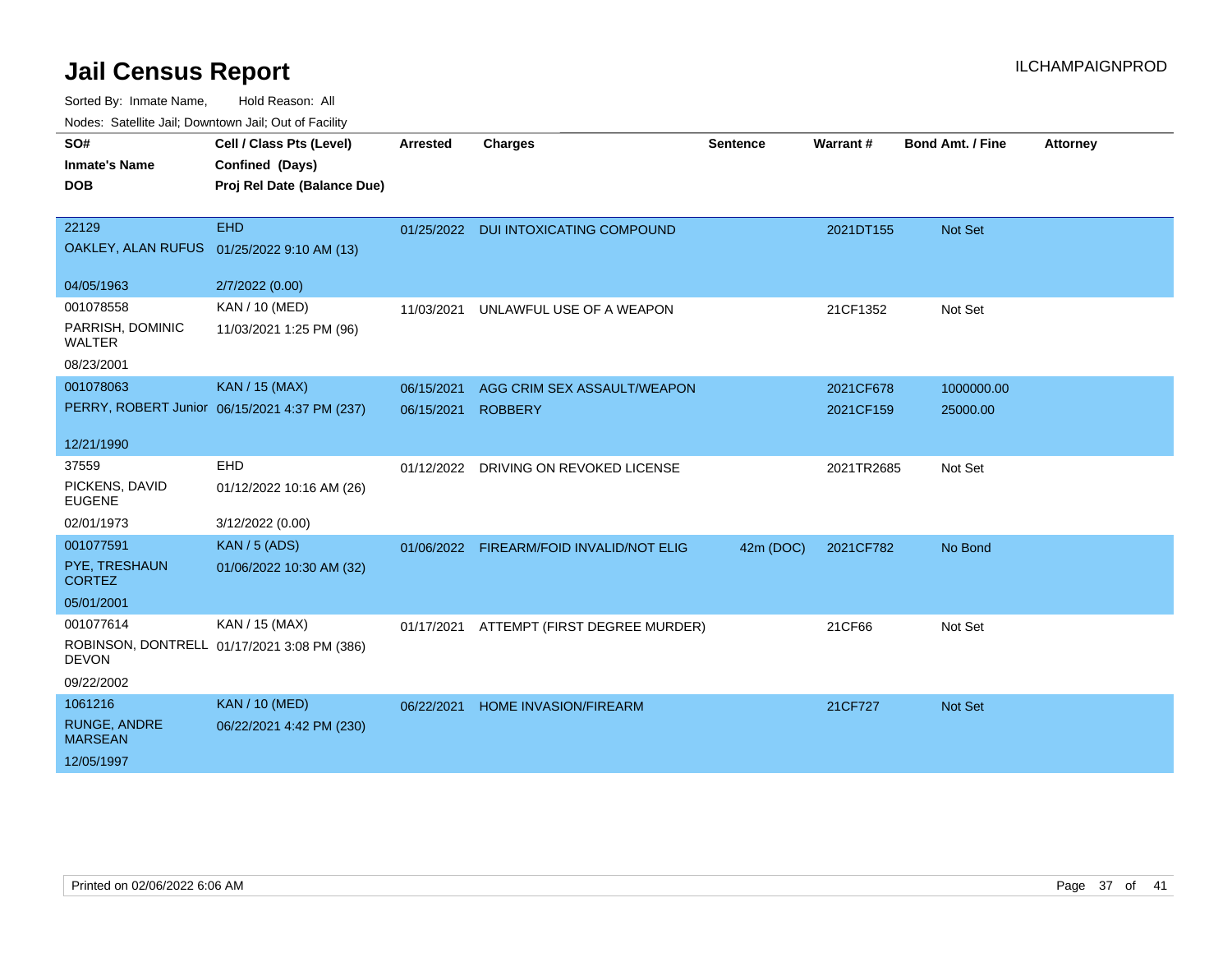| SO#                                | Cell / Class Pts (Level)    | <b>Arrested</b> | <b>Charges</b>                            | <b>Sentence</b> | <b>Warrant#</b> | <b>Bond Amt. / Fine</b> | <b>Attorney</b> |
|------------------------------------|-----------------------------|-----------------|-------------------------------------------|-----------------|-----------------|-------------------------|-----------------|
| <b>Inmate's Name</b>               | Confined (Days)             |                 |                                           |                 |                 |                         |                 |
| <b>DOB</b>                         | Proj Rel Date (Balance Due) |                 |                                           |                 |                 |                         |                 |
|                                    |                             |                 |                                           |                 |                 |                         |                 |
| 650295                             | <b>PIA / 50 (MAX)</b>       | 04/22/2020      | <b>CRIMINAL SEXUAL ASSAULT</b>            |                 | 2020-CF407      | 750000.00               |                 |
| SANDAGE, JERALD                    | 04/22/2020 6:30 AM (656)    | 04/22/2020      | <b>CRIMINAL SEXUAL ASSAULT</b>            |                 | 2020-CF408      | 750000.00               |                 |
| <b>EUGENE</b>                      |                             | 04/22/2020      | <b>CRIMINAL SEXUAL ABUSE</b>              |                 | 2020-CF409      | 750000.00               |                 |
| 06/07/1971                         |                             | 04/22/2020      | <b>CRIMINAL SEXUAL ASSAULT</b>            |                 | 2020-CF410      | 750000.00               |                 |
|                                    |                             | 04/22/2020      | <b>OFFICIAL MISCONDUCT</b>                |                 | 2019-CF1811     | 25000.00                |                 |
| 1062194                            | KAN / 15 (MAX)              | 02/27/2020      | MURDER/OTHER FORCIBLE FELONY              |                 | 20CF-247        | 1000000.00              |                 |
| SIMMONS, MICHAEL<br><b>JAMAL</b>   | 02/27/2020 1:11 PM (711)    | 09/23/2020      | AGG BATTERY/DISCHARGE FIREARM             |                 | 20CF1061        | Not Set                 |                 |
| 11/03/1997                         |                             |                 |                                           |                 |                 |                         |                 |
| 19495                              | <b>EHD</b>                  | 01/26/2022      | DRIVING RVK/SUSP DUI/SSS 3RD              |                 | 2021CF740       | Not Set                 |                 |
| SIMPSON, BRADLEY<br><b>FARRELL</b> | 01/26/2022 9:07 AM (12)     |                 |                                           |                 |                 |                         |                 |
| 05/16/1960                         | 2/24/2022 (0.00)            |                 |                                           |                 |                 |                         |                 |
| 001078115                          | KAN / 15 (MAX)              | 07/01/2021      | ARMED VIOLENCE/CATEGORY I                 |                 | 21CF772         | Not Set                 |                 |
| SMITH, JAMES<br>NASHAUN, Junior    | 07/01/2021 2:44 PM (221)    | 07/30/2021      | DRIVING ON SUSPENDED LICENSE              |                 | 21TR5804        | 1500.00                 |                 |
| 09/18/2000                         |                             |                 |                                           |                 |                 |                         |                 |
| 001077868                          | <b>KAN / 15 (MAX)</b>       | 04/21/2021      | ARMED ROBBERY/ARMED W/FIREARM             |                 | 21CF445         | Not Set                 |                 |
| SPEARMENT,<br><b>KENTRELL</b>      | 04/21/2021 9:48 PM (292)    |                 | 08/19/2021 FLEEING/ATTEMPT ELUDE OFFICER  |                 | 2021TR1053      | 1000.00                 |                 |
| 01/21/2002                         |                             |                 |                                           |                 |                 |                         |                 |
| 11979                              | EHD                         |                 | 01/11/2022 AGG FLEEING POLICE/21 MPH OVER |                 | 2021CF629       | Not Set                 |                 |
| STARK, JACK LYNN                   | 01/11/2022 10:13 AM (27)    |                 |                                           |                 |                 |                         |                 |
| 12/31/1955                         | 4/9/2022 (0.00)             |                 |                                           |                 |                 |                         |                 |
| 001077854                          | <b>EHD</b>                  | 09/15/2021      | <b>DRIVING RVK/SUSP DUI/SSS 4-9</b>       |                 | 2021CF306       | Not Set                 |                 |
| STUKINS, DANNY RAY                 | 09/15/2021 10:17 AM (145)   |                 |                                           |                 |                 |                         |                 |
| 07/05/1985                         | 3/13/2022 (0.00)            |                 |                                           |                 |                 |                         |                 |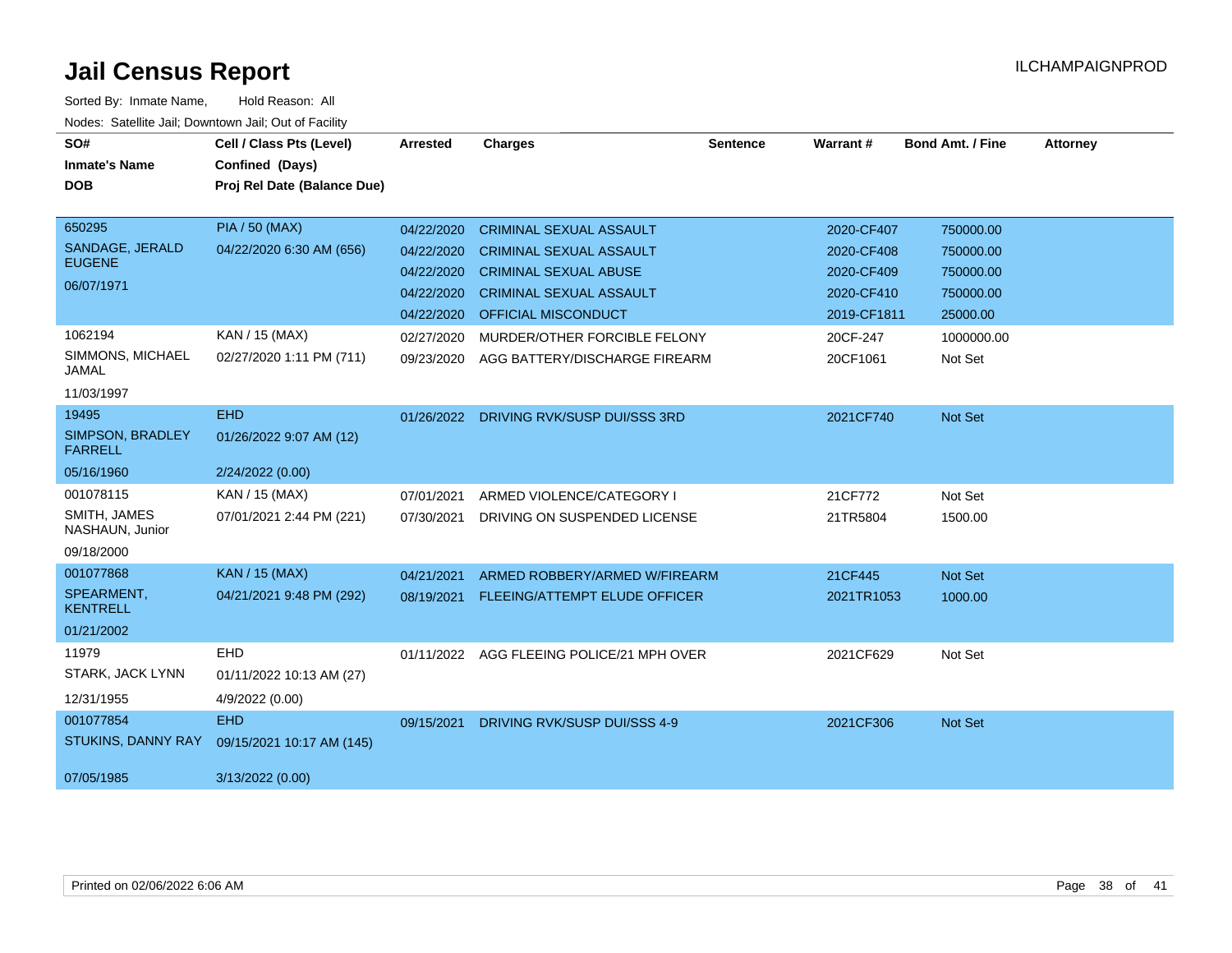| rouco. Calcillo Jali, Downtown Jali, Out of Facility   |                                                                            |                 |                                          |                 |                        |                         |                 |
|--------------------------------------------------------|----------------------------------------------------------------------------|-----------------|------------------------------------------|-----------------|------------------------|-------------------------|-----------------|
| SO#<br>Inmate's Name<br><b>DOB</b>                     | Cell / Class Pts (Level)<br>Confined (Days)<br>Proj Rel Date (Balance Due) | <b>Arrested</b> | <b>Charges</b>                           | <b>Sentence</b> | Warrant#               | <b>Bond Amt. / Fine</b> | <b>Attorney</b> |
| 1046632                                                | <b>KAN / 15 (MAX)</b><br>TATE, JAVON MARQUIS 09/14/2021 12:10 PM (146)     | 09/14/2021      | ARMED VIOLENCE/CATEGORY II               |                 | 21CF912                | 750000.00               |                 |
| 08/10/1996                                             |                                                                            |                 |                                          |                 |                        |                         |                 |
| 962484<br>TAYLOR, VINCENT<br>REGINALD                  | KAN / 10 (ADS)<br>12/29/2021 7:23 AM (40)                                  | 12/29/2021      | AGGRAVATED DOMESTIC BATTERY              |                 | 21CF1608               | Not Set                 |                 |
| 11/03/1988                                             |                                                                            |                 |                                          |                 |                        |                         |                 |
| 1033031<br>TOMS, ANDREW<br>CHUCKY                      | <b>KAN / 15 (MAX)</b><br>08/19/2020 5:59 PM (537)                          |                 | 08/19/2020 *AGG BATTERY W/FIREARM/PERSON |                 | 2020-CF923             | 500000.00               |                 |
| 09/28/1978                                             |                                                                            |                 |                                          |                 |                        |                         |                 |
| 27007<br>TUELL, ROBERT<br><b>STEPHEN</b><br>09/25/1967 | KAN / 15 (MAX)<br>09/19/2021 9:51 AM (141)                                 | 09/19/2021      | DOMESTIC BATTERY/OTHER PRIOR             |                 | 2y/0m/0d (DOI 21CF1133 | No Bond                 |                 |
| 001078263                                              | <b>KAN / 10 (ADS)</b>                                                      | 08/11/2021      | AGG FLEEING POLICE/21 MPH OVER           | 15m (DOC)       |                        | 200000.00               |                 |
| <b>TURK, BRANDON</b><br>LARSHAWN                       | 08/11/2021 6:23 PM (180)                                                   |                 |                                          |                 |                        |                         |                 |
| 10/18/1995                                             |                                                                            |                 |                                          |                 |                        |                         |                 |
| 001078386<br>TURNER, AMARIO<br>09/23/2002              | KAN / 10 (MED)<br>09/14/2021 11:42 PM (146)                                | 09/14/2021      | POSSESSION OF STOLEN FIREARM             |                 | 2021CF1099             | 250000.00               |                 |
| 1011886                                                | <b>EHD</b>                                                                 |                 | 01/12/2022 AGG FLEEING/2+ CON DEVICES    |                 | 2021CF378              | <b>Not Set</b>          |                 |
| TURNER, SHAWNTAY<br><b>EUGENE</b>                      | 01/12/2022 9:25 AM (26)                                                    |                 |                                          |                 |                        |                         |                 |
| 01/09/1992                                             | 3/11/2022 (0.00)                                                           |                 |                                          |                 |                        |                         |                 |
| 1040925                                                | KAN / 10 (MED)                                                             | 10/05/2021      | AGG BATTERY/DISCHARGE FIREARM            |                 | 2021CF1105             | 1000000.00              |                 |
| WEATHERALL.<br>JOHNNY EARL JAMES<br>04/29/1994         | 10/05/2021 4:17 PM (125)                                                   |                 |                                          |                 |                        |                         |                 |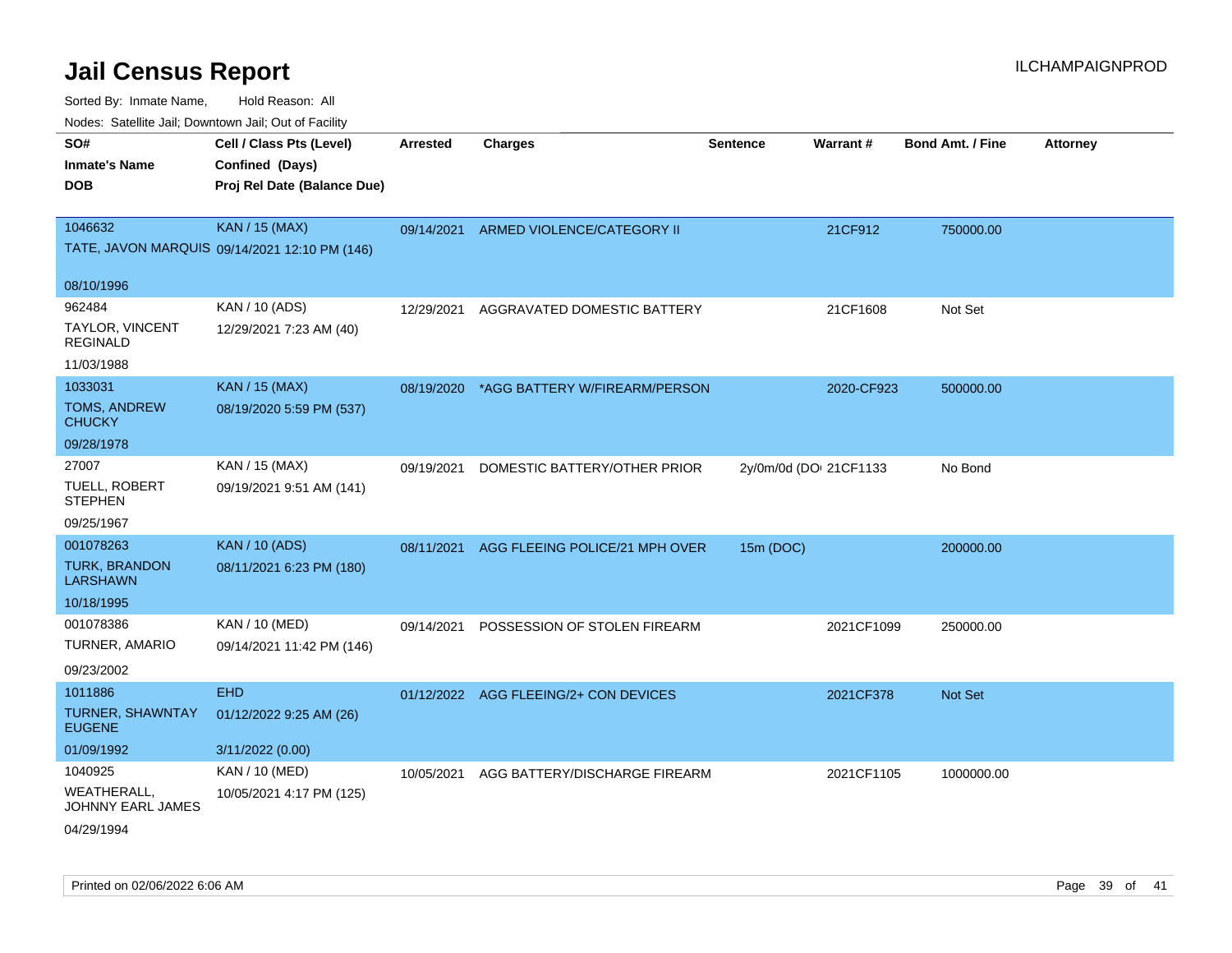| SO#<br><b>Inmate's Name</b><br><b>DOB</b>                            | Cell / Class Pts (Level)<br>Confined (Days)<br>Proj Rel Date (Balance Due) | <b>Arrested</b>                                                    | <b>Charges</b>                                                                                                                                              | <b>Sentence</b> | Warrant#                                                                      | <b>Bond Amt. / Fine</b>                               | <b>Attorney</b> |
|----------------------------------------------------------------------|----------------------------------------------------------------------------|--------------------------------------------------------------------|-------------------------------------------------------------------------------------------------------------------------------------------------------------|-----------------|-------------------------------------------------------------------------------|-------------------------------------------------------|-----------------|
| 1062558<br><b>WELLS, JIAMANTE</b><br><b>AMORE</b>                    | <b>KAN / 10 (MED)</b><br>10/02/2021 8:29 PM (128)                          | 10/02/2021                                                         | FELON POSS/USE WEAPON/FIREARM                                                                                                                               |                 | 21CF1185                                                                      | Not Set                                               |                 |
| 09/02/1995                                                           |                                                                            |                                                                    |                                                                                                                                                             |                 |                                                                               |                                                       |                 |
| 1002033<br><b>WEST, ANTONIO</b><br><b>DEONTA</b><br>04/15/1992       | KAN / 15 (MAX)<br>09/08/2021 11:01 PM (152)                                | 09/08/2021<br>09/08/2021<br>09/08/2021<br>09/08/2021<br>09/08/2021 | DRIVING ON SUSPENDED LICENSE<br>ARMED ROBBERY/ARMED W/FIREARM<br>AGG UNLAWFUL USE OF WEAPON/VEH<br>OBSTRCT JUSTICE/LEAVE STATE<br>ARMED VIOLENCE/CATEGORY I |                 | 2019-TR-11944<br>2020-CF-1406<br>2021-CF-AWOW<br>2021-CF-AWOW<br>2021-CF-AWOW | 5000.00<br>500000.00<br>Not Set<br>Not Set<br>Not Set |                 |
| 1022068                                                              | <b>KAN / 15 (ADS)</b>                                                      | 10/10/2021                                                         | FELON POSS/USE WEAPON/FIREARM                                                                                                                               |                 | 21CF1212                                                                      | Not Set                                               |                 |
| <b>WILKINS, MICHAEL</b><br><b>CARL</b>                               | 10/10/2021 5:07 AM (120)                                                   |                                                                    |                                                                                                                                                             |                 |                                                                               |                                                       |                 |
| 07/10/1992                                                           |                                                                            |                                                                    |                                                                                                                                                             |                 |                                                                               |                                                       |                 |
| 001077508<br><b>WILLIAMS, CALVIN</b><br><b>TIMOTHY</b><br>10/23/2002 | KAN / 15 (ADS)<br>12/10/2020 8:55 PM (424)                                 | 12/10/2020                                                         | MURDER/STRONG PROB KILL/INJURE                                                                                                                              | 55y (DOC)       | 2020CF1293                                                                    | No Bond                                               |                 |
| 28328                                                                | <b>EHD</b>                                                                 |                                                                    | 02/02/2022 AGG DUI/NO VALID DL                                                                                                                              |                 | 2021CF19                                                                      | Not Set                                               |                 |
| <b>WILLIAMS, DERRICK</b><br>05/10/1965                               | 02/02/2022 9:39 AM (5)<br>3/2/2022 (0.00)                                  |                                                                    |                                                                                                                                                             |                 |                                                                               |                                                       |                 |
| 539662<br>WILLIAMS, JAVONTAE<br><b>DEMAR</b><br>07/28/1991           | <b>KAN / 10 (MED)</b><br>08/14/2021 1:28 AM (177)                          | 08/14/2021<br>08/14/2021<br>08/14/2021<br>08/14/2021               | AGGRAVATED BATTERY<br>AGGRAVATED DOMESTIC BATTERY<br>DOM BTRY/CONTACT/1-2 PRECONV<br><b>CITY OV ARREST</b>                                                  |                 | 21CF979<br>2020CF1098<br>2021CF770<br>2017OV893                               | No Bond<br>25000.00<br>250000.00<br>1000.00           |                 |
| 1037579<br><b>WILLIAMS, STEVEN</b><br>PATRICK, Second<br>11/25/1994  | <b>KAN / 10 (MED)</b><br>08/17/2021 8:16 PM (174)                          | 08/17/2021                                                         | FELON POSS/USE WEAPON/FIREARM                                                                                                                               |                 | 2019CF73                                                                      | No Bond                                               |                 |